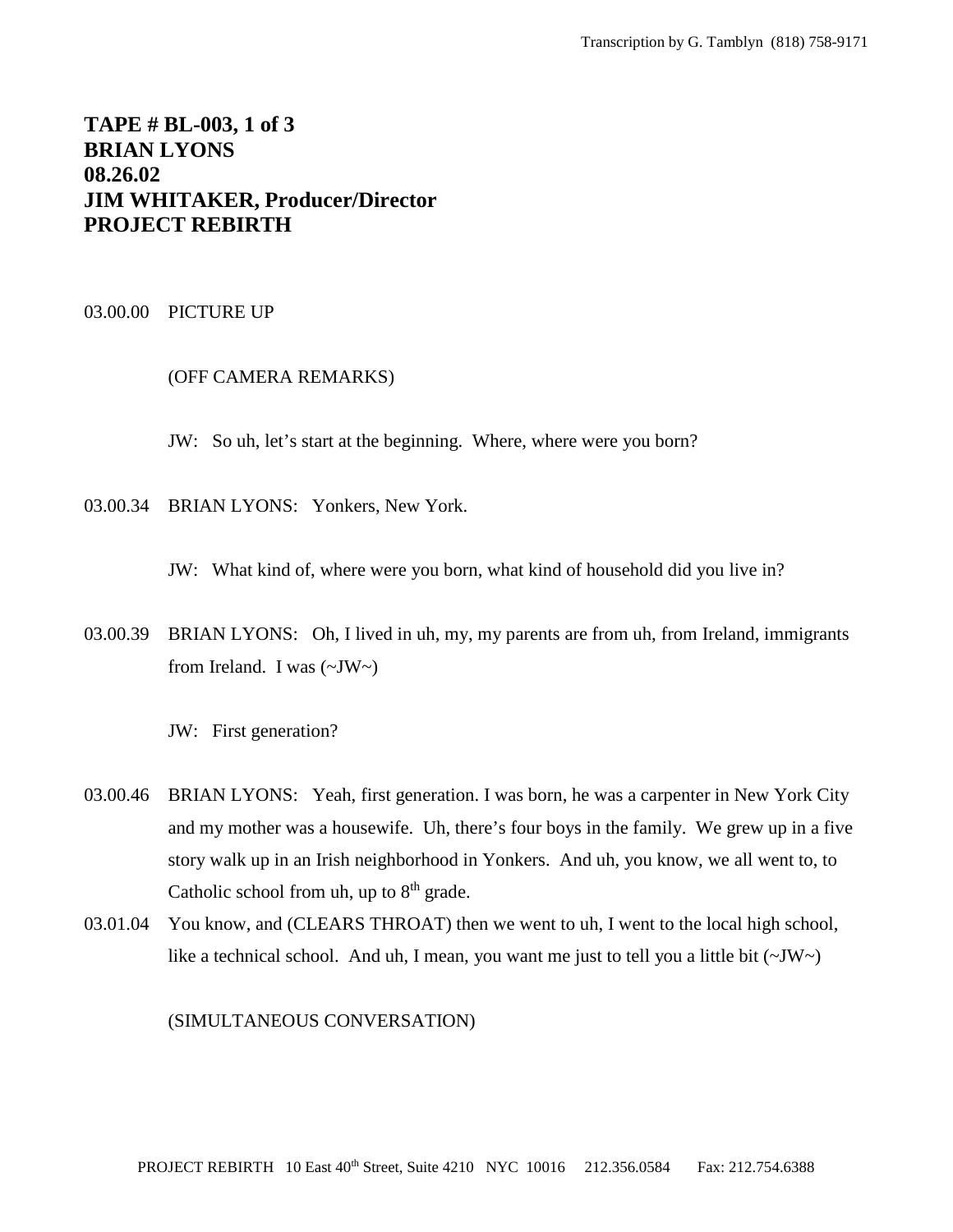JW: Let's stay in the early part of your life. For example. Uh, you know, I grew up in Bethesda, Maryland. I can remember riding my Big Wheel down the street with three of my friends and thought we were bad ass.

## (SIMULTANEOUS CONVERSATION)

- 03.01.31 BRIAN LYONS: Yeah, we used to play, I just explained this to Patricia and Elizabeth the other night, we used to play Ring A Levio around the block. There was like maybe 15 buildings that all looked the same on Lawrence Street. And everyone of them had like 6, 7 (?) Irish families all with 4 boys and 3 girls. Big amount of kids. Could be, I don't know, ten, twenty, thirty, forty kids on the corner at one time. You know, so uh, and then you had generations.
- 03.01.59 You had my older brother and his friends, and then me and my friends, and then my other younger brother and his friends, and then my youngest brother, Michael, and his friends. So there was a lot of you know, you wanted to hang out with the other bigger boys and the bigger boys would beat up the younger boys, and you know, that kind of stuff, you know, so. Typical stick ball you know, city neighborhood. Everyone works in the local deli, you know, stocking shelves and stealing beers out the back door (LAUGHS).
- 03.02.29 All right.

JW: I uh, I am the youngest of 5 boys. Catholic family as well, so we can, I can relate. (?) we had, we grew up in the kind of neighborhood that was sort of like that, too. There weren't as many probably kids, but there was kind of like a generational (break?) you talked about Michael and his friends and you and your friends (?) that kind of stratification. (?)

03.02.56 BRIAN LYONS: I don't know if it's so true nowadays, it is, but I don't think the neighborhoods are as, as close knit as that, you know, now them, in the city, you know I mean, from what I know. Obviously this, the neighborhood we grew up is no longer like that. We live in rural areas so there's no real neighborhoods per se as like in the city, city neighborhoods.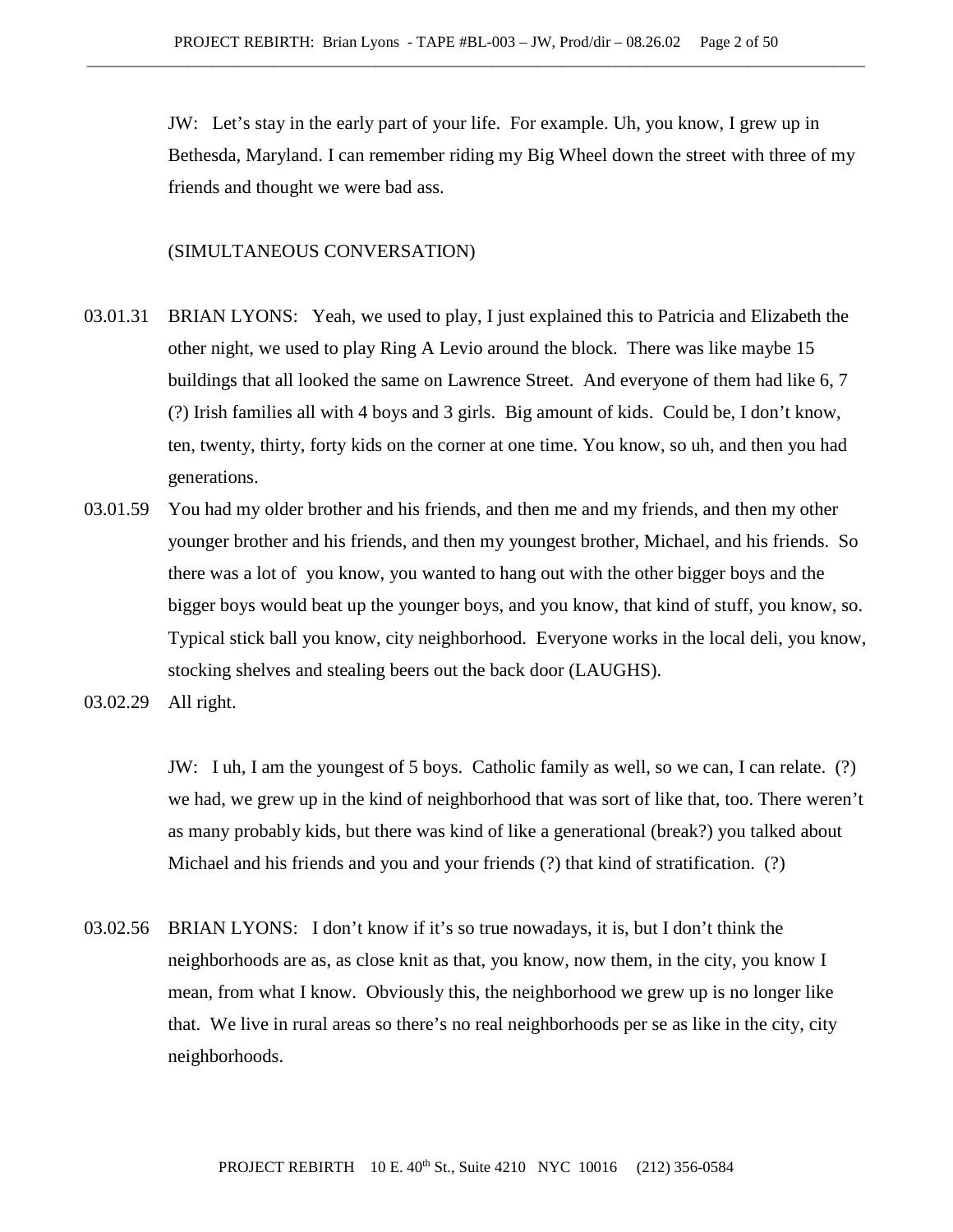JW: And what about your mom and dad? First generation meaning that they came from what town?

03.03.22 BRIAN LYONS: Yeah, one came from Leetrim uh, Clune in, in Southern Ireland, and then my mother is from County Tyrone in Northern Ireland. They're passed away now, but they uh, you know, they came over like in '57, and my brother was born, or '56, my oldest brother was born in '57, I was born in '60. Sean was born in '63 and Michael was born in '69.

> JW: And uh, interesting. Uh, if you were to, because I can do this in, for myself, let me put it this way, I would describe myself and my family. I'd say the youngest, yeah, I got beat up a lot, but I was also kind of, I learned a lot from my older brothers and I was kind of a bit of a peacemaker. (?) How would you describe yourself in your family?

- 03.04.12 BRIAN LYONS: Uh, well, I was the one that always repaired things and fixed things, and, you know, got a lot of stuff for the family. You know, uh, and my father went to work and was like the provider, but you know (CLEARS THROAT) I always worked hard, and I worked at the neighborhood church and the school.
- 03.04.32 So you know, I was always getting paint and come home and paint my brothers' bedroom or fix their lights or uh, you know, I wasn't really the smartest kid in, in the whole uh, family, you know, as far as schoolwork and stuff was concerned, but I could get a uh, you know, build things for them and you know, get them stuff and you know, stuff like that, I guess.

JW: That's interesting. So is it kind of like uh, were you the one that your parents recruited to do the Christmas presents (LAUGHS)

03.04.59 BRIAN LYONS: No, almost. Right, yeah, you know, you would, I would get the tree every year and you know, build the stand and you know, make sure we had a tree and all that kind of stuff, you know. (~JW~) So uh, it's hard to remember back then (LAUGHS) to be honest with you. And we used to live, I uh, sometimes I drive by the old neighborhood uh, try to think it back. You can just, I can't remember what it was like when we lived upstairs, you know, up on the 5<sup>th</sup> floor. The neighborhood you can see a little better 'cos you're driving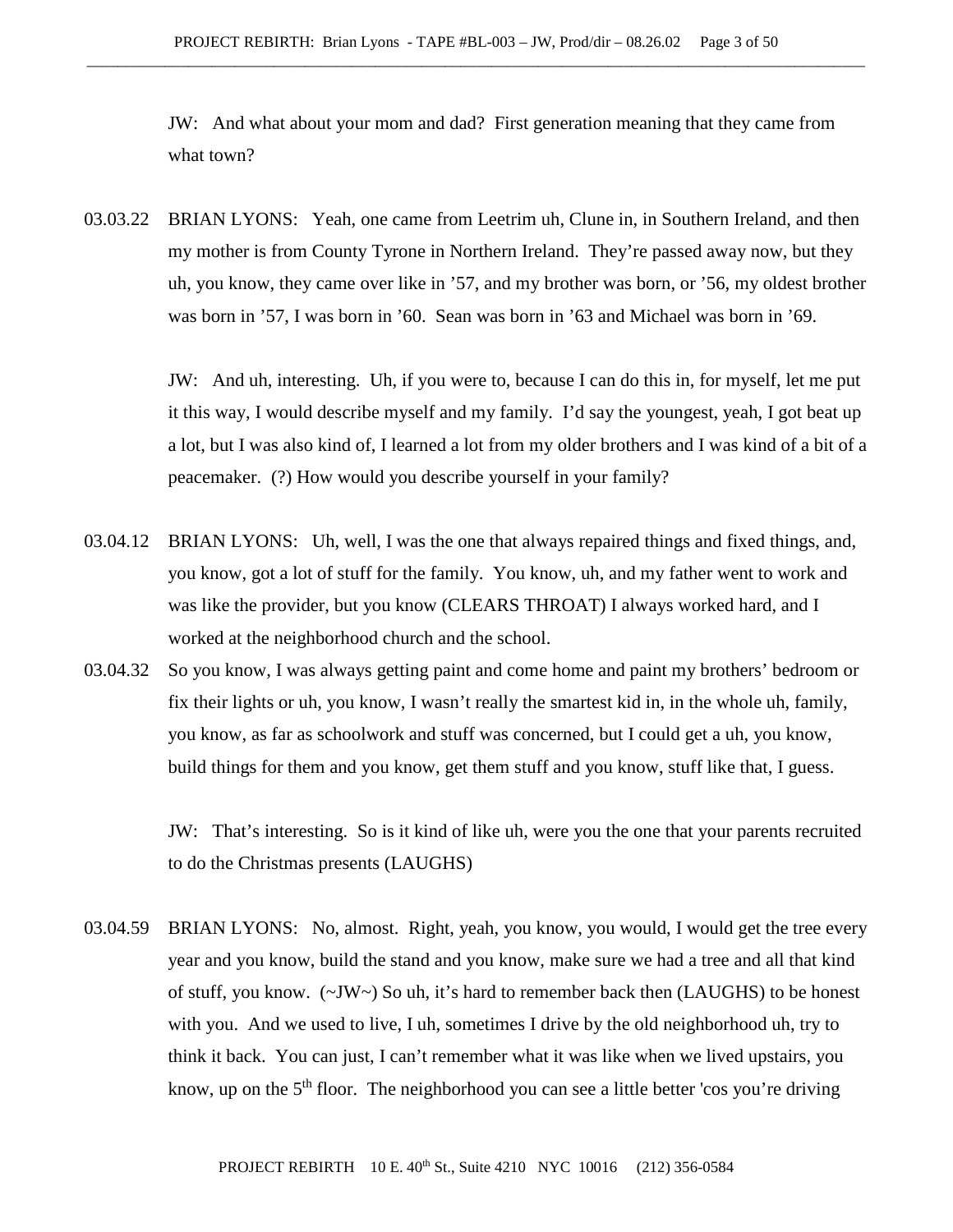around and you know, drive down the old blocks, used to play Ringalievo or stickball on and uh, you know, you can remember a little bit about that.

03.05.35 But can't remember too much.

JW: You say the 5<sup>th</sup> floor, you mean you guys had one floor or you had the whole house?

03.05.41 BRIAN LYONS: No, no, no, it's an apartment building,  $5<sup>th</sup>$  floor walkup, so you're on the 5<sup>th</sup> floor. Any other higher than five floors you're getting an elevator, so it was a lot of buildings that were build with only five floors, five story apartment buildings.

> JW: And were you (STOPS) (At a young age?) were uh, at a young age, did you, did you was (CLEARS THROAT) I guess I would ask the question, why a building? What, did it come naturally to you?

- 03.06.09 BRIAN LYONS: Oh, yeah, probably. My father was a carpenter, you know, plus uh, you know, in the neighborhood if somebody's building something which was a lot, and you could help out, you would get money to carry water, pick up the garbage and stuff like that, so. Uh, I went to high school and took uh, you know, I went to trade school, which is hard to get into you know, so there was one trade school in Yonkers, there's 5 public high schools and one trade school and it was real hard to get in there.
- 03.06.35 So I applied and uh, uh, like I was the only one of my four brothers that went there, and uh, you know, it was real, it's uh, it was like a uh, uh, you know, a special thing if you got it you know, accepted to the trade school in Yonkers. It was hard to get into, so, uh, you know, and then you could have took architecture, plumbing, heating, mechanics, whatever you wanted to. You know, I took uh, mechanical engineering.
- 03.07.01 They had a, they had a pre-college mechanical engineering course there. So I took that uh, and I thought that was very interesting . I guess that's the way, you know, I don't know how you decide, but I guess if you're very you know, uh, uh, creative or you want to build stuff or fix things or however you want to you know, crafty, you know, it kind of led me that way, I guess.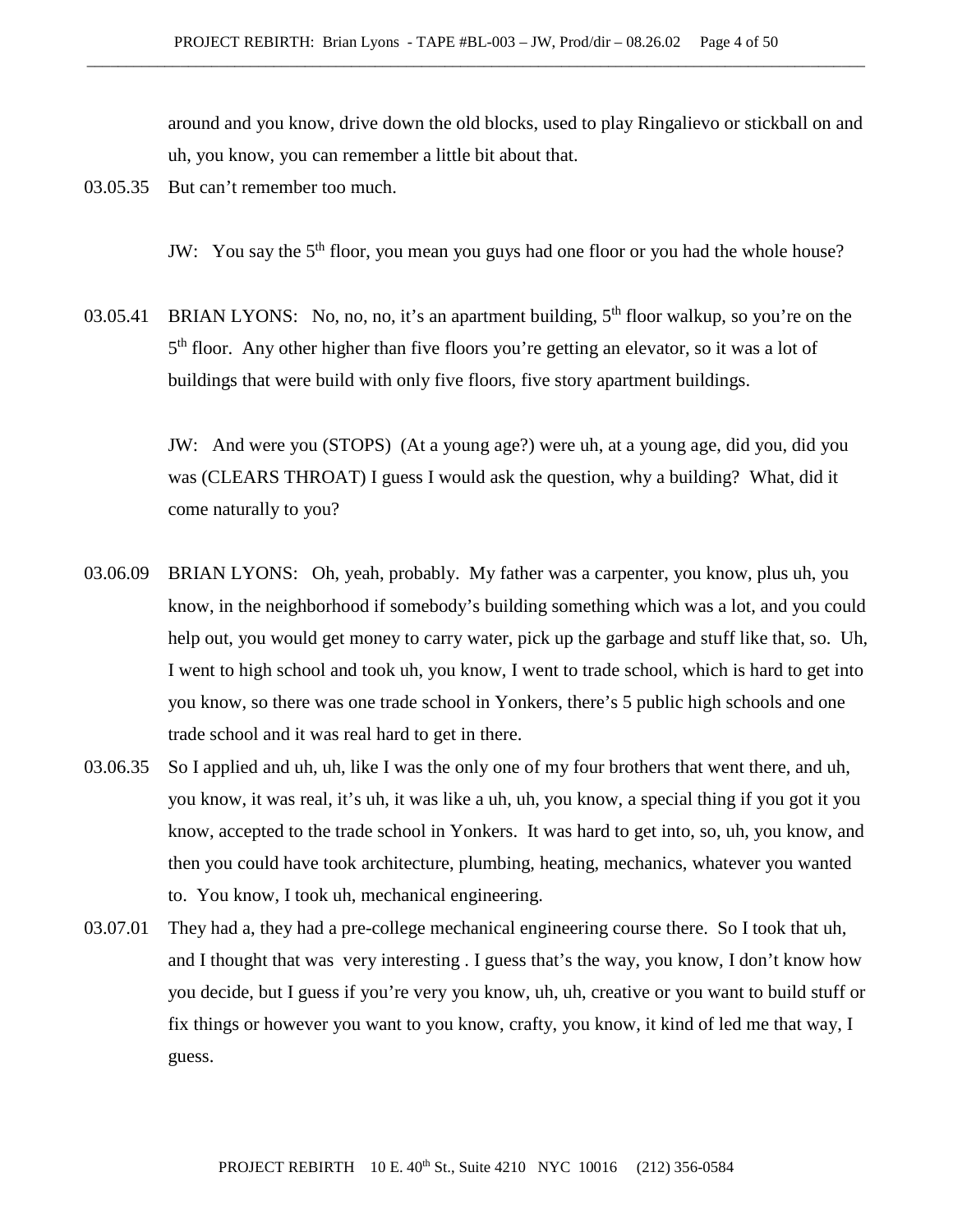JW: Well, I think when people find what they want to do, they're lucky. If they find (?)

### (SIMULTANEOUS CONVERSATION)

JW: That they sort of recognize that this, they get the opportunity to recognize that it's something that they will not only like but they.

BRIAN LYONS: Oh, sure, sure.

JW: A (?) it's great. How would you describe your other uh, the rest of your family? If you kind of did a, you know, my oldest brother was this?

- 03.07.45 BRIAN LYONS: My oldest brother, he was always the smart one and did really good in school. You know, I, I was always the one that could fix things. You know, Sean was very good uh, at that stuff, too, coordinating stuff and uh, he's the next one uh, younger than me. Uh, you know, and Michael, Michael the youngest, he was, he was we all wanted to make him what we weren't, you know what I mean?
- 03.08.07 Make sure that he got you know uh, good school you know, if you know, uh, you know, good college-ing and stuff like that uh, you know? And uh, he was a good, he was good in sports. We all had to play sports. It was almost like peer pressure, you know? Start off with stickball. If you weren't any good, you know, people would yell at you and call you names. So you like to had to almost be good or something, you know what I mean? (LAUGHS)
- 03.08.29 So as you, you know, went, you know, went down from your older brother down all the way down to the bottom, you know what I mean, it would you know, tell the coach to pick him, 'cos you know, you knew him and you know, so. You would just, you know, trying to help your youngest brothers, you know, get, you know, you know, ahead where you had messed up or missed out on different things when you're growing up.

JW: Well, I can relate to that (?)

### (SIMULTANEOUS CONVERSATION)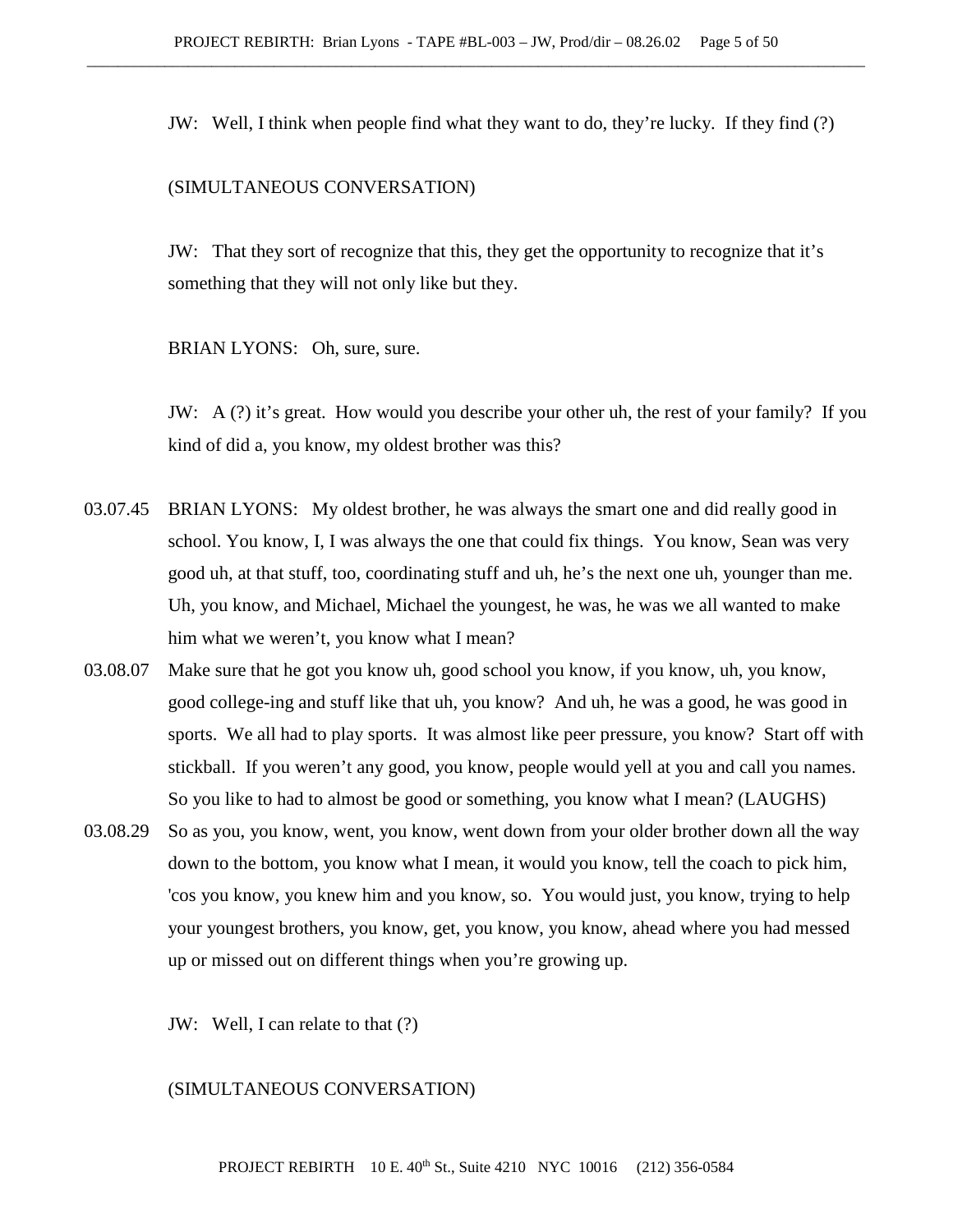JW: You know, how you either look up and kind of see where things like wow, if you do that, Dad will get really mad at you (LAUGHS)

03.09.01 BRIAN LYONS: (LAUGHS) You had that, at least that little bit of precaution there, you know? (LAUGHS) I remember what happened to him when that happened (LAUGHS). That's funny.

> JW: And I think also I had the same thing, I had an older brother who was above me who we kind of uh, sort of took care of each other. (?) he had some difficulties in some areas and I would make up for that. Uh, and then he would beat up people that were making (LAUGHS)

BRIAN LYONS: (LAUGHS). Yeah, sure, sure, that's the way it used to happen, right? You know?

JW: Uh, uh, and, and Michael you mentioned, so as you created some opportunities for him, what did he do?

- 03.09.39 BRIAN LYONS: Yeah, he went to Catholic high school and then he went to Manhattan College, graduated as an engineer, you know? So I could see him being you know, that's exactly you know, what I would have liked to do, but you know, I couldn't go to college and you know, and I went in the service instead. So you know, you were looking at yeah, you know, he's your youngest brother and you know, he's, you know, but he's learned from all our mistakes.
- 03.10.03 And uh, you know, he has a good head on his shoulders, so he, you know, he was you know, doing good.

JW: And, and you went to school, became did you, can you take me (?)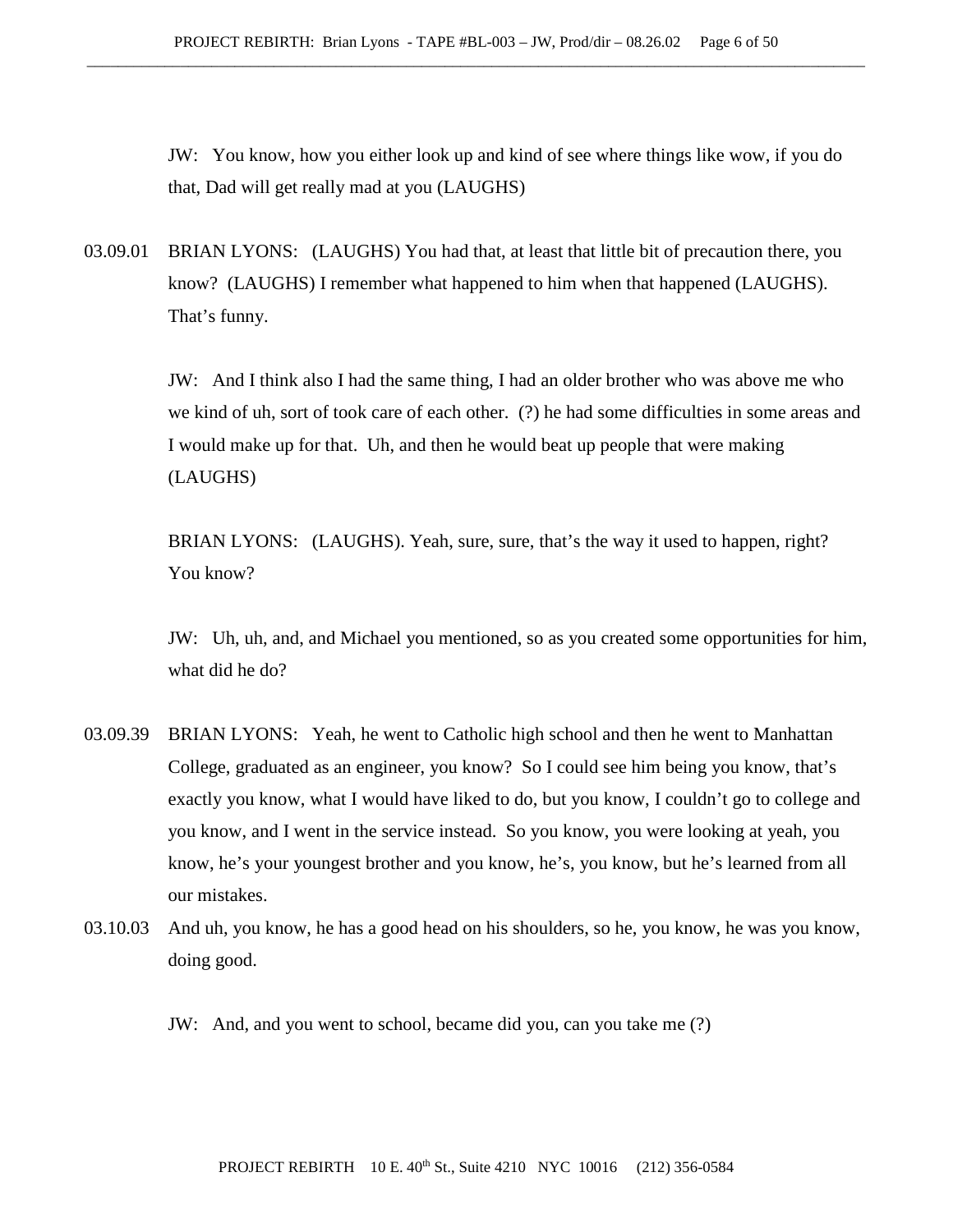- 03.10.14 BRIAN LYONS: Well, I went, I went to high school and then uh,  $(\sim JW \sim)$  there was really no money in my family at the time to go do college or anything, so I joined the service out of high school. So I went in the Coast Guard (CLEARS THROAT) and I let them, they paid for my schooling.
- 03.10.28 You know, I went to engineering school in the Coast Guard. I became a chief engineer there. I went to a lot of different schools and got a (?) really a broad band of knowledge and uh, educational certificates from the Coast Guard. You know, so when I got out I did my college in the service, you know? So you know, when I got out I had my degrees. And I wasn't a PE, professional engineer, but that's one of the things me and my brother, Michael, were gonna work on. He, he graduated from Manhattan and I had my military experience.
- 03.10.58 So we were gonna study for our PE's together and stuff here in New York uh, you know, New York State.

JW: Interesting. And how was it, tell me about the (?) that period?

- 03.11.08 BRIAN LYONS: Oh, the Coast Guard? Yeah, that, that was good. I mean, you know, you're a kid from the street and you go uh, I went to boot camp, you know, and that was you know, like any other boot camp. You don't like it too much, they, you know, do everything bad to you (COUGHS) And then uh, I got, I wanted, you could pick different places to get stationed, so I picked Alaska.
- 03.11.28 So I got stationed in Alaska for a year and a half, which was nice. When I was shipped up there, went all in through the Aleutian Islands, so. I was 19, 20 years old, I was like sailing all around the North Pacific. So it was really, really good.

JW: Alaska?

BRIAN LYONS: Yeah, beautiful.

JW: Why Alaska?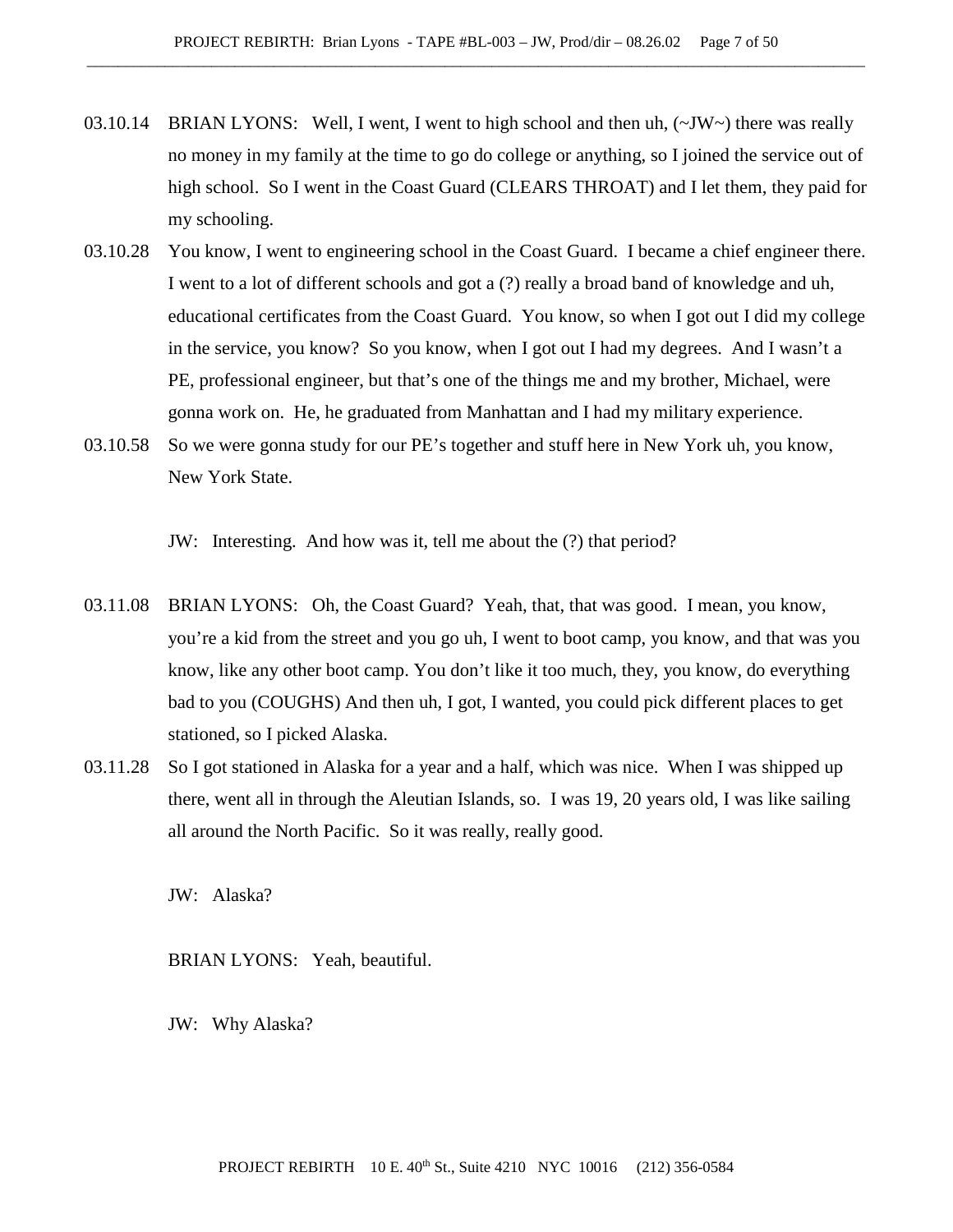- 03.11.46 BRIAN LYONS: Oh, I don't know. It's like a wilderness and you want to get away from the city streets and you know, you know, you grow up on the city streets, there's people like the older guys are picking on you, you get beat up, you know, there wasn't a lot of work around.
- 03.12.00 So, you know, if anywhere, you know, why would you want to go to Massachusetts or Connecticut? It's, uh, you know, you're figuring you know, the government's gonna pay for it, so you figure you know, if, if you could get stationed somewhere that would be where you probably would never get to go again, which turned out to be (LAUGHS) pretty true, you know? So I picked Alaska and, uh, you know, I went uh, you know, so I'm going to Alaska, so I like leave all my shorts and sandals home and I take extra underwear and long socks and coats and I get all the way to Alaska.
- 03.12.35 I take three planes and a scuttle bus into like a little island to get on my ship and I get on the ship and the guy goes, we're sailing to Hawaii tomorrow. So I get on the ship (LAUGHS) and it's like sail to Hawaii, I get there like I have like a sweater and like long pants on Waikiki Beach. I have no money, I just got out of boot camp, so it was like here's my first chance to get to Alaska and I get, you know, uh, here I get to go to Hawaii.  $(\sim JW)$
- 03.13.02 Oh, Hawaii was great. You know, you're there, we went for uh, naval training. The Coast Guard ship I was on they, they used to go there like very, every year an a half they would go for six weeks to, to train with the Navy, so. Oh, yeah, here I am right out of high school, about 4 months. I'm you know, already been to Alaska and now I'm in Hawaii. You know, you go into training but you get to get off at night time so that was, that was good, you know?  $(\sim JW)$
- 03.13.28 Yeah, yeah, yeah. Drinking and uh, you know, partying and you know, hanging out on the beaches and stuff. It was good, yeah, very good. And then we went back to Alaska and you know, we did uh, you know, fishery patrols. We would board Russian vessels, Polish ships. Uh, and uh, at this time the Cold War was kind of still going on, so you're boarding Russian vessels to check uh, if they have any, if, if they were fishing in United States water, they caught any illegal fish, if they took too much fish.
- 03.13.58 You know, we actually seized a Russian vessel because they took too much, too much fish one time, so that was a big thing. You know, we put a prize crew on it, and you know, put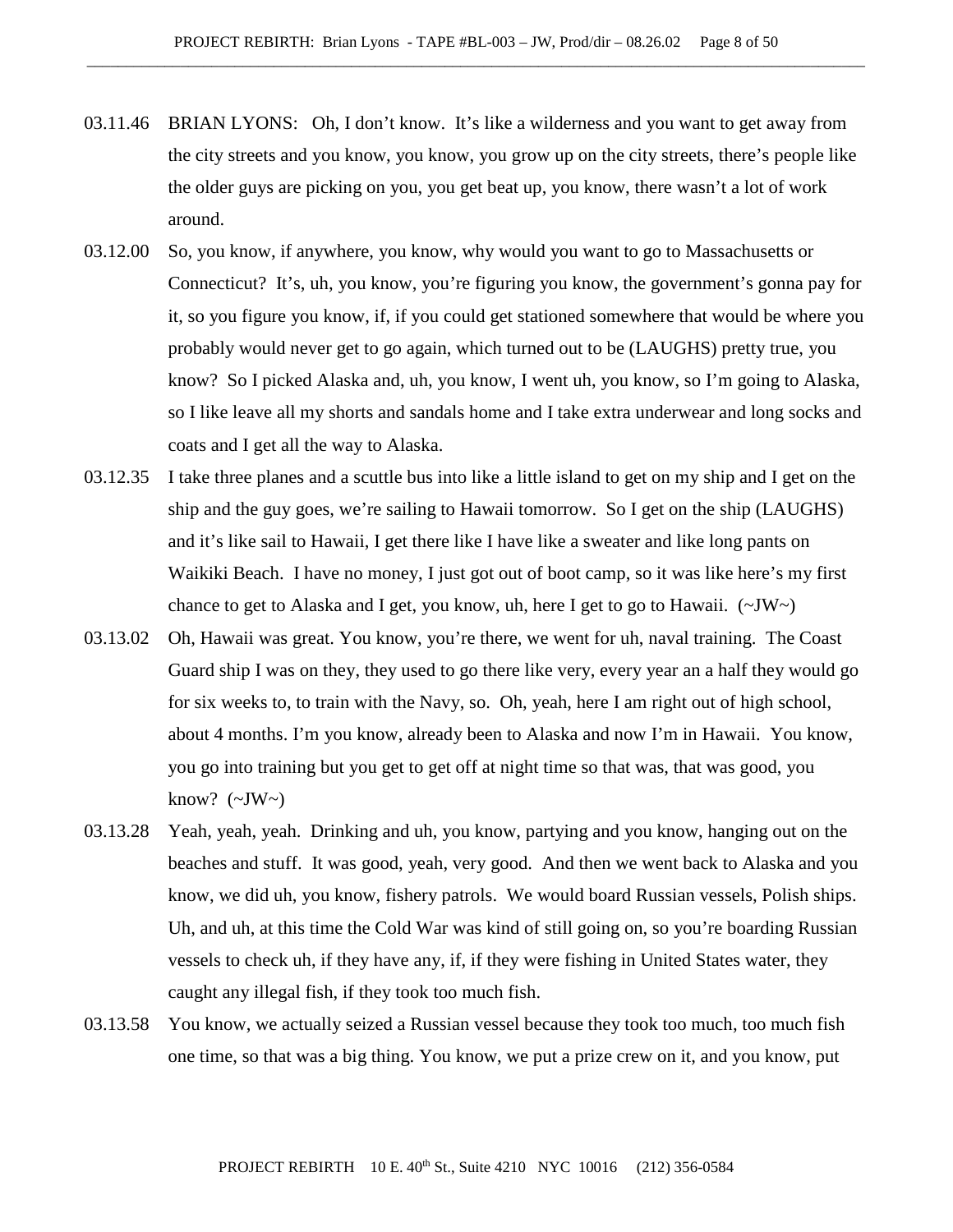them under arrest and towed the ship back into port. And yeah, yeah, you know, it was very interesting. I, I had a really good time in the Coast Guard, very good.

JW: And you said, yesterday you mentioned, too, it was quite a long time.

- 03.14.21 BRIAN LYONS: Yeah, I was in about 9 years, 9 years. I got (?) purely because of, uh, you know, economical reasons. You know, the military doesn't pay you very much (CLEARS THROAT)
- 03.14.30 You know, when you want to settle down with, get a family and stuff, the military's really not the place for that. They want to ship you all around, you know, you don't get paid a lot of money and uh, so I had made chief and I finished my duty station here at Governor's Island here in New York. You know, so then, you know, I got out after that, you know.
	- JW: That's a big accomplishment, though.
- 03.14.51 BRIAN LYONS: Yeah, yeah, it was really uh, it was a goal to make chief petty officer, and I did that and uh, you know, I miss it. I still miss it, I think. You know? You know, actually on September 11<sup>th</sup>, I had 3 of my Coast Guard buddies call me on my cell phone.
- 03.15.04 When I, when I did get service back there was like 3, you know, voice mails. They were like one of the first people to call me. (~JW~) Yep.

JW: So you came back, you were 29, 30?

- 03.15.17 BRIAN LYONS: No, I was like 28 then, I think. (?) I went in like when I was 19, I think. So uh, uh, I got a job at a marina in the Bronx (LAUGHS) for a few months.
- 03.15.30 And uh, I met a girl which was actually my wife who turned out her father had a boat at the same marine. So then I, I would like see her there all the time and uh, I worked there for like six months. But it, you know, it wasn't, they didn't have insurance or anything, you know, medical benefits. So you know, I got a couple of odd jobs, and I started my own company of uh, heating and air conditioning company in Yonkers. I did the tri-state area. I had a shop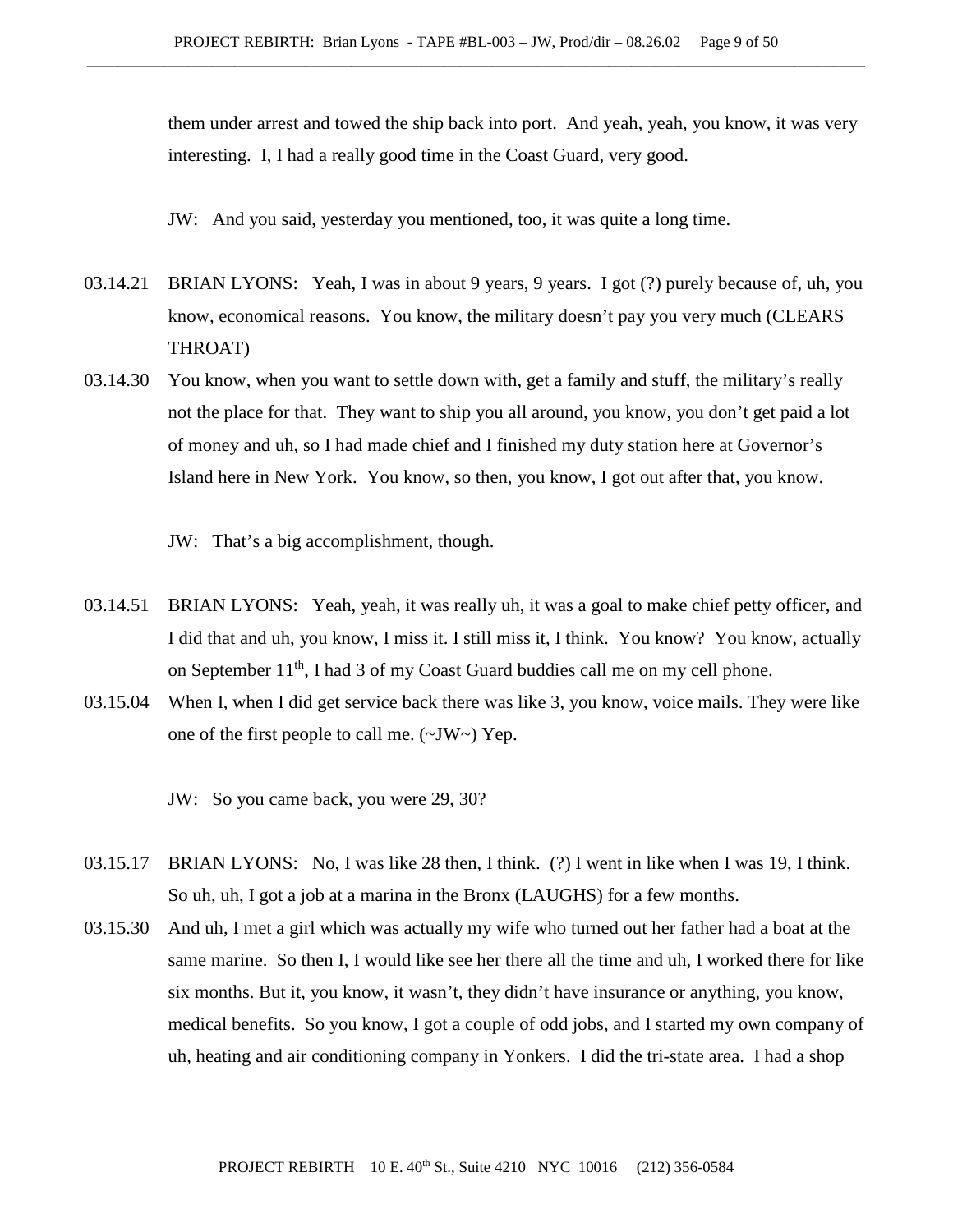for a couple of years. Michael was my youngest brother, he was in college at the time learning mechanical engineering.

- 03.16.00 So when in the summers he would help me. Couple of summers, he was like an intern. And I had a couple of other guys. (CLEARS THROAT) And then uh, that was like in '80. By this time it's like '89. The economy was getting really bad. And I was gonna get married. So uh, you know, I did away with that company and got a real job with a, with a company that lives up, works up that has a uh, you know, a plant up by me. It was like, it was a concrete plant, actually, they make paving stones.
- 03.16.31 So uh, I became their project manager there, the plant manager there. I was there for like 6 years (CLEARS THROAT). Helped them build the plant. You know, we was to make uh, all different design paving stones that you put in your driveway. And it was like two miles from my house. It's like right up by where I live. So you know, they gave me good benefits, a company truck. And uh, we were starting, it was a Canadian company. This, they were coming into New York, so uh, you know, I got hired all the crews and got it all running for like 5 years.
- 03.17.02 And then you know, they didn't, they didn't pay the money that they promised you after you started it off real small and got it (LAUGHS) going big. So, you know, I left that company. And uh, you know, I got another job with uh, a dairy construction company that built milk dairies all around the United States. So I did that for about six years. And then Elizabeth was, was born, and I didn't want to travel so much, 'cos, you know, we were gonna have Patricia and the babies were very young, and I, I didn't want to travel around the United States.
- 03.17.34 So the economy was like booming. This was like in '95, '96. No, no, not '96. Ninety-six, ninety-eight, ninety-nine the city here was like booming. They couldn't get help anywhere. And my brother, Michael, at the time was, not only was he a fireman, he was uh, working for an engineer part time out of Greenwich, Connecticut.
- 03.17.57 And uh, (CLEARS THROAT) he was like you know, you need to go down to the city and try to get a job. They like, you know, they can't find people and this and that, so you know, I took his advice and went down and got a job with a big company down there, and big construction management firm and uh, no, that's where I was until just before September  $11<sup>th</sup>$ , you know?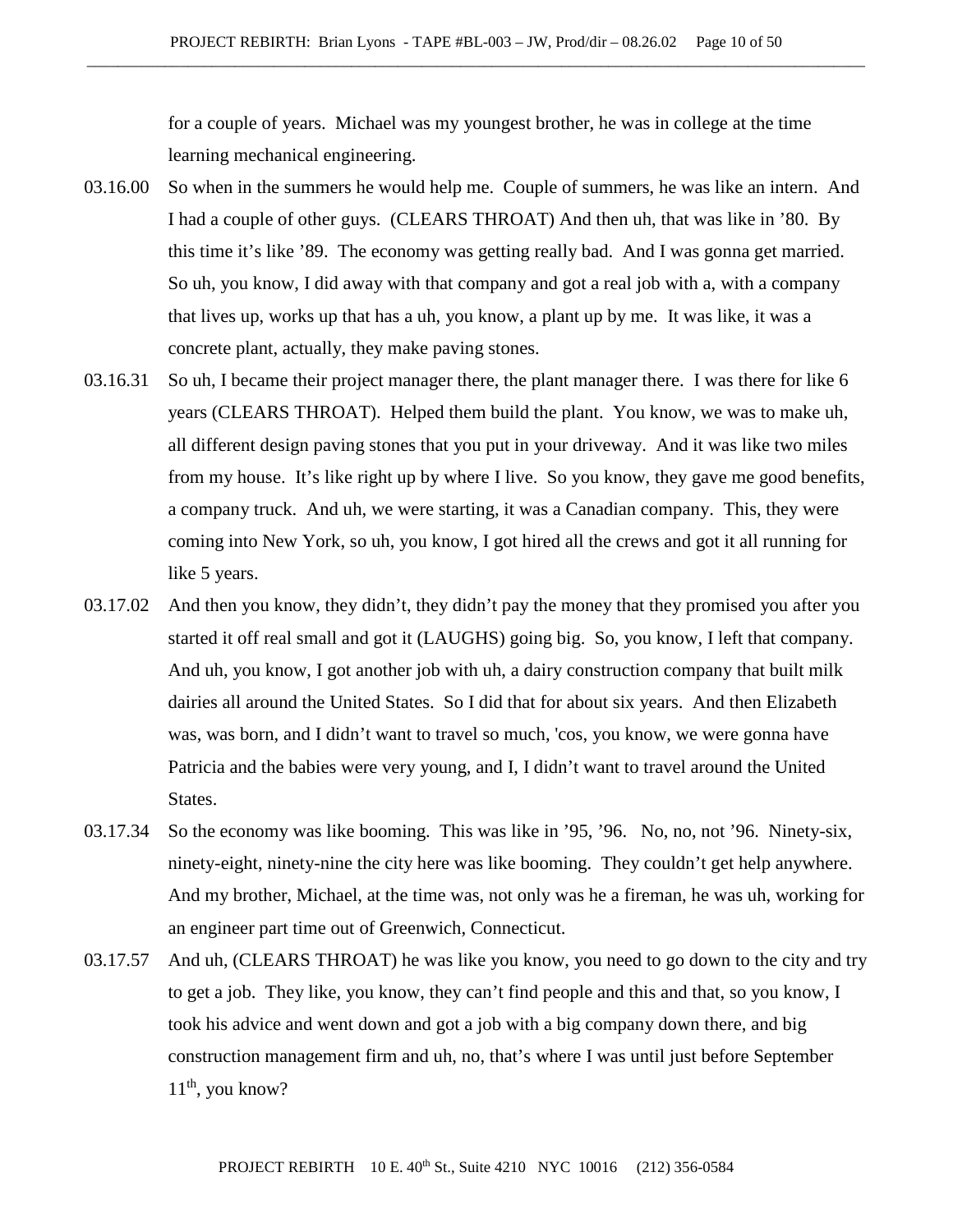JW: Take me back a second if you would. Uh, uh, can you tell me if you remember, I'm sure you remember, meeting Laurie?

- 03.18.28 BRIAN LYONS: Oh, sure, sure. Well, she actually came uh, when I was in the Coast Guard on a ship uh, in Governor's Island. We had like a family day, we came by the Intrepid like on uh, uh, Armed Forces' Day, it's like May 22 something, just before Memorial Day. And uh, a friend of mine uh, the actual, the uh, head janitor at the church I grew up with, he had a bunch of daughters and stuff, and one of her friends was Laurie. And I, I gave them tickets to come down.
- 03.18.57 They could ride the ship from Governor's Island up to the Intrepid. They have a barbeque on there and stuff. So she had brought Laurie with her. But they also lived, that was uh, Gerolyn. Gerolyn uh, was Laurie's best friend. They lived across the street from my mother uh, in Yonkers. And uh, you know, I would see them around. So when (CLEARS THROAT) uh, uh, Gerolyn brought Laurie with her to the ship, I met her there one day. And uh, and then after, after we met on the ship, you know, I gave the uh, Laurie uh, an autographed picture of the ship from the captain.
- 03.19.31 And Gerolyn and my friend, George and stuff. (CLEARS THROAT) and then uh, you know, when we got back to the neighborhood, you know, then when I seen them I could go over and talk to Laurie and Gerolyn. I knew Gerolyn since I was little, but you know, Laurie. And then I got invited to a wedding and uh, I asked her to come with me. And it was pretty much love at first sight kind of thing. You know, so uh, about two years later, you know, we got married (LAUGHS).
- 03.19.57 So you know, yeah, it was really, it was pretty good.

JW: And then uh, and then uh, Elizabeth?

03.20.07 BRIAN LYONS: Yeah, well, Laurie actually had a daughter from her first marriage, Linda. She was like 2 or 3 at the time. Like two. And uh, so then (CLEARS THROAT) you know, (?) we moved in together, and I kind of raised Linda from when she was a baby. But what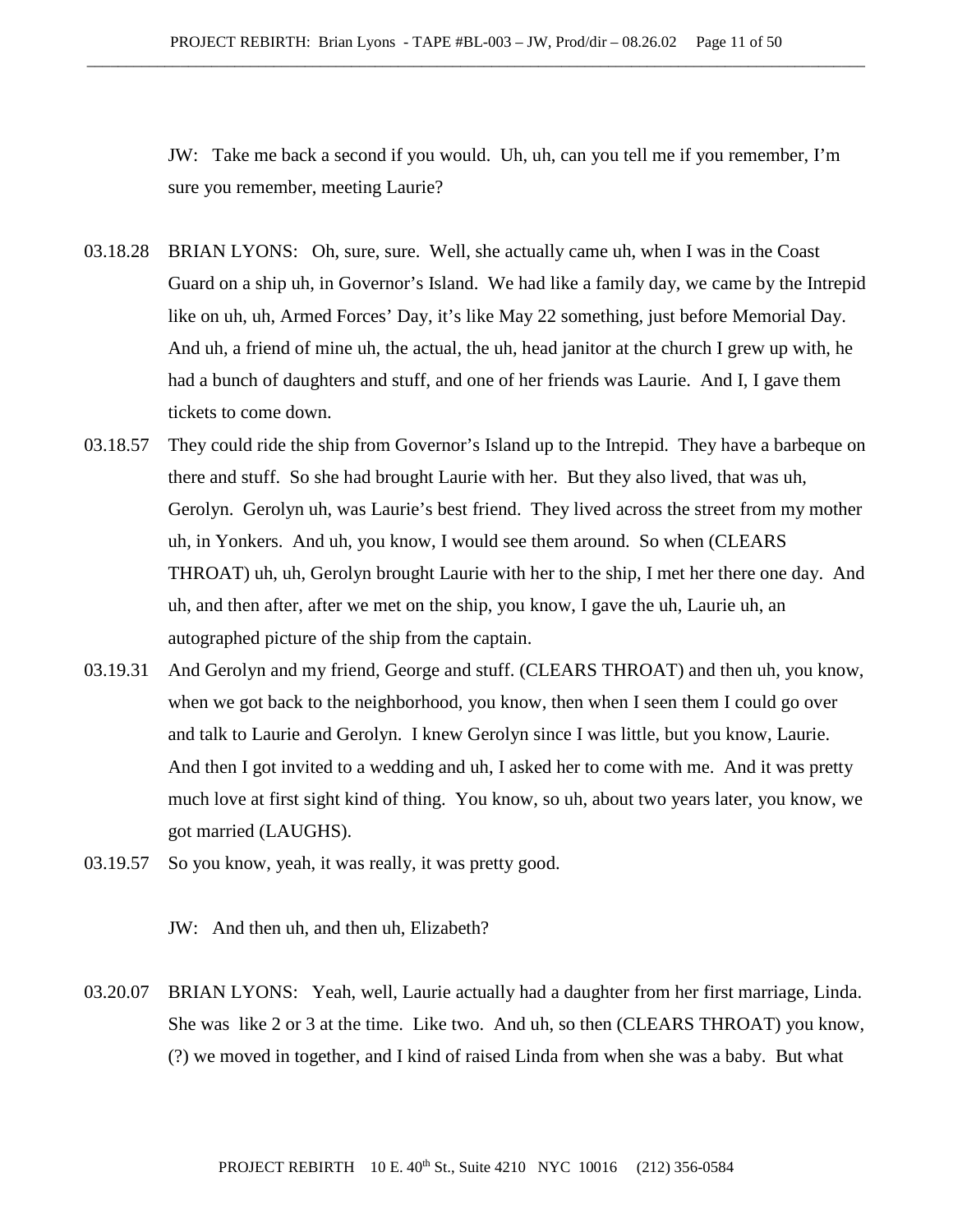happened was, we tried, after we got married, we got married in 1990. Uh, we tried to have a baby and it just wasn't working. The plumbing was clogged.

- 03.20.30 So it took like 6 years before she could get pregnant. So she really didn't get pregnant 'til late '95. Of course then Elizabeth was born. Uh, and then uh, you know, then there was no problem. Patricia was born like a couple, right after Elizabeth got older and Laurie got all you know, back to normal (LAUGHS) type of thing, you know, you know, then she got pregnant again, and then Patricia was born. You know, but uh, you know, it took like 5 or 6 years to get pregnant. It was a lot of tries, a couple of miscarriages, I think.
- 03.21.02 So it's like really is a miracle to have a baby, you know what I mean? That's the way I, I see it.

JW: Uh, and your, and your other brothers at the time, what kinds of things were they doing during that like the '90's?

- 03.21.15 BRIAN LYONS: Well, uh, Cairn was a CFO down here in Manhattan. You know, he was always smart, went to college, got a job in accounting. Hooked up a couple of firms right away and you know, was CFO. Sean actually went in, he was my, he was the second youngest, he went in the Coast Guard, too.
- 03.21.34 You know, and uh, was, he went on an icebreaker up in Alaska. Kind of followed in (?) my shoes, seen what I had done. He wanted to get out of the city environment and uh, he joined the Coast Guard. And by the '90's, or early '90's he got stationed in Cape Cod and actually got out and met a girl up there and got out and got married up there. He got married like a month after I did.
- 03.21.58 And Michael, he graduated from Manhattan and it (coincidentally?) there was no work but he had taken the test for the fire department and got on the fire department and you know, he was going out with Elaine for a long time, so he was really just working in the fire department and doing some odd job type of things, side jobs with different, different things he was doing before, like working in a deli. He worked in a deli since he was like 15. (CLEARS THROAT) like uh, a head deli man.
- 03.22.27 So he was a fireman and working as a head deli man for a while at, at a place in Yonkers, you know, so. And doing some engineering things on the side type of thing, you know?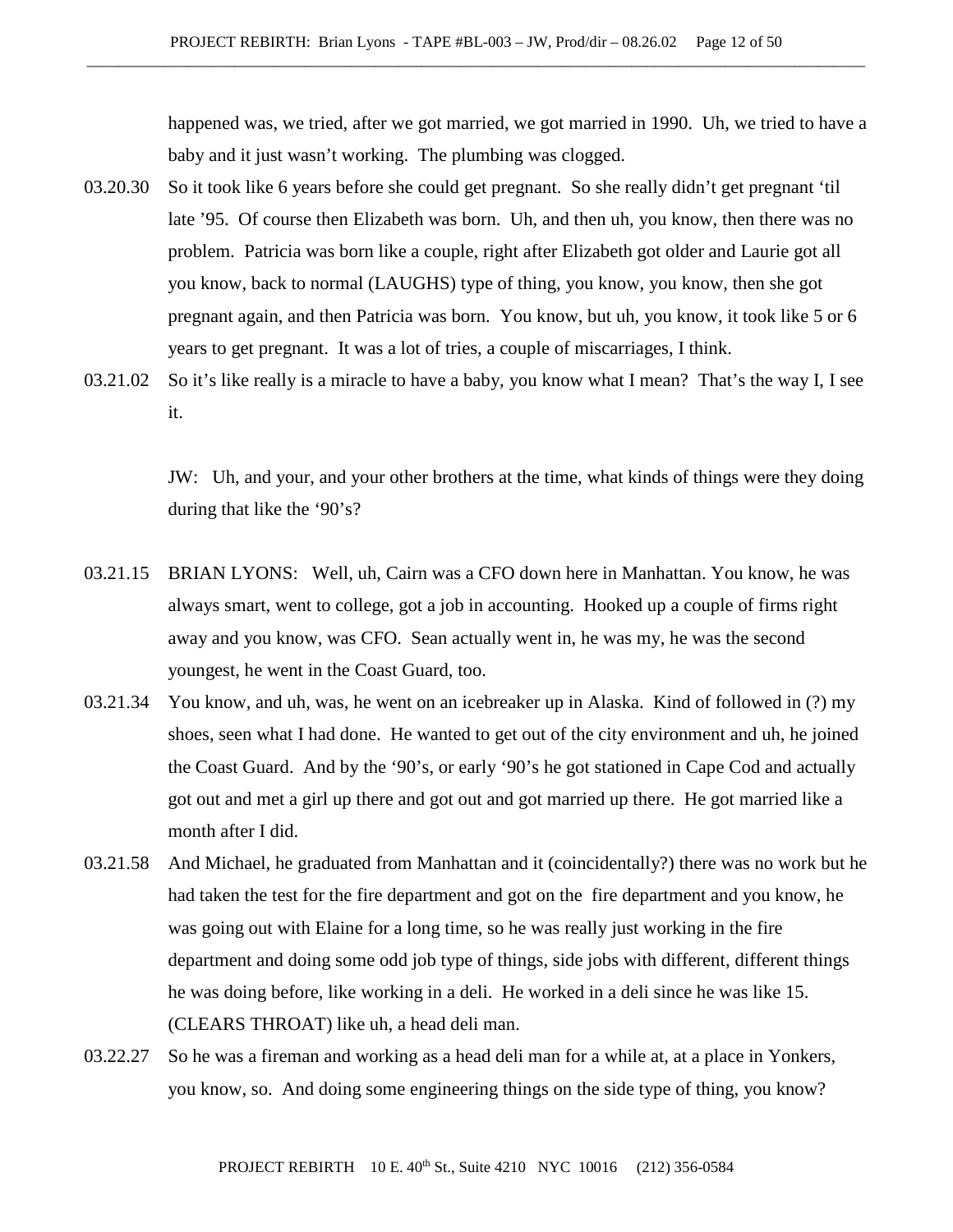JW: When the (STOPS)

#### (OFF CAMERA REMARKS)

JW: What year did Michael become a fireman?

03.23.15 BRIAN LYONS: Uh, I think like probably '95, I think, '94. It was like '94.

JW: Part time first?

BRIAN LYONS: No, no, no. New York City fireman you have to be like full time.

JW: Ok, so well (?)

#### (SIMULTANEOUS CONVERSATION)

JW: So he was doing like several, he was working full time and then he was doing stuff like, I mean, he was (?)

- 03.23.42 BRIAN LYONS: Yeah, he uh, you know, he, he graduated from Manhattan. He (?) got an internship with a defense contractor that uh, at that time he was there like a month and then the defense budget got cut, so there wasn't really a lot of work for him, or whatever. So he got a job with a, some, some company as a young engineer down in Manhattan, maybe for a month. And then he got called from the fire department.
- 03.24.06 So you know, he called me up and he asked me if he, you know, if it was a good idea to go in it and stuff. And I said, yeah, you know, they got, you know, in the Coast Guard, you know, we are trained, you know, a lot in firefighting and rescue. So uh, you know, it was a big part of my life then of uh, you know, the whole process of rescuing people and stuff. So, you know, and then obviously, I actually myself had taken the fire department test.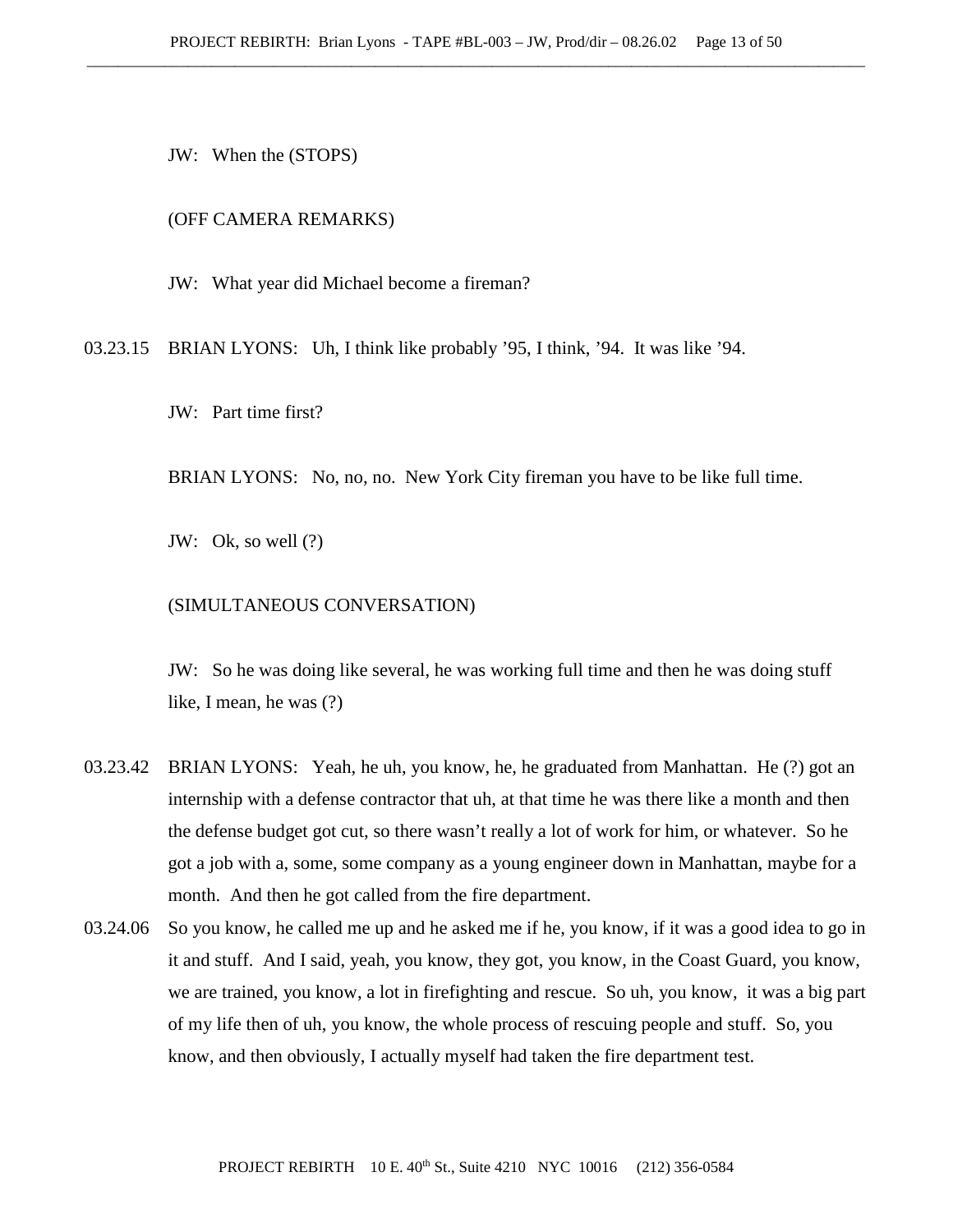- 03.24.33 You're trying to get on, it's a very good job. You know, you get good benefits, you retire after 20 years. So you know, I told him, yeah, it was a good idea to you know, to take the test and follow up with the whole thing. So, uh, basically he had taken the test and then you know, this is like uh, you know, 'cos in, he, he graduated from high school like, say '87. Uh, so like five years of college, it took him 5 years to get his degree.
- 03.25.02 So like '94, she got out and graduated and you know, he had some internships for a year and then he got called for the fire department, so he took on that job. Meantime, you know, while you're a fireman, he was working part time as a deli guy. You know, trying to get some engineer jobs on the side. You know, all the way up until like uh, he was on like 8 or 9 years by the time this thing happened, and he was working with an engineering firm for like a year.
- 03.25.30 You know, doing drawings like a full time type of you know, a full time job but doing it like part time. Not just like, you know, sharpening pencils and going to get drawings and stuff like that. So.

JW: (?)

BRIAN LYONS: Yeah, yeah, right.

JW: How much of an influence was your father when you were kind of, it seems like all of your uh, brothers have a, a kind of at least you and Michael and Sean it sounds like maybe a little bit, too, kind of like building is a, did that come from your dad?

- 03.26.02 BRIAN LYONS: Maybe. It might be like of a Lyon's trait or we don't know, I don't know. He, he was a carpenter, you know. From (?) he's from a farm in Ireland, southern Ireland. He has like 8 brothers (CLEARS THROAT). And uh, you know, they were all farmers, work, hard workers and uh, you know, probably innovative of some type. And uh, you know, he had us at, at a very late age, so like by the time I was a teenager, he was in his 60's so.
- 03.26.30 And he died like when he was 65, just like when I was going in the service he died. So you know, it, I, I just remember he used to take me to some jobs down here in the city. You know, he was a carpenter and uh, you know, that type of thing. So (CLEARS THROAT)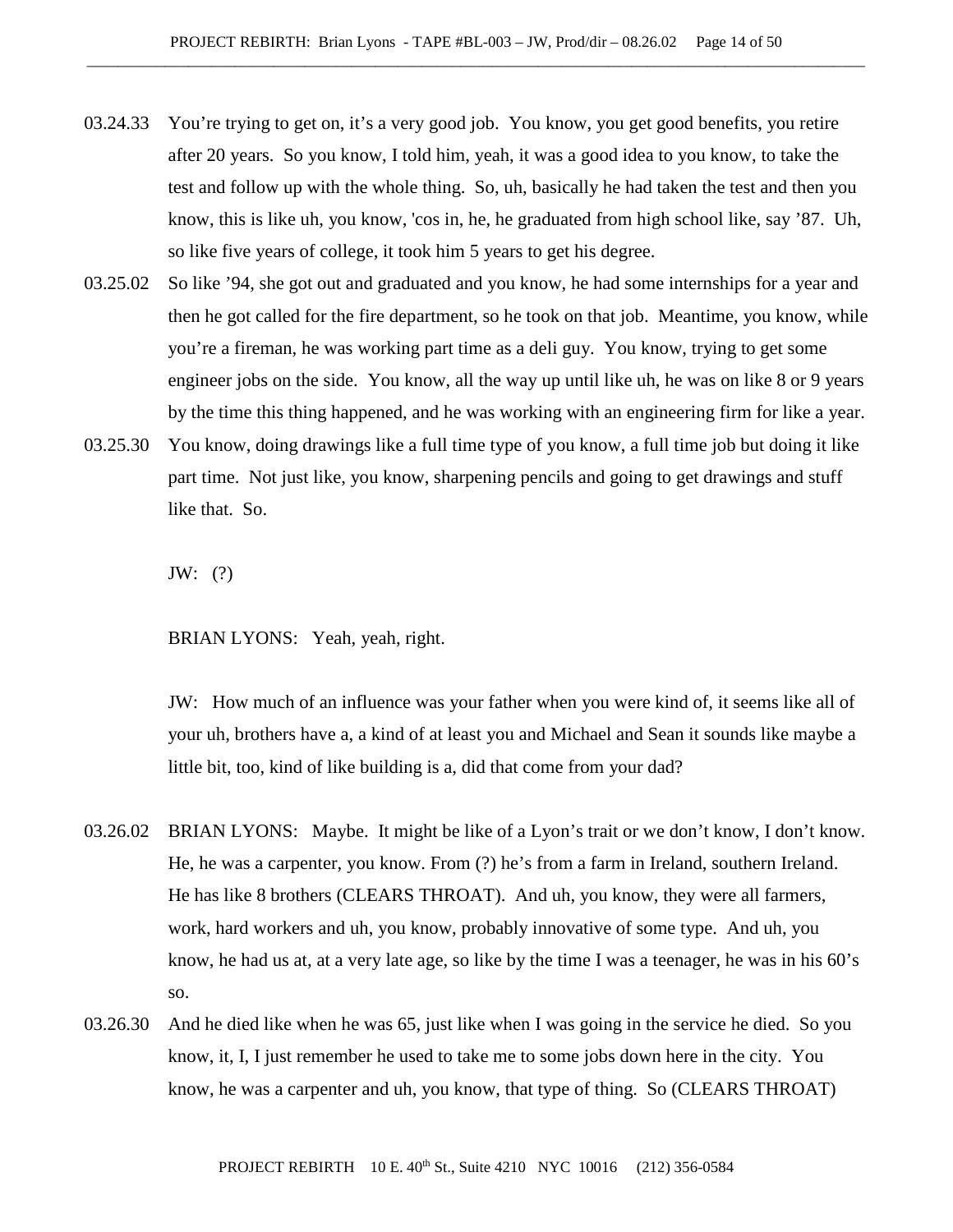you know, we lived in an apartment. It wasn't like we had a house where we would build in a shed out in the back or fix stuff up in the garage type of thing. And, you know, he was an Irish immigrant, and I, and I know sometimes it was hard for him to get work.

- 03.26.58 You know, he uh, you know, there was signs, Irish don't apply. And you know, you would hear him come home and complain about that. You know, Michael was the real youngest. He don't have any memory of that at all. You know, 'cos he was probably really young. He was like 11 when my father died. So uh, you know, I see him going out to look for work and stuff like that, Michael was probably 8 or 9 years old, even younger that than. He don't recall uh, excuse me any of those issues like (?) but uh.
- 03.27.29 You know, obviously I guess, you know, you must get something from your father. It's hard to remember like exactly what happened there, but I always remember like he would take me, I would use his tools, you know, type of thing.

JW: Yeah. It's just interesting 'cos it's uh, you know, for example, I, I don't have the capability to go just go and be drawing and doing engineering stuff or (?)

- 03.27.51 BRIAN LYONS: I mean, look at my daughters. They, they are, it just, I'm always doing something, now they want to be there. So you, they want to help and build things all the time. And then I got Patricia coming in there, look at the, uh, I live in a log house. I built a log house. She sits there and she says, that's a pretty damn big log (LAUGHS) you got up there. How did you get it up there? Like, you know, how, how? She wants like explain the like the whole thing to her. You know, and then I tell her, and then this is like the truth, a lot of them I had no help. I had to put a ladder here, and then like I would put the log on like a couple of things that go over here (LAUGHS) put the log over there.
- 03.28.30 And then you know, and then I explained the whole thing. Then she looked at the next piece of wood and then (LAUGHS) she'd say, well, what about that one? How did you get that one there? (LAUGHS) She wanted to know like, and it's very interesting a lot of times. She just wants to know exactly. You know, and I try to pretty best, and I can remember a lot of them, you know, how I did them all. 'Cos there is some pretty big timbers in different areas that were hard to get up. Uh, and uh, you know, it was no crane or nothing, you know, to put them up. It was a lot of, 'cos I live, I moved upstate.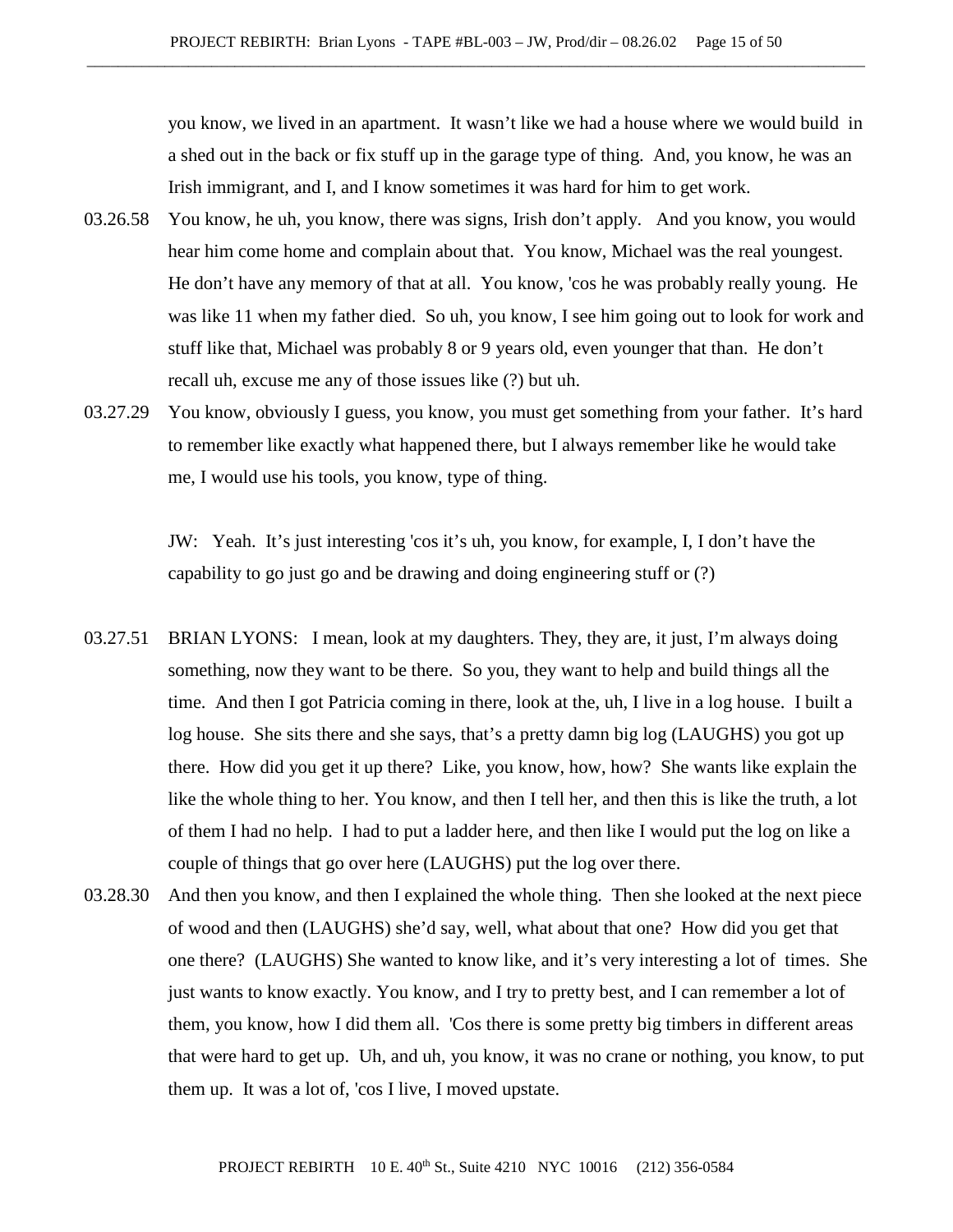- 03.28.57 When you lived in the city like you could always like call, there's always people around you, call them, people come over to help you for a few minutes and then they leave. But when you live upstate, no one wants to come up there. Like if they go north of the Bronx for five minutes, there was, it's like they're going out of town. They don't want to go nowhere, what are you talking about? You know, you live like in Oshkosh. So it was like basically I was like you know, on it, on it by myself, on my own (LAUGHS). But they, you know, get very crafty, like they want to know, you know, and they you know, want to help me with the wrenches and stuff.
- 03.29.29 So you know, must be that's the way it is, right, when you're watching your parents or whatever.

JW: Uh, I lived in Nova Scotia (?) and one of my, probably my best friend at the time his father was you know, I was just describe him sort of like, and the grandfather's a little bit like this, too, you know, uh, he actually shot the deer that no one else shot, or got the fish that got away from everybody else (?) (LAUGHS) He was just one of these incredible kind of person (?)

03.30.00 BRIAN LYONS: Wilderness man.

JW: Absolutely, absolutely. But uh, during the time when I was there, he built a log cabin, and I can tell you, I mean, I'm, I'm, that is no easy feat.

BRIAN LYONS: No, no, right, right.

JW: How'd you do that?

03.30.11 BRIAN LYONS: Yeah, yeah, it's harder than (?) it was a kit, but it's believe me it's harder than building a regular house. Oh we were just talking about it last night 'cos we got home at like 9 o'clock. And you know, even though you're in a camper and stuff it's nice to come home to your house, you know what I mean? We're all just, they were half asleep but then we sat down in the living room and then uh, we were all like yeah, it's nice to come home to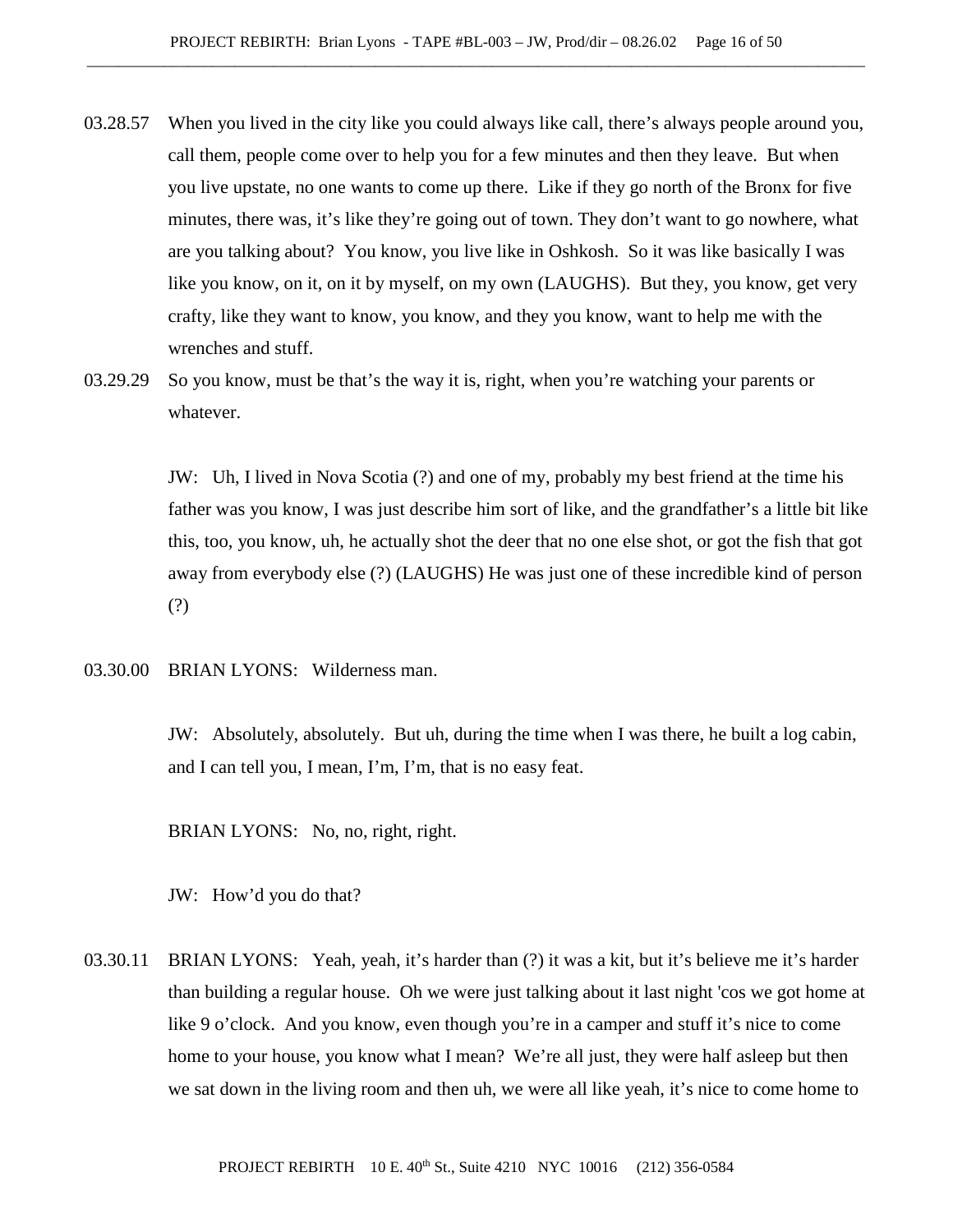a nice house with a regular bathroom, and Elizabeth's like yeah, yeah, yeah, let me go to the bathroom (LAUGHS).

- 03.30.37 But uh, (CLEARS THROAT) you know, and what happens is even when you leave for two days, when you come back the whole house smells like fresh wood again. 'Cos I guess when there's no movement, the wood must breathe, and then you know, you get the same odor of fresh wood in the house, so that, that's nice, you know? Uh, no, it was very hard, oh, forget about it. Did the whole thing myself. It's a long, long story.
- 03.31.00 But like we bought the property for ten dollars from the town. It was like I found it through old taxes. I couldn't afford to buy a house. You know, uh, no one ever gave me any money or, you know, or I had like \$2 when I went in the service, and uh, my parents you know, were poor immigrants. They, you know, when they passed away they have no money or anything. So like no one has any money. Or anything. And (CLEARS THROAT) to some of the jobs I had, I wasn't even making enough to get a mortgage to buy a house. Like the minimal house you can buy around here in the tri-state area, \$100,000 or, or more.
- 03.31.36 You know, if it's \$99,000, the banks are looking at you like oh, oh, I don't know maybe it's gonna fall down or you know, so. You know, I couldn't, I couldn't get a mortgage 'cos I didn't make enough money. So I, I like had to resort to (?) build my own house. I had to find my own land, 'cos they don't, don't want to lend you money to get regular land. You have to buy land first, own the land, then the bank'll lend you money to build the house on it after you own the land. Outright.
- 03.32.03 Can't have a loan on the land, they won't (?) lend you the money. These are all rules people don't even realize, so. It's a long, make a long story short, I own (~JW~)

JW: How did you (?) how in this day and age do you get (?)

- 03.32.15 BRIAN LYONS: I own like blocks and blocks (?) around my house, and I got all the land for ten dollars a lot. Because it was all, it was all, what happened was like, and it happens here, too, is people forfeit their, their vacant property because they don't pay their taxes.
- 03.32.33 And up in Lake Carmel, there was people that bought it back in the '30's, and then it passed on a generation and people did build houses on it, and then there was vacant lots. This lot that I happen to be on was a house that was built, and most of the houses in Lake Carmel,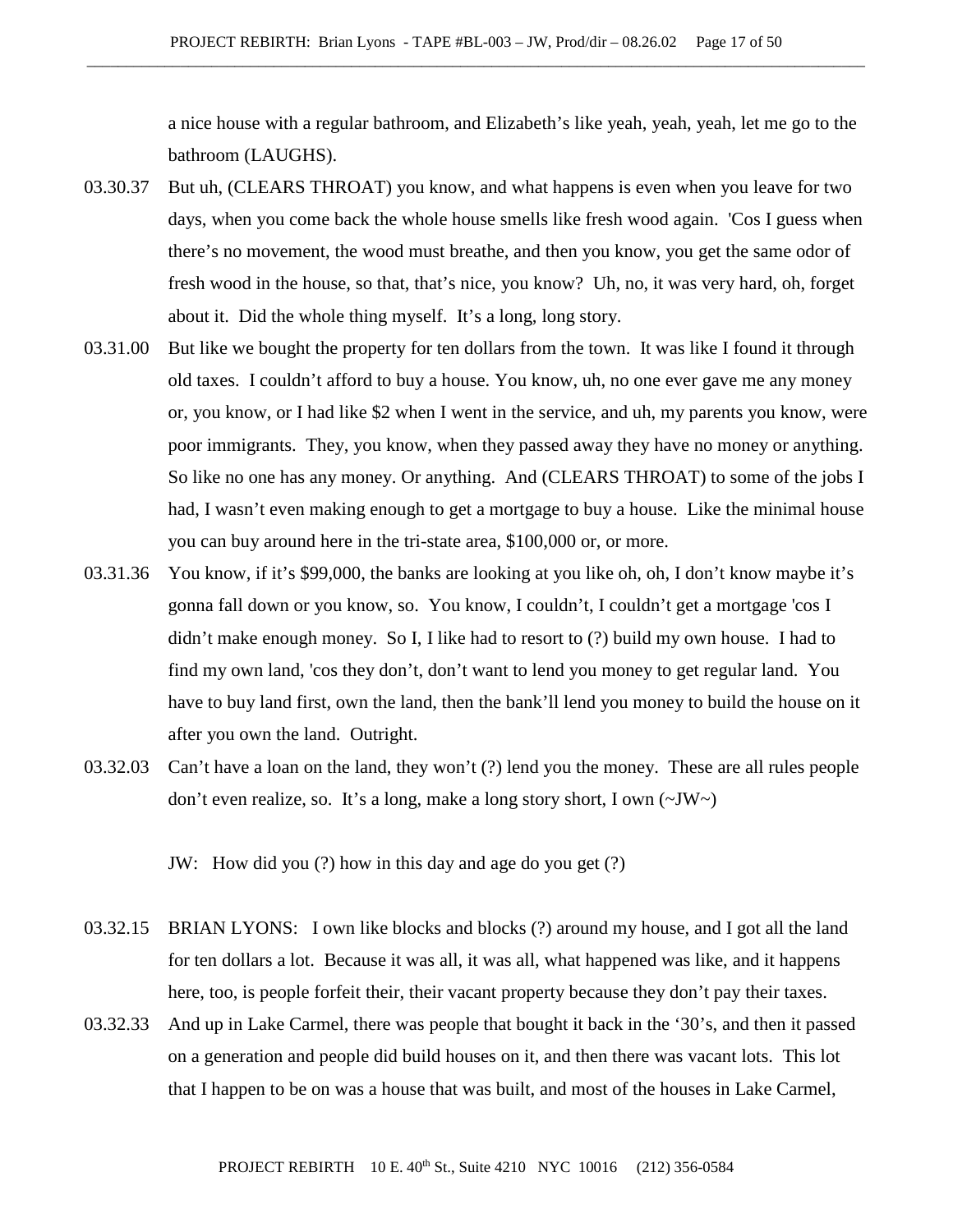there wasn't highways then, back in the early '20's and '30's, people would ride up by horse or car. There might be one road. That was like the Catskill Mountains to go away.

- 03.23.59 So there was a house built there, and, and actually I did talk to the, the one of the grandsons, that there was a house built on here that this guy's grandfather built in like 1932, and most of the wood came from the lower west side over here, where when they were taking stuff down. Kind of (LAUGHS) like what I do now, is like on demolition projects if they like pull out like tons of plywood, I like take it home and like build a garage (LAUGHS) out of it. Because they're gonna throw it in a dumpster anyway, you know?
- 03.33.28 Take a couple of nails out of it and, you know, you got a hundred, two hundred dollars' worth of plywood, so. This guy brought stuff up by like horse, horse and wagon up to build this house. So I guess it was all built like by the end of the '30's, and people would go up on the weekends. The Lake Carmel was there, you go swimming in the lake, it was like for the weekend resort. Big timbers out of like you know, big townhouses or whatever they, big, you know oak and maple, you know, timbers and stuff.
- 03.33.58 Well, in like 1950, uh, he (?) the grandfather was there, he was retired, now he was living up there full time uh, a Christmas Eve there was a fire. He must have feel asleep with a cigarette in his hand or the fireplace got a, the whole thing burned to the ground. Him and his dog got out. So the guy just like packed it up and went to Florida or something. Now this thing grew, so nothing's left but like a piece of a foundation, and the thing overgrew and it, all sorts of stuff. So, and now we're looking for land, right?
- 03.34.32 So uh, the town decides to put in, stuff, all these little pieces of land to try to sell them for like \$10 and this stuff. You, and you can't build on them. It's just, they want to try to see if the neighbor next door will buy some of the land so now you can pay the \$400 a year tax on it. And they weren't so successful at first. And then, so I said, gee, you know, it's like, I'm from the city, I was like \$10 for land? Let's go, you know, and we're like looking up through everything.
- 03.35.00 And you know, and then it's like you can't build there because it's next to a reservoir and it's like all these things. So, but I did extensive searching, like every single piece I would walk it, look at a map. Call engineers, ask millions of questions. So I find this one and I walked down into the woods and I trip over like a rock, which turned out to be an old foundation. So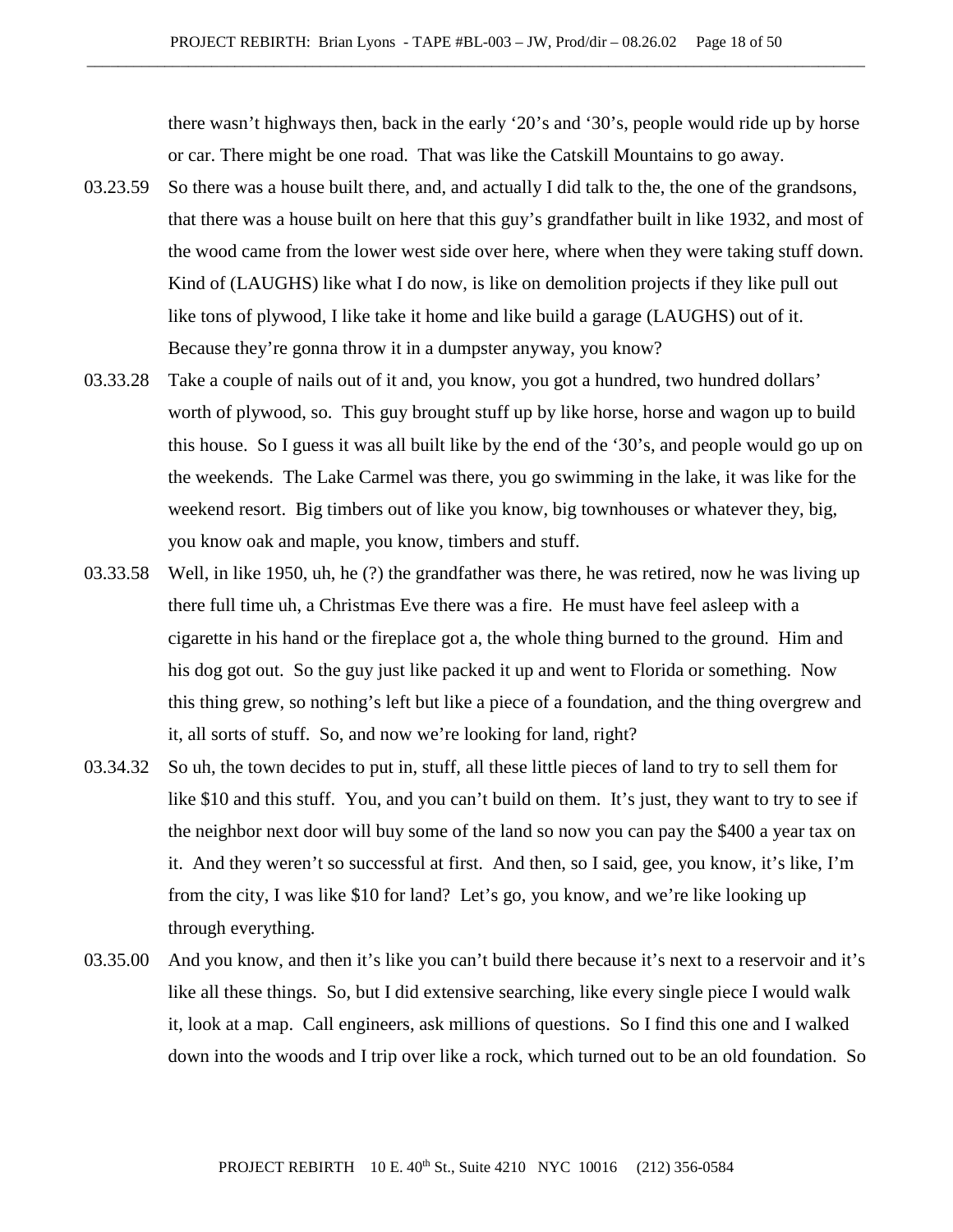I was like, you know what? This, this if I could prove that this was a house here before, I could probably get a building permit.

- 03.35.30 And what happened was 2  $\frac{1}{2}$  years late I (LAUGHS) finally got a building permit. But I, I had to prove, basically you know what I had to find out? If there was a toilet there that worked, because there's this, has to be a septic system that was in, a working septic system. So there was a pipe in the ground with a small trench of gravel that was a basic septic system back in the '30's. And I got them to approve that and grandfather me that. And then I put a new system in. So it was a long story, but I got that for \$10 and then I got the building permit.
- 03.36.02 So then now, right (?) away, as soon as I got the building permit, the property's worth \$35,000. because you could buy a building lot for \$35,000. So now you could sell it because approval to build. So the lots that were next to it, they were the same thing. One was like \$10, one was like \$100. I got from uh, the grandson that lived in Florida just to get it off the taxes. Then I bought the land across the street, so I got like a whole bunch of land now, you know what I mean? I got too much.
- 03.36.31 If you want to buy it, let me know, 'cos I don't want to cut the grass (LAUGHS). But we, we and eventually we want to like sell the lots, you know, or build like houses for the kids uh, if we can get building permits for it. But so now I'm down there with my machete to start building my own house, and this is true. I'm (fucking?) down there whacking, one day I just fucking threw it and quit for a day. And I was like oh, forget this, I'm out of here, man. Like a trip. I was cutting in vines, I was stuck on vines, I fell over in the wet vines. There's no one to help you. I quit, I was like oh, forget this, man. I left.
- 03.37.03 I came back like a few days later and you know, cleaned up some more. You know, little at a time. I used to go over there, clean the whole property by hand, you know. 'til then when it was time for (?) it was a whole 'nother project to get a loan for the logs and, you know. Had to like.

JW: How many years did it take you?

03.37.21 BRIAN LYONS: It took, it took from '93, I think the beginning of '93 to uh, it took like 3 years, probably, 3 ½ years. Three and a half, four years, by the time like we started looking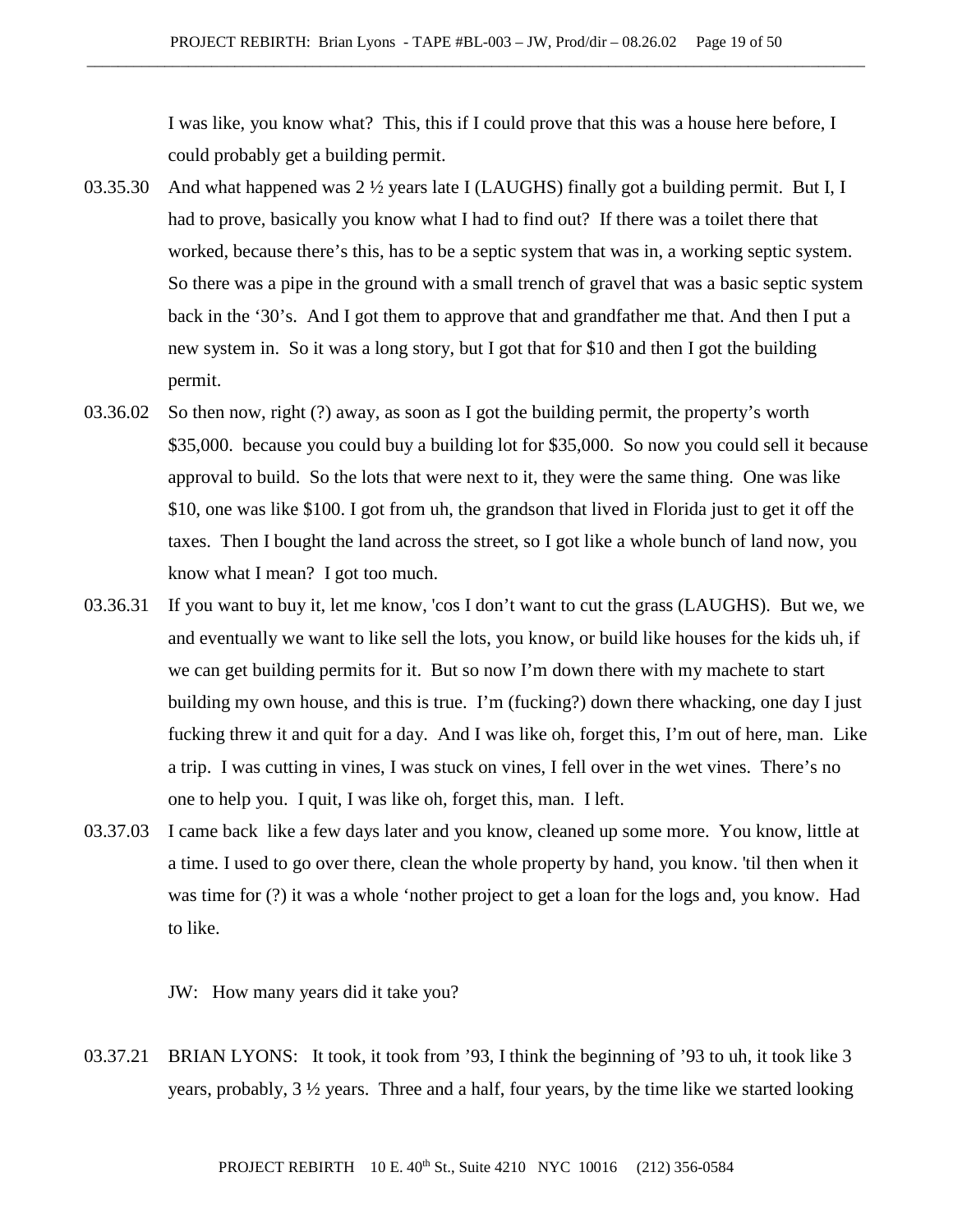for the, all those vacant lots. 'Til we moved in. You know, so. (~JW~) and it's like, everything, like here was my house that I rented in Lake Carmel, and there's a road with a little bridge, and then my lot. So the day I get my building permit I can build, the town decides to tear down that little bridge, they're gonna build a new one.

03.38.00 Now I got to drive all the way around town like this to get to the house, ok? The day I move in, they open the bridge up, so now I can just, the day after I move. Ok? Not the day before, but I already moved, then they open the bridge up. So the thing was like I could throw it, a rock and hit like where I'm gonna build. I'm figuring this is great. I can shoot back and forth to the house and stuff. And yeah, that's, that was my luck. That's my luck you know what I mean? That's, that's what happens. (LAUGHS)

(SIMULTANEOUS CONVERSATION)

BRIAN LYONS: My wife would say, oh, he's telling that story again (LAUGHS).

#### (SIMULTANEOUS CONVERSATION)

JW: Uh, so, well, that's pretty, that's a lot of ingenuity you got there.

- 03.38.48 BRIAN LYONS: Yeah, yeah (?) Oh, boy. And see, and Michael and them, they came up a couple of times to help, but it's so far away they're like no one wanted to drive up there to like involved in the city work, they're going from here to hop on a train and they're home in ten minutes.
- 03.39.04 Uh, no one wants to get in a car and drive an hour and five minutes to help me put up a log (LAUGHS) you know what I mean? Uh, and then that's, that's the way it worked out, you know?

(OFF CAMERA REMARKS)

### 03.39.23 END OF TAPE # BL-003, 1 of 3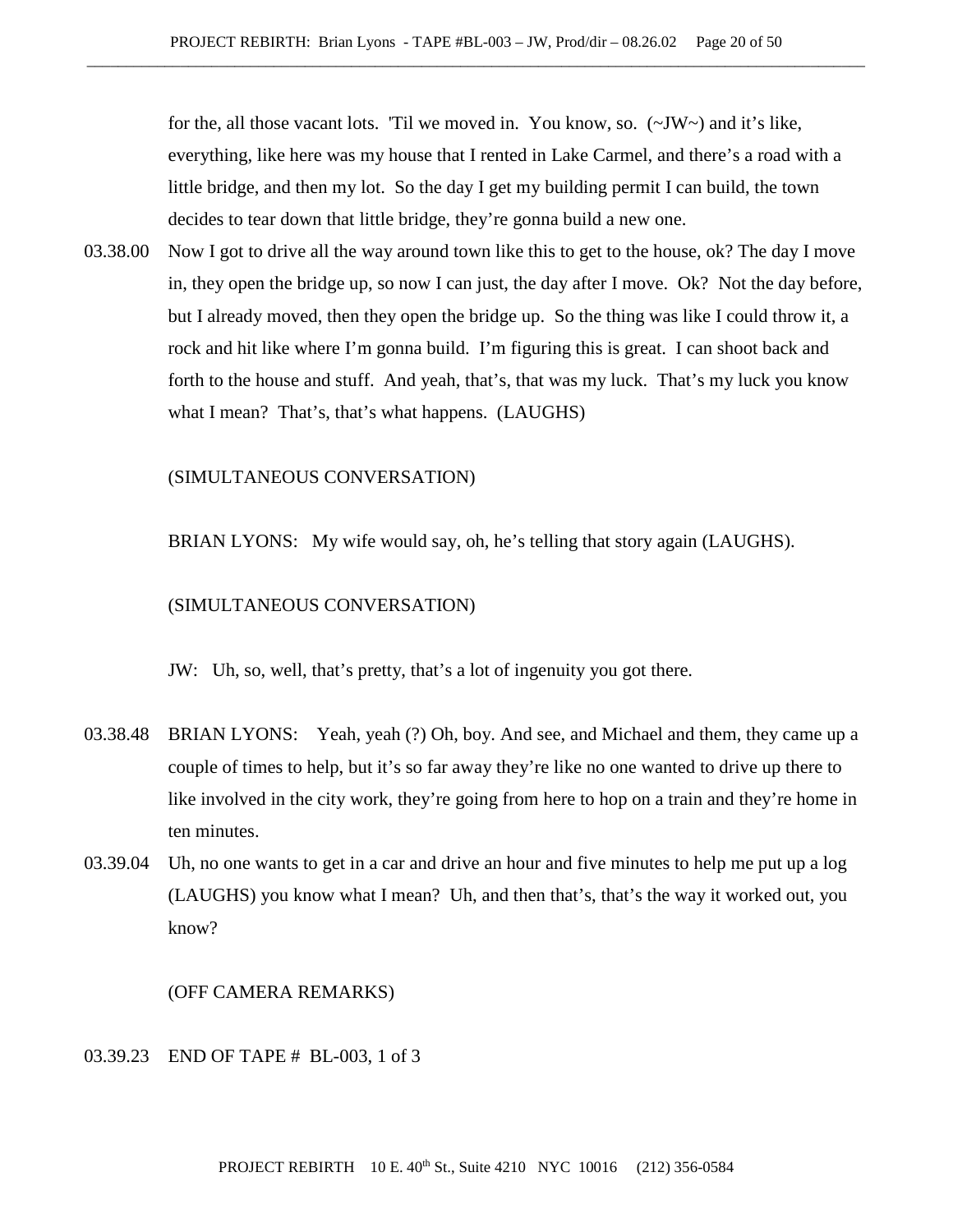# **TAPE # BL–004, 2 of 3 BRIAN LYONS 08.26.02 JIM WHITAKER, Producer/Director PROJECT REBIRTH**

#### 03.39.34 PICTURE UP

## (OFF CAMERA REMARKS)

- 03.39.45 BRIAN LYONS: If I have to get to the site by like 5 to 7, I have to take the 5 o'clock train. So now if I drive, I got, I can (?) leave like a quarter, a quarter to 6. I get like another 45 minutes' sleep, you know?
- 03.40.01 But Fridays, man, traffic has been killing them. (~JW~) During the wintertime wasn't so bad. The summertime is like, forget about it, man.

- 03.40.38 BRIAN LYONS: (MID-STATEMENT) The, the only thing is, after September  $11<sup>th</sup>$  I made a promise to myself that I would never work Saturday and Sundays again. I don't care if it's for less money. Because your life is ruined. My whole life I work like 7 days a week for millions of years. (?) I'm almost dead. Build my own house, working 7 days a week since I'm a kid.
- 03.40.59 So after this, I was like no way, man. I'm gonna get to be like a regular Joe (LAUGHS). And I'm gonna work, you know, not work Saturday or Sundays. 'Cos you know, everybody doesn't have to work, everyone doesn't work Saturday s and Sundays down here in the city. You know, and the job I had before it was like, oh, you don't got to work weekends. But every once in a while you've got to work a Saturday. You know, and I end up working every Saturday, all day. They tell you, oh, come in for a few hours. Soon as you get in, you don't get home until 5 o'clock. So it was like you're gonna have to get someone else to do that now, I work Monday to Friday like uh, and so and, in a way I work my (?) position up now, I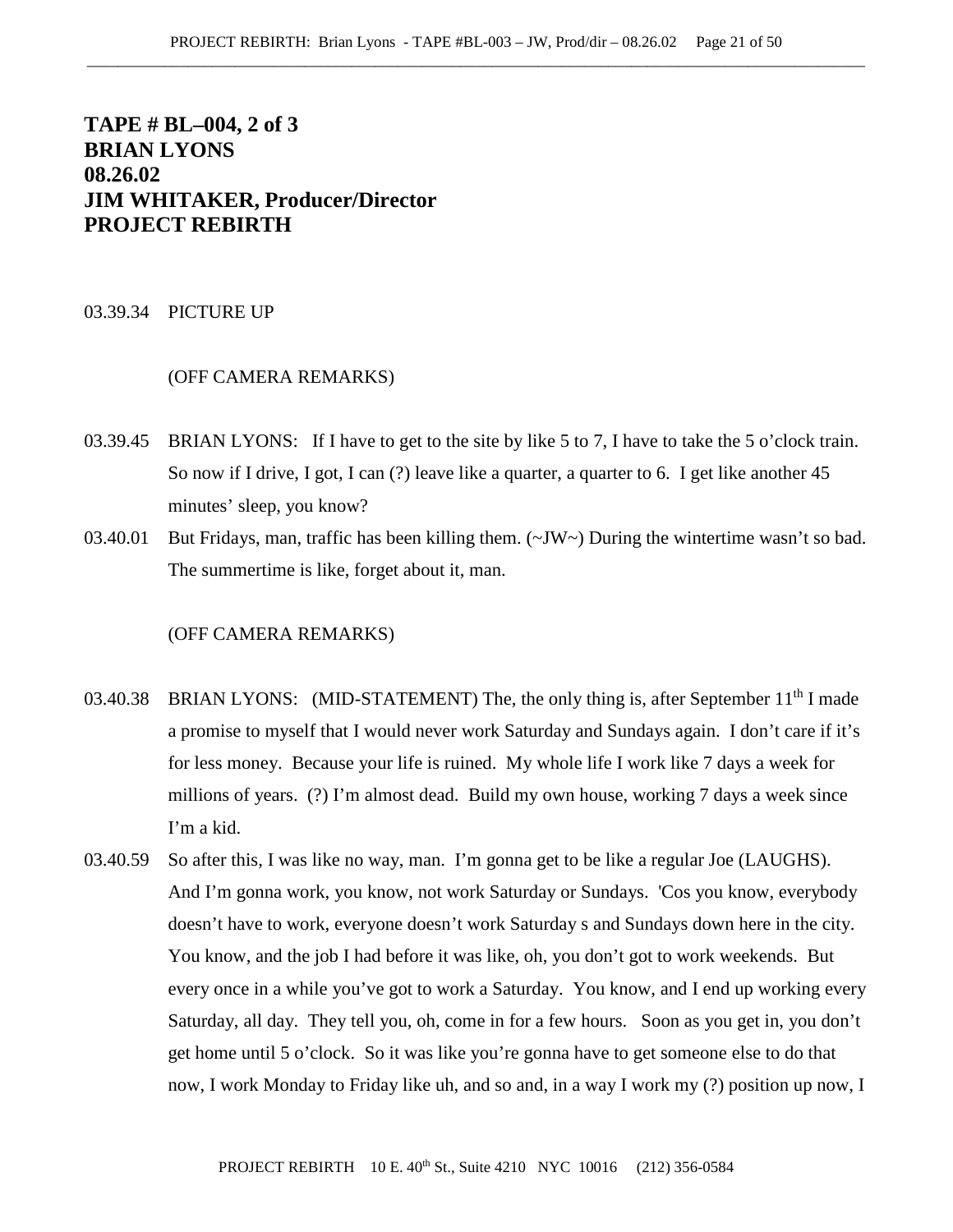don't have to, I'm a project manager on this project, I really don't have to work on a Saturday.

- 03.41.40 If there was an extreme emergency, I wouldn't even (?) you know, I don't mind coming down. It's my (CLEARS THROAT) you know, it's my instinct to, to do that. But you know, the rest of the world, built the world in 5 days (LAUGHS). You know, so uh, that's what I'm gonna try to do, you know? I got a phone I can solve, solve many things over the phone, you know?
- 03.41.59 So many jobs that when I was plant manager at that Unilock place, I worked 6, 7 days a week. Day shift and night shift and then you would, you're (?) working day shift and then you're in charge of the night shift at home, and they're calling you all hours of the night with problems. You're up all night. And basically the bosses don't care anyway. You know what I mean? You're just doing it out of your own, if, if you don't get the job done they yell at you. If you get the job done they yell at you. So it (?) didn't matter anyway (LAUGHS).
- 03.42.30 You know? So it's. It's my new rule, no Saturdays and Sundays until I'm broke, you know and whatever, my log cabin burns down or something, I don't know, knock on wood. And the insurance guy ran off with all my money then I might have to work Saturday and Sunday.

JW: Uh, but, but since September  $11<sup>th</sup>$  because you said you (?)

- 03.42.53 BRIAN LYONS: Oh, no, yeah, because you, you know, you reevaluate your whole life. You know, that's it, you know, you just got to, you know what's important and uh, you know, I was already on that track. I stopped traveling 'cos I wanted to spend time with my kids. You know? Uh, you know, after September  $11<sup>th</sup>$  you realize that you know, there's a lot of important things in life to do, and you know, you only get one chance to drop your kid off at kindergarten the first day of kindergarten. If you go there the third day you weren't really, the you only get the chance to drop her off for the first day, you know? You know, you, you the day that she starts gymnastics on Saturday, you only get that first chance to bring her for the first day of gymnastics first, you know, the first part of the year.
- 03.43.36 You know, it's like you know, you just realize that you miss all those times and days and. It's, you know, why, 'cos (CLEARS THROAT) I'm the type of guy now it's like I'm not out to be a kazillionaire or a millionaire of whatever. You know, you, you, you know, will work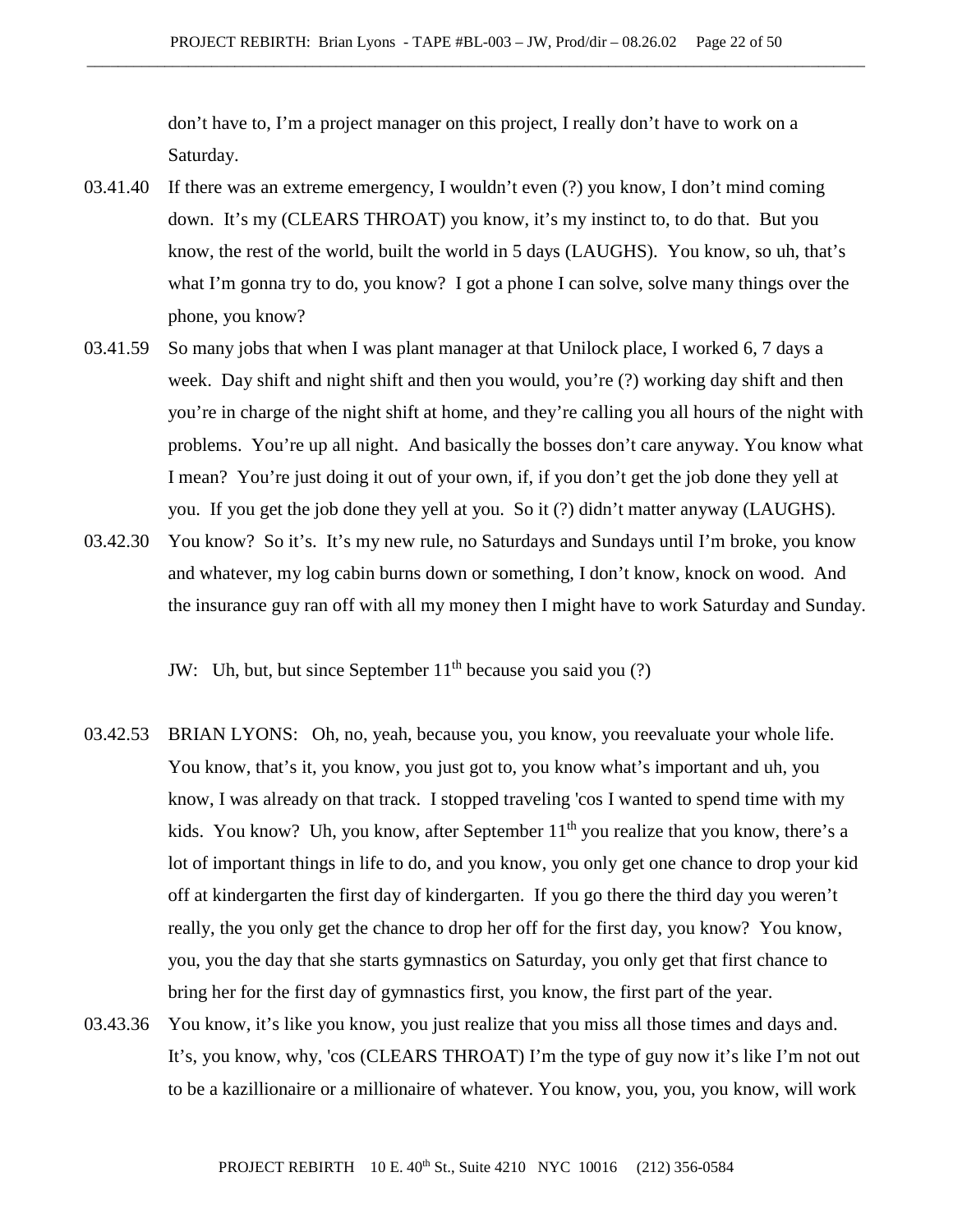to earn some money to support yourself and it's like, no matter how much money you have, one is you always has problems.

- 03.44.03 You got millionaires, they still have the same problems. They got to go do the doctor and get bad news, you know? Their kids' got to go to the same, you know, college like somebody else. It's not, just 'cos you're rich doesn't make all your problems go away. So it's like you know, I feel that, you know, the value of life and the things, time that you spend that the people you want to spend with it, is more important than making dollars, you know?
- 03.44.28 It's not like we've always ever been rich or not rich or have a lot of money or the more money you have you would spend money anyway. You always kind of have the same amount of dollars, so it's like you make a decision. Look, let me just work this much and whatever dollars I get we will just use that to you know, make the best of it. And, and that's the way I, I'm living my life now about like that. So. You know, it's you're a little older and you realize that you know, you know, time is of the essence and uh, you should make you know valuable time of, of what you want, you know, what you want to do with your time.  $(\sim JW \sim)$
- 03.45.07 No, not just me, everyone has been thinking about that since this tragedy, but it was like. You know, I wanted to do that before and uh, I really didn't have the opportunity to. And then down here I work like 7 days a week, you know, 18 hours a day, for the last like 10 months.
- 03.45.29 And uh, you know, you got money for that, too, but it was like yeah, so, so what? You got money. You're missing, missed my daughter's recital. I missed my daughter's 3<sup>rd</sup> birthday, it was a whole bunch of things. What the heck is that? You know, it's not worth it to me, I don't think.

JW: Uh, can you, can you uh, describe September  $11<sup>th</sup>$  for you, your earliest memories of the day and, and uh, kind of how that event (?) how it (?)

03.45.57 BRIAN LYONS: We uh, I was working at a project on Madison Avenue and  $23<sup>rd</sup>$  Street. And uh, we're having a meeting in the office and someone got a page over their pager saying, the twin towers, the tower's been hit (CLEARS THROAT). So we just went upstairs to like the  $30<sup>th</sup>$  floor, we were on the like the  $15<sup>th</sup>$  floor at the time. And you could look out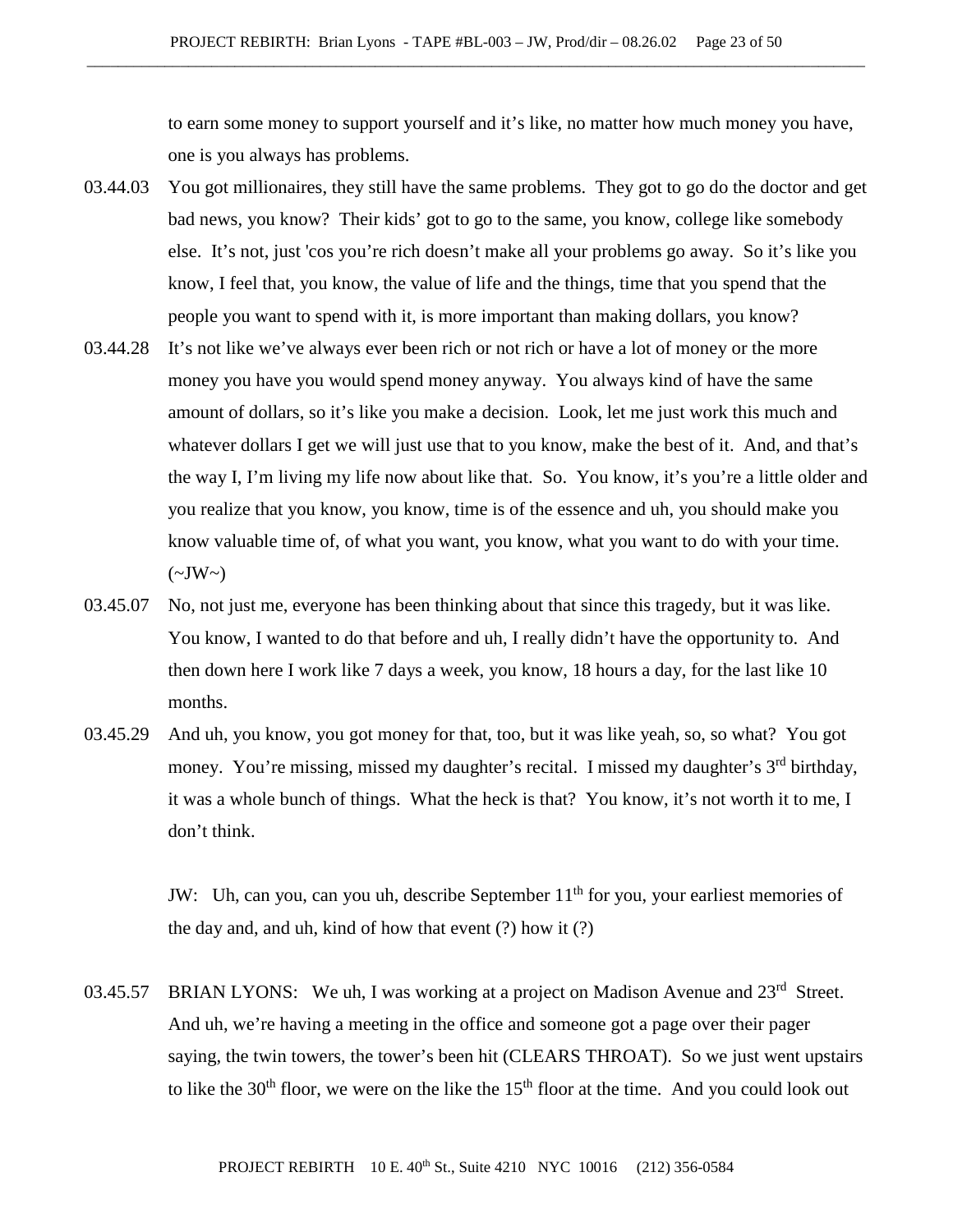the window, sure enough, we, we seen the north face of the, of the north tower, big flames coming out of it, black smoke. At first, when we were downstairs, she said a plane hit it, I'm thinking a Cessna must have just ran into it or something, a small plane.

- 03.46.31 You know, then when we looked at this huge hole, we knew it was a uh, big plane. So you know, everyone's mumbling like it was a terrorist attack right away. And uh, you know, a few minutes later, well, what happened was we went up to look at it, and then one of my friends was also working down there at the time. He worked at the same company I did, and he, we just finished a project together. He was just with the, at the project I was just at.
- 03.47.00 I was staying on to finish some odds and ends and he moved on to start a new project in the south tower on the  $102<sup>nd</sup>$  floor. So I called him right away on the cell phone, I'm like what the heck is going on? He's like yeah, the other tower just got hit, man, but he can't really see it because he's on the south tower. 'Cos we see a lot of smoke and flames, they're telling us to stay put right now. And I'm like, I think you should get out of there. He's like no, everybody, they came over the PA that we're, you know, everything's under control, you know, stay, stay where you are.
- 03.47.33 And uh, you know, then I hung up and then like five minutes later the south tower got hit by a plane. You know, I tried to call him back but I, you know, I just got his voice mail. And I, I didn't leave a voice mail. I didn't leave any message 'cos I (?) just didn't want to leave a message, I guess. I just tried to get him a few times, and uh. So now both buildings are burning, obviously. Now I knew my brother was working. He, he worked at Squad 41, he was a rescue unit in South Bronx.
- 03.48.03 So I knew he was working that day 'cos I talked to him earlier in the day.

JW: Did you talk to him regularly?

03.48.09 BRIAN LYONS: Yeah, yeah. You know, a few times a week, you know, if not every day. We were just work, we just were working on his house. I spoke to him probably a couple of times a day, for the last 4 and 5 months. 'Cos I just helped him uh, remodel his house. His basement and his kitchen and, and stuff like that. We rewired a whole bunch of stuff, so. You know, I, I talked to him pretty frequently just prior to that.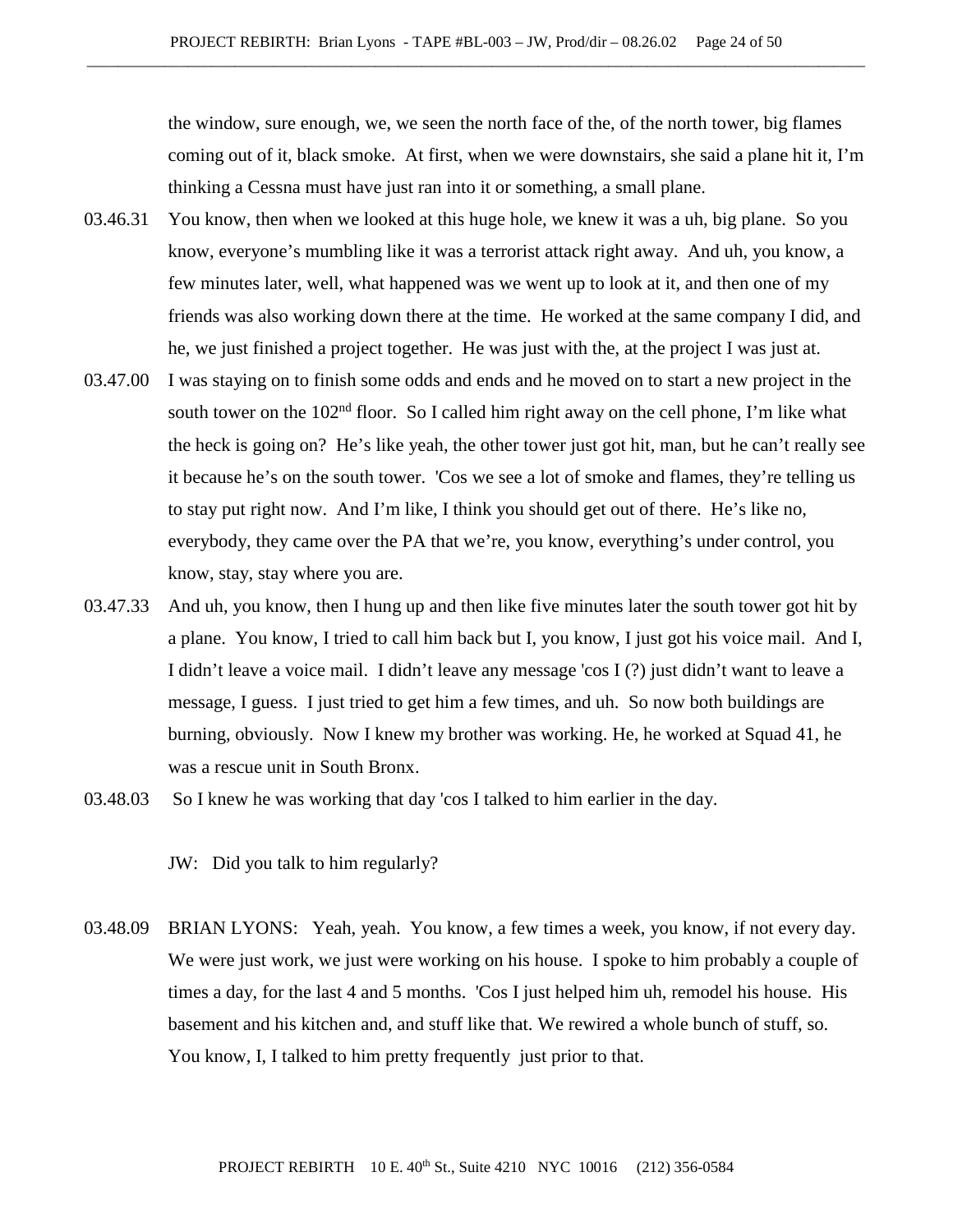- 03.48.32 So uh, I knew he was working. So I'm thinking, oh, the squads and rescue's got to be all right there right away. So I think I tried to call the fire house and there was no answer. Now (CLEARS THROAT) we're all pretty much in, you know, there's a lot of chaos happening. Uh, we're in a major office building that's about you know, 60 stories tall. With a tower in midtown also.
- 03.49.00 So I'm thinking right away in our building, you know, we got to start telling people to get down off the lower floors. So I went down to security the head of security which I knew him at the time, 'cos I was one of the you know, project managers in the building at the time to uh, forgot the guy's name now, Benny or something. You know, I think you should start getting people down off the lower floors. 'Cos they just ran two planes, someone just ran two planes into the trade center, they might try to take out some of these other taller buildings. So I don't think they (?) he didn't, they didn't respond right away, but within a half an hour, they started evacuating the top floors, tell people come down to the lobby.
- 03.49.37 So uh, at that time, the towers didn't fall yet. So we were all just wondering, you know, can we go home, should we stay? You know, now we're getting reports that the subways are closed right away. They're kind of locking down the city. Now I call my wife, she's like get the fuck out of there. Swim across the East River, I don't care how you get home, get home, get out of the city.
- 03.510.01 Uh, so I'm saying uh, hold on, we can't leave yet. I'll call you back. You know, now I guess the towers fall, all right? 'Cos we could see them from, no one would go up, we were like on the  $8<sup>th</sup>$  floor now. No one went up higher than the  $10<sup>th</sup>$  floor.

JW: Right now, you're, what about your friend on the 102<sup>nd</sup> floor?

03.50.21 BRIAN LYONS: Yeah, we can't get a hold of him. So we know the towers fall we're like oh, fuck, you know, can't get a hold of him. There were actually two other guys from our company there, so, someone else uh, I was working with had this guy, Brendan Lange's phone number, he was trying call him, someone was trying to call the other guy. They were trying to get a hold of uh, the people that were down there. Also, people were trying to get a hold of everyone that worked for the company. For our company. Like they put pages out.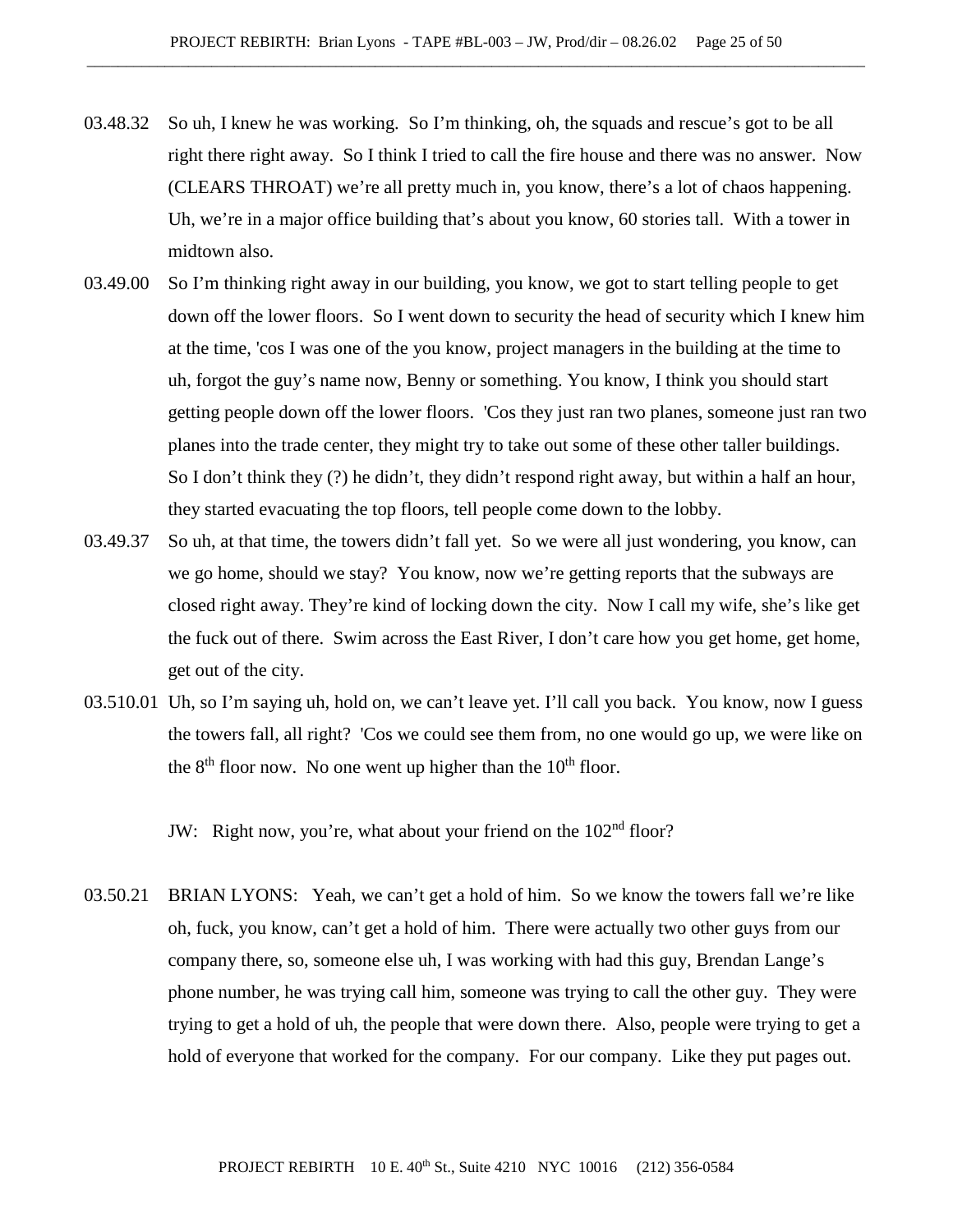Everyone, call the office. They wanted to get like a roll call I think. A lot of companies probably did that around, around the city.

- 03.50.57 You know, find out, you know, where everybody is. Then everyone's trying to call their family members to see if everyone was home. No one knows if Joe Blow went down for an appointment downtown or to get his hair cut or, you know, now, now people are trying to you know, like the girl in the office, she's trying to call her aunt and her niece that work in the city to see if they're all right. So people are doing some kind of like uh, you know, quality control checking, you know? Soon as the tower fell, I saw, I said right to this guy, I remember saying, they're gonna need help down there.
- 03.51.30 There's no way if those towers fell, that people the emergency people, can handle that. So right away I just knew from my military experience probably that uh, that uh, they would, they would need help, you know what I mean? (STOPS)

- 03.54.24 BRIAN LYONS: So what happened was, when the towers fell, right? Uh, you know, I knew that we needed to get help down there, right? So I tried to get a hold of my, my brother's fire house uh, no one answered there. My friend that was down there, he wasn't answering his cell phone. So I actually, now it's, it's a couple of hours later. The towers have already fell. And I call my wife, I told her, I'm trying to get home, I'm gonna start walking. I called Michael's wife, Elaine, and I said, listen, have you heard from Michael? And she's like no, I said, well, I think I'm, I'm gonna start walking, even if I got to walk home, I'll walk by the firehouse to see what I can find and I'll call you.
- 03.55.04 You know, first of all, my phone uh, that was the day that my battery went dead in my phone. So that was like you know, just the luck of that. And then every payphone in the city nothing worked. Phone lines, everything must have went blackie. So I pretty much walked from midtown up to the south Bronx. You know, the whole city now is evacuating, right, through uh, tunnels, bridges, you know, everybody's walking.
- 03.55.30 So you're walking up like  $3<sup>rd</sup>$  avenue, there's thousands of people like walking ahead of you, behind you.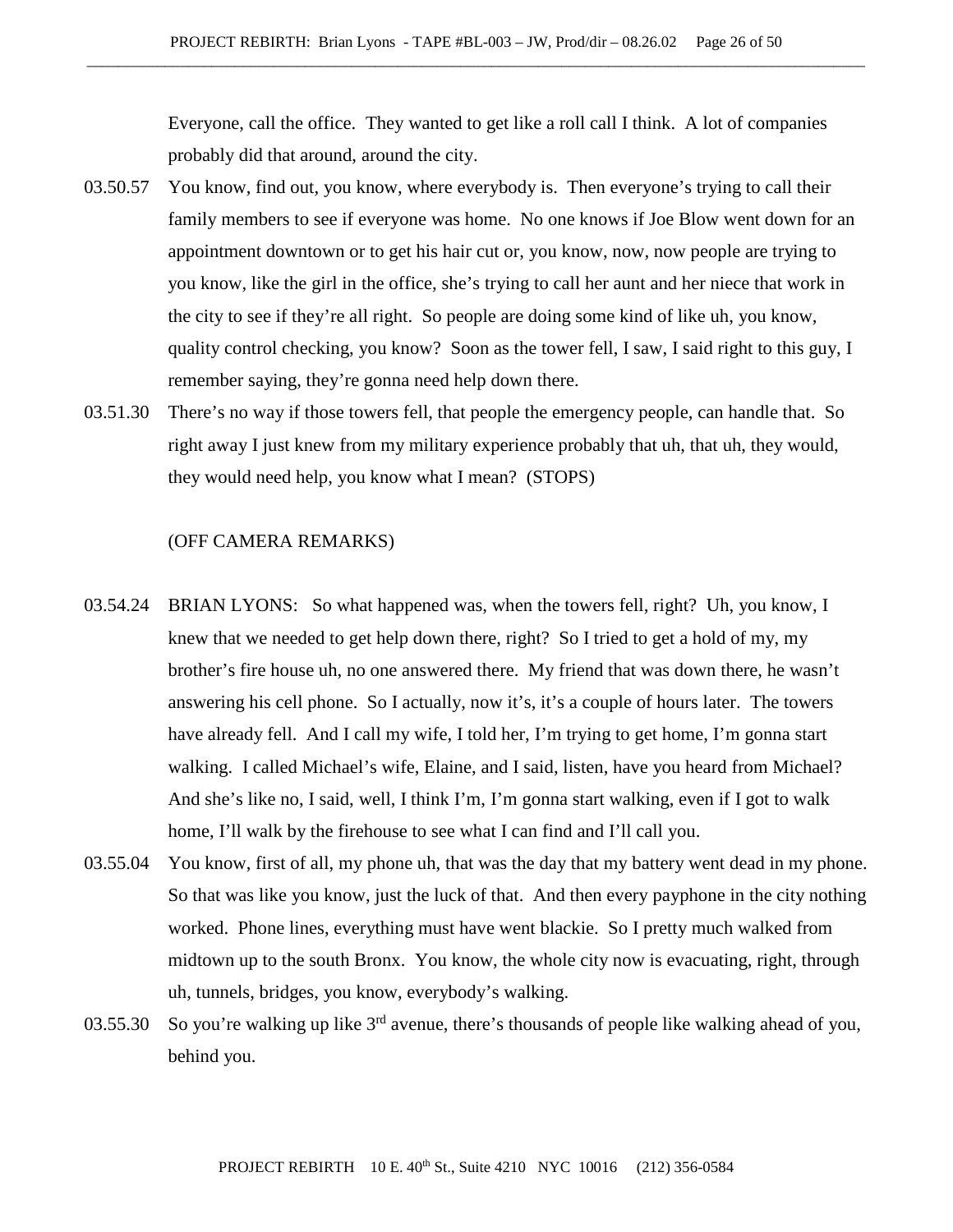JW: You're going against the grain? Are you?

- 03.55.39 BRIAN LYONS: No, no, I'm going with everybody (~JW~) Everyone is trying to (?) get over these river crossings. All the way there, everyone's, we don't know if they're opened. Everyone's hearing rumors that the city is in lockdown and won't let anyone in or out. So you don't even know when you get there what's gonna happen. No one wanted to drive there, you couldn't take a subway 'cos they were shut down.
- 03.56.00 Uh, so you know, everyone is trying to abandon the city. So you know, it's, it was just like, it was like a movie (LAUGHS), man it was like, you know, people are walking and walking it real fast. People ain't just wandering down the street. Everyone's at a very fast pace, just walking, in the road, traffic's blocked up. No one's, the traffic can't go nowhere. People are cutting in front of everybody. So if you're like in a car you're in big trouble. You're like almost at a standstill.
- 03.56.30 You know, it turns out I guess they were letting cars over the bridge and out, but not uh, anybody in. So I end up walking, I didn't know exactly how to get to the firehouse, you know, on foot like that, so I ended up walking, I don't even know how long it took me to get there, but, however long it would take you to walk from midtown to the South Bronx. So I get there and it's locked, obviously, there's nobody there. And then a car pulls up and it's one of the firemen that's in the fire, that goes to the fire house that works there.
- 03.57.00 And they're being recalled in now, so he went there to get some of his gear. So it was this guy, Gibby, and I'm like I'm Michael's brother, Brian. You know, I tell him the story, I'm coming to see if, if Squad 41 was responded down there. We don't even know if he went there or not. People would get, you'd get relocated, you'd get you know, they could have got called somewhere else. So as far as he knew, because now, no one even knows where any units are themselves.
- 03.57.28 He knows that they got relocated to another unit, but he doesn't know if they (?) got sent to the trade center. So we go in, he tries to make a couple of calls. He goes, he thinks they got relocated to another firehouse, but he doesn't know for sure. So from the firehouse I call Michael's wife and I tell them listen, I'm at the fire house, they're not here, have you heard from Michael? She's like, no. I go well, he thinks they got relocated. We don't know if they got sent to the trade center. All right? So it was like fine.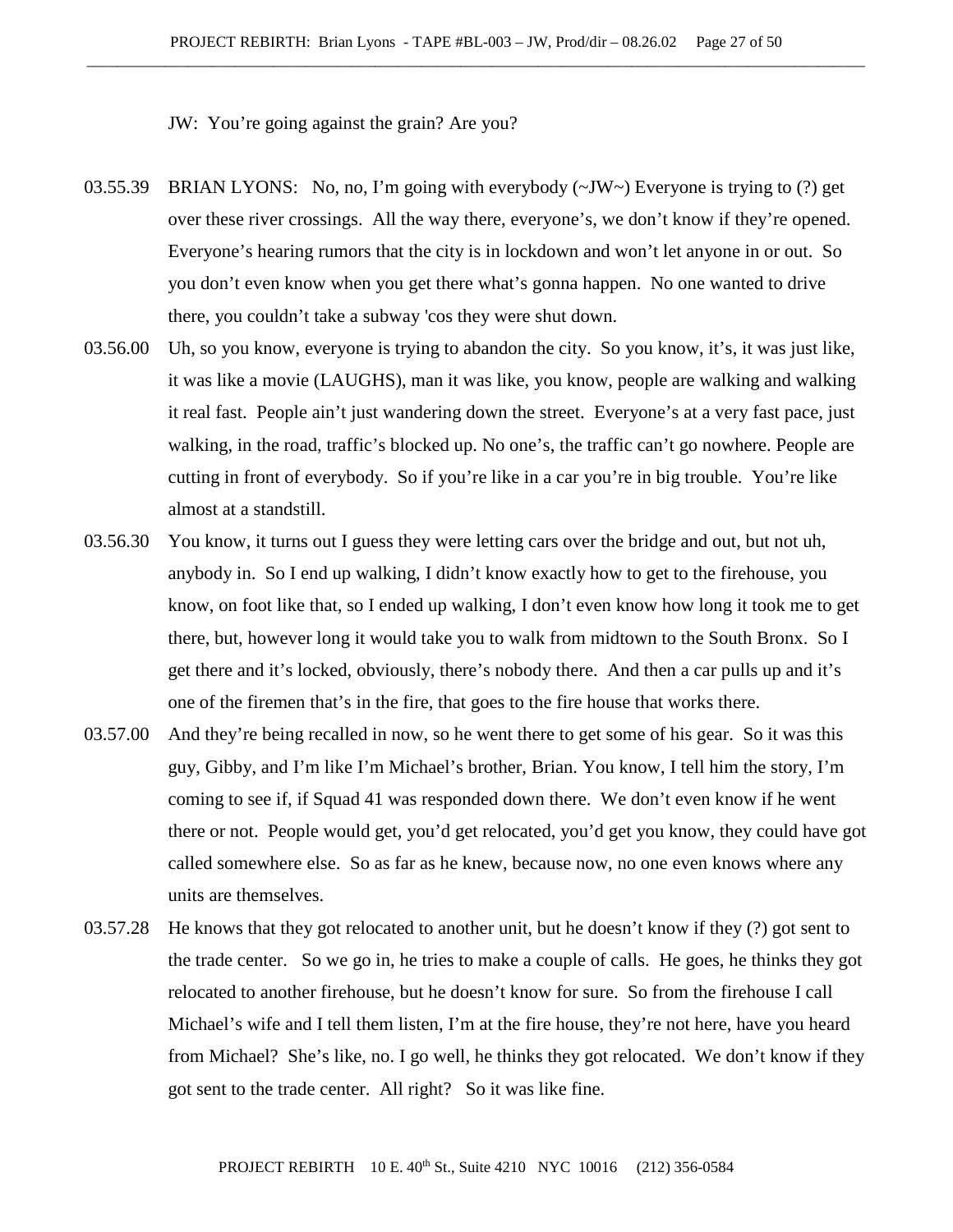- 03.58.00 So now I'm, I walk to the edge of the Bronx by the Yonkers line and Metro North is working out of the city going north. So I waited for a train, actually just like on the side of the train tracks. And these trains were coming, coming north packed full. They couldn't even get on them, people were heading out of, out of the city, you know? The train's just like stopping on the side of the train tracks to pick people up, and I was one of them (LAUGHS) Yeah. Just as you could get to a train track and see a train, they were just pulling over to let you on.
- 03.58.34 And just take you, you know, up and they were stopping like north of White Plains. So, so I, I get, I go home to tell my wife. You know, this is what the story is and then I call Elaine's house again. And they didn't hear from Michael. And then a couple of hours go by and then Elaine's sister called me and said, listen we got word that Michael's missing. Michael's unit's missing. So I said, I'll, I'll be right down to your house. So time frame, I don't know how many hours, but it's just hours from the planes hit.
- 03.59.03 So it could be just getting dark now, all right? So I'm like ok, uh, I'll be down at the house. So I told Laurie and them, you wait here, I'll go and, and see what's happened. So I get to Elaine's house and we call some emergency rooms, try and call the fire house, we can't get nobody. I'm like, you know what? Let me go get some of Michael's gear and I'll go down. You know, I'll get some of his ID or something, his old badge or something, and, and that's what I did.
- 03.59.31 I got a bunch of his gear, I took uh, one of his badges he had. I got in her car. 'Cos I had an old Dodge Dart at the time, wouldn't even probably make down in the city. And uh, drove down to uh, you know, the FDR Drive, you know, I had to go through some stop points, you know, to, to get. I figured that FDR Drive would be the best way to go. So south of  $14<sup>th</sup>$ street there was like no traffic allowed, pretty much and you could tell why. When I went down the FDR, when you got to  $14<sup>th</sup>$  Street on the FDR Drive, it was like thick like that of smoke.
- 04.00.08 You couldn't even see. Just dust, it was like you could smell it, you were just going right into the war zone. And now you're the only one like on the FDR Drive, just me, 'til I got to the end and there's another state trouper blockade. So I show the ID, I get through there, and I just kind of like drove up on side walks to Wall Street, you know, I parked on like Pine and Church street.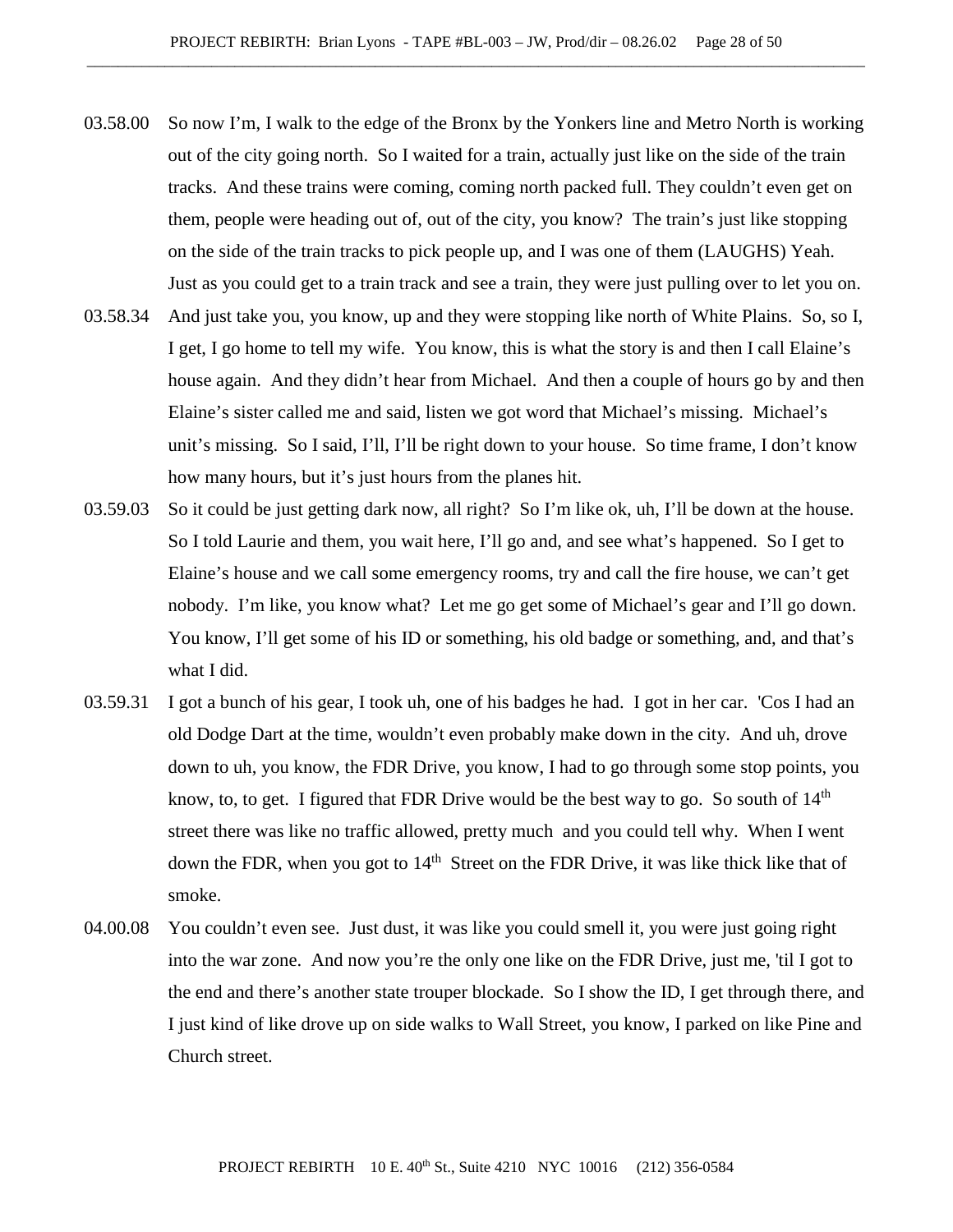- 04.00.3.4 Her car like up on the sidewalk. And I remember getting out, I put all my crap on and I went to like right exactly coincidently where my office is right now. Right on the corner of Church and Liberty. And you could just see, you know, fire was still going. There was massive piles of uh, steel. There was a couple of you know, heavy machineries pulling some things away to make way for some of the firemen to get in there, you know?
- 04.01.02 And uh, I just remember saying to myself, you know, (CLEARS THROAT) I got to evaluate the situation and I'll just see where I can help. You know? Every sand, every grain of sand in the bucket, you know, will make the bucket full. That's all uh, that's the first thing I said to myself. I don't know one person down there. I'm just like I have (LAUGHS) you know, nobody. It's like building my house again. Here I am, uh, it's just me. I don't have any other units, I don't know no one, I don't know anyone from my brother's fire house, 'cos he had just gotten there like the year before.
- 04.01.34 He was at another firehouse for like 8 years. That I knew a bunch of guys from there 'cos I went to Christmas parties. So you know, some of his guys could walk right past me. I wouldn't even know who they are. From his squad. So uh, you know, I went, I went there and that's all I, you know, I started. Uh, the first thing I did, I walked  $(\sim JW)$

JW: Who was the first person you met?

- 04.01.56 BRIAN LYONS: Well, I walked around the entire site. All right? It took a while. I said, let me, let me circumvent the entire thing. Just to  $(\sim JW)$  just to see, evaluate the whole situation. So I walked around, you could see what was fell, where it was fell, all the way around. You had to go around maybe four or five extra blocks to get to this area and then go you know, around and around and around and around. So you know, then I said, you know, let me see, you know, what I'm gonna do. So I circumvented the whole site, and then I seen a couple of uh, guys that I was working in a building with in midtown.
- 04.02.31 Uh, they were like uh, structural engineers. And they were walking by and I was like hey, where you guys going uh, you know, I forgot the guy's name. His name was uh, Mike. I forgot his last name. I just worked on a project with him in midtown. They were, uh, they were, already had connections with the city doing work and they were called in as structural engineers. His company, which is a, they actually like built part of the trade center, and the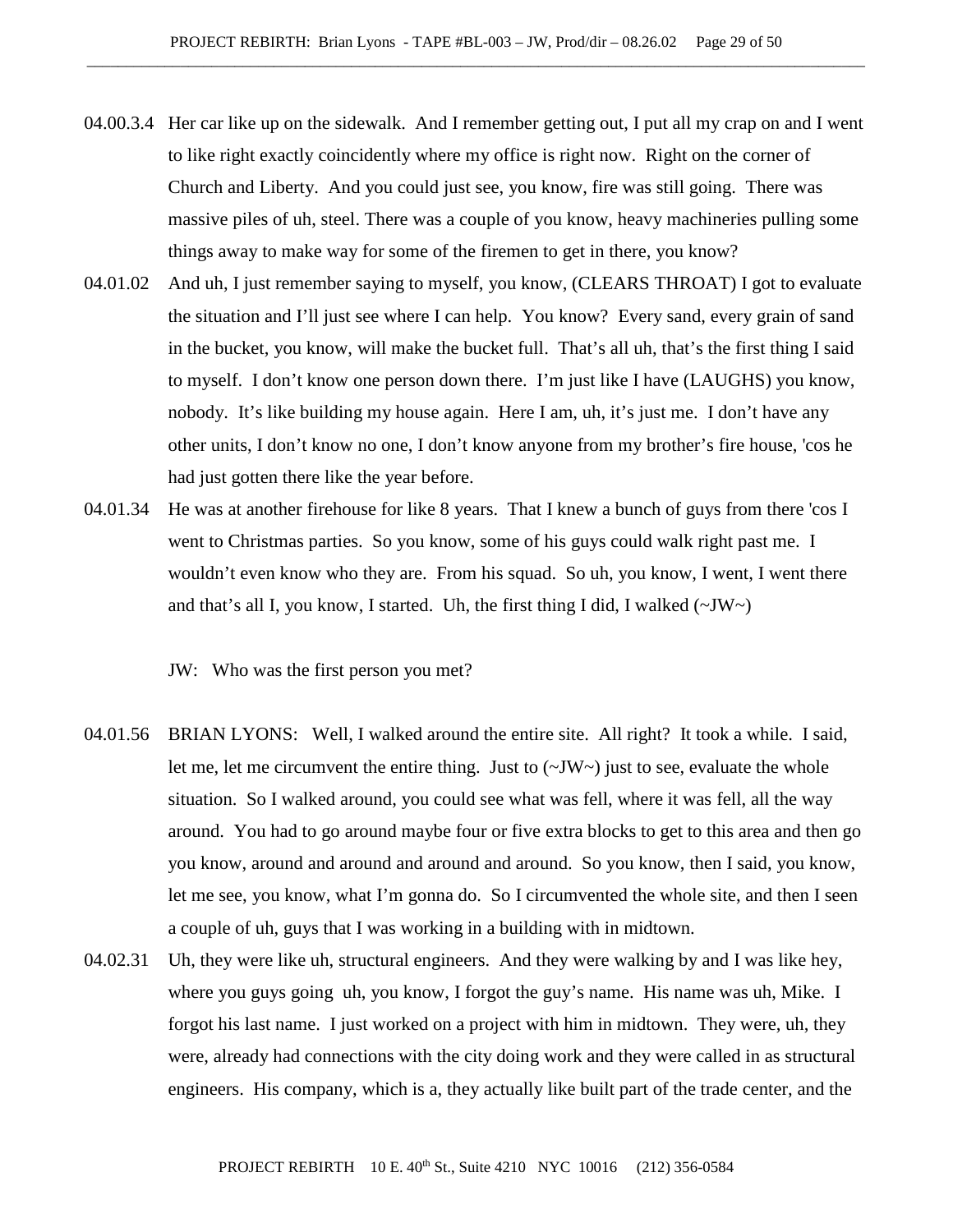city had probably got them, they worked with OEM anyway, Office of Emergency Management.

- 04.03.04 When big items fell down or something, they would call these structural guys in right away. They would be on the scene, so. They had a presence there. They had like them two and five or six other guys. They're like oh, we're here with what's his name, we're supposed to look at a couple of these buildings. We don't want them to fall down either. So I'm like, you know what? And they're like, but we don't know how to get in here, this fireman gave us a hard time, and I'm like, I'll get you in there, no problem, come with me, where you want to go?
- 04.03.33 Well, we got to get up there. Well, come on , we'll, we'll go I'll get you in there. And it was actually 130 Liberty. That was the building that Tower 2 hit. The whole middle of it was gone. They were afraid it was gonna fall down. Here we are, three of us, up like on the  $35<sup>th</sup>$ floor looking at structural (LAUGHS) beams and stuff. You know, I got them in there, we went up the right way, we had flashlights, I told the chief we were going up there. You know, and, and we evaluated that building, and then you know, we came down and we went to another building.
- 04.04.02 And I kind of got started with them doing that, you know? You know, then by that time I was, whenever there was, if there was a chief or something I would just ask him, what do you need? Do you need a machine, I'll get it for you. I just kind of jumped right in, used some of my, you know, construction experience or, you know, it was chaos. No one knew, you know, what to get. You got a guy driving a machine, he don't care, he's just gonna keep pulling these things away and then you would ask the chief, listen? You want to get over there, I'll go get the guy and have him come over here and take that out of your way.
- 04.04.32 You know, 'cos now, there, there was fire, you think there might be people over there, more than over here. Just by the way the steel was, or, you know, that type of thing. So. You know, I did that for the first like 24 hours, 36 hours. Just freelanced myself to chiefs, to fire department chiefs who were in charge of the site, in case they needed help doing something or getting people or you know, doing what. You know, and it was just like it wasn't like there was (?) other people doing it.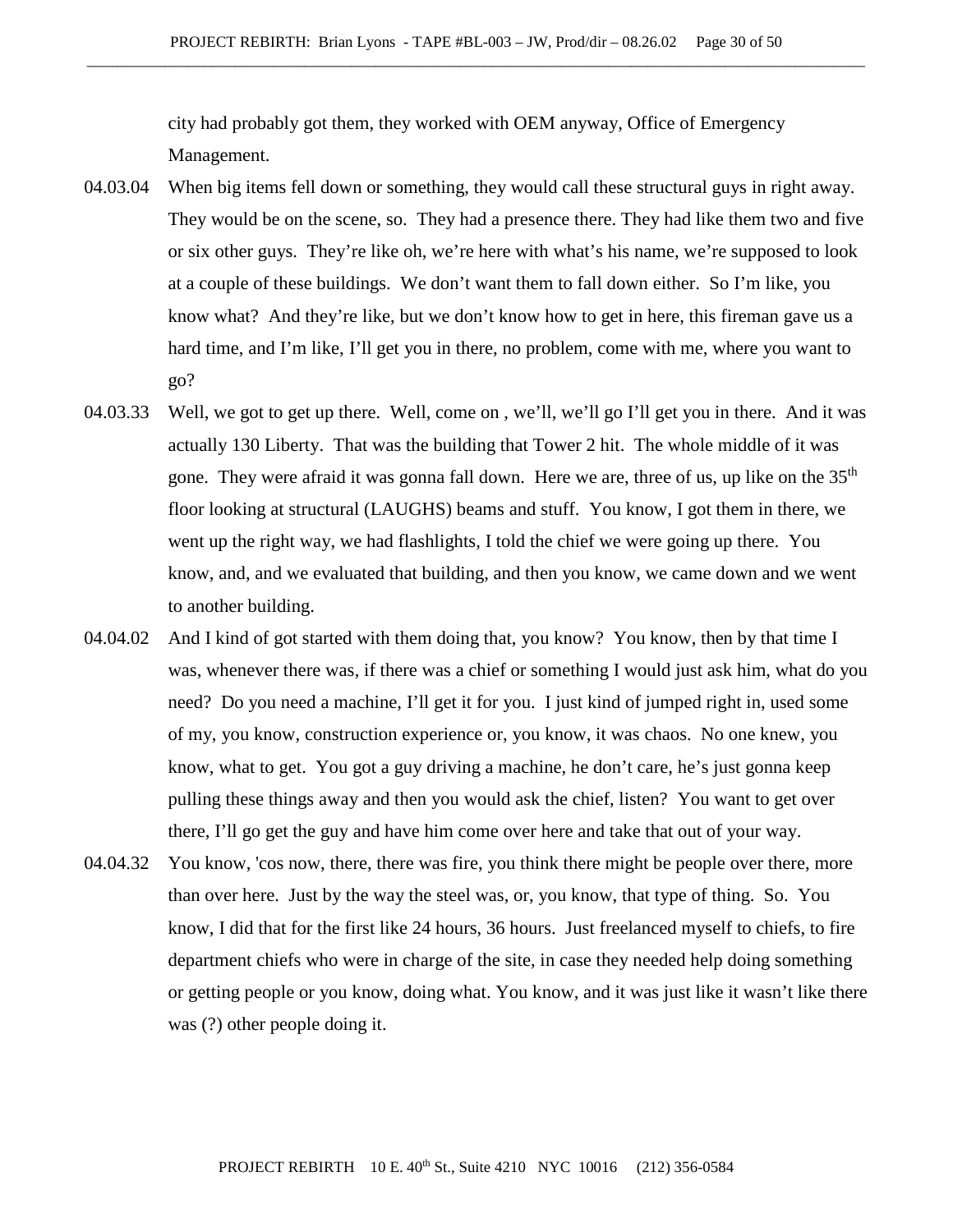04.05.02 You know, people were there, but you know, it wasn't like there was people giving direction that I was doing, so I just felt comfortable doing that, so I went ahead and did that anyway. Then  $(\sim JW \sim)$ 

JW: I mean, were, were people dazed or were they focused or were they?

BRIAN LYONS: No, no, not too many people were focused. It was uh, and it's hard to remember right now, I think.  $(\sim JW \sim)$ 

JW: Do you think you put that out of your memory?

- 04.05.28 BRIAN LYONS: I don't know, I don't know. It's a kind of a blur a little bit, you know, but it was like. I don't, I don't think it was uh, people were dazed. A lot of people wanted to help, but it's just like building this project down there now. Everyone wants to help, but you know, everyone says, no, I wouldn't take that mold off, no, you know what, you should nail it over that way. No you should put it over here, no, you know what let's do it. You got ten people wanting to do the same thing. No one and nothing gets done. Like 2 hours go by and thing's still there.
- 04.06.00 And that's the same process that was happening down there. You know, it was like you know what let's move these cars, and you've got this guy saying, no, you know what we should move these first. And then this guy says, no, you know what, we should move both of them at the same time, get another machine. Hold him up. So it was all different people that would uh, you know, say things. And try to get things done. And then but, just like normal in regular day life, a guy would say let's do this, and he would disappear, like go have a coffee break or I don't know what he would do.
- 04.06.33 And then (?) and then that would just be sitting there, no one would actually stay like, that, so like for me, I stayed on the corner by 90 West for like 30 hours straight, just to get that thing done. Whatever I, whatever we, if (?) the goal was to move all that out of the way, I stayed there 'til the whole thing was done. Never leave. Sleep in the truck right there 'til that's done. Because if you just did a little bit and walked away and when you come back nothing would happen.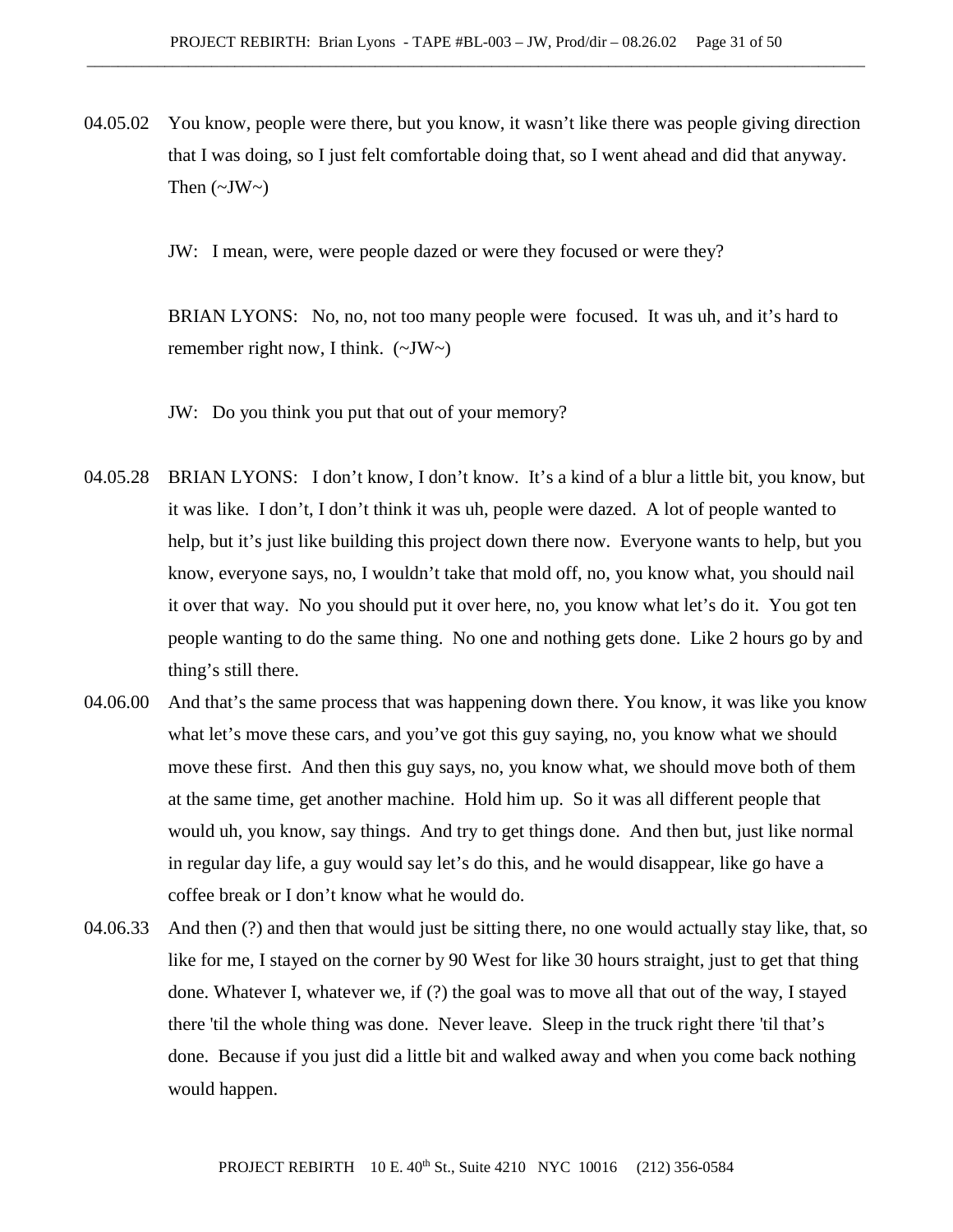04.06.59 Which happened. I had to sleep sometimes, so you would say all right, you continue, I've got to sleep. You wake up 5 hours later, it's like the same way it was when you fell asleep. 'cos soon as you went away, that guy went away and something else happened, and you know, that's what was happening in the beginning. You know, plus a lot of people were all exhausted from you know, working for 24 hours or 30 hour straight, you know? So.

JW: Did you take a moment to think about your friend?

- 04.07.26 BRIAN LYONS: No, then, no, no, I don't think so. The first days it was 'til uh, so that happened on Tuesday. Oh, a good 5, 6 days went by before, you even stopped. I don't even think, I was trying to think like a month ago like where I actually slept those first couple of days or did I sleep or didn't I? And I don't remember, I don't, I don't think I remember that. I don't think I remember sleeping. I think adrenaline kicked and you stayed awake for like 40 hours. Which wasn't uncommon for me.
- 04.08.00 I was, I was on a job a few years back that we would work from Friday at 3 o'clock at a project at a dairy until Monday morning, 8 o 'clock. And like, you know, maybe get 4 hours' sleep. So you worked like, you know, 24 or 30 hour straight without falling asleep. And uh, so my metabolism was probably a little bit different than a lot of other people uh, I could see that happening. You know, how, how that affected that, but.
- 04.08.29 Uh, I, I don't remember you know, where I slept or exactly each area that I was working in. but you know, after the first couple of days (CLEARS THROAT) you had to get ID tags, so I approached like the deputy commissioner of uh, of DDC, which was the controlling agent of the construction down at Ground Zero. I just asked a million questions, so I found out through the guy who was in charge and just followed him around for like an hour and a half until he finally would talk to me.
- 04.09.01 So I wanted to go back out, but I said, you know what, I have to stay by this guy until he, you know, agrees to what I want (LAUGHS) him to agree to. I wasn't gonna take no for an answer, pretty much. So you know, I, I, you know, I kind of cornered him and told him my whole story real quick and what I wanted to do. And so he told me to stay with him. So I ended up helping him for the first three or four weeks. And he worked a lot at nighttime, so I, I didn't go home for the first like 3 weeks, I stayed down there for the first 3 weeks.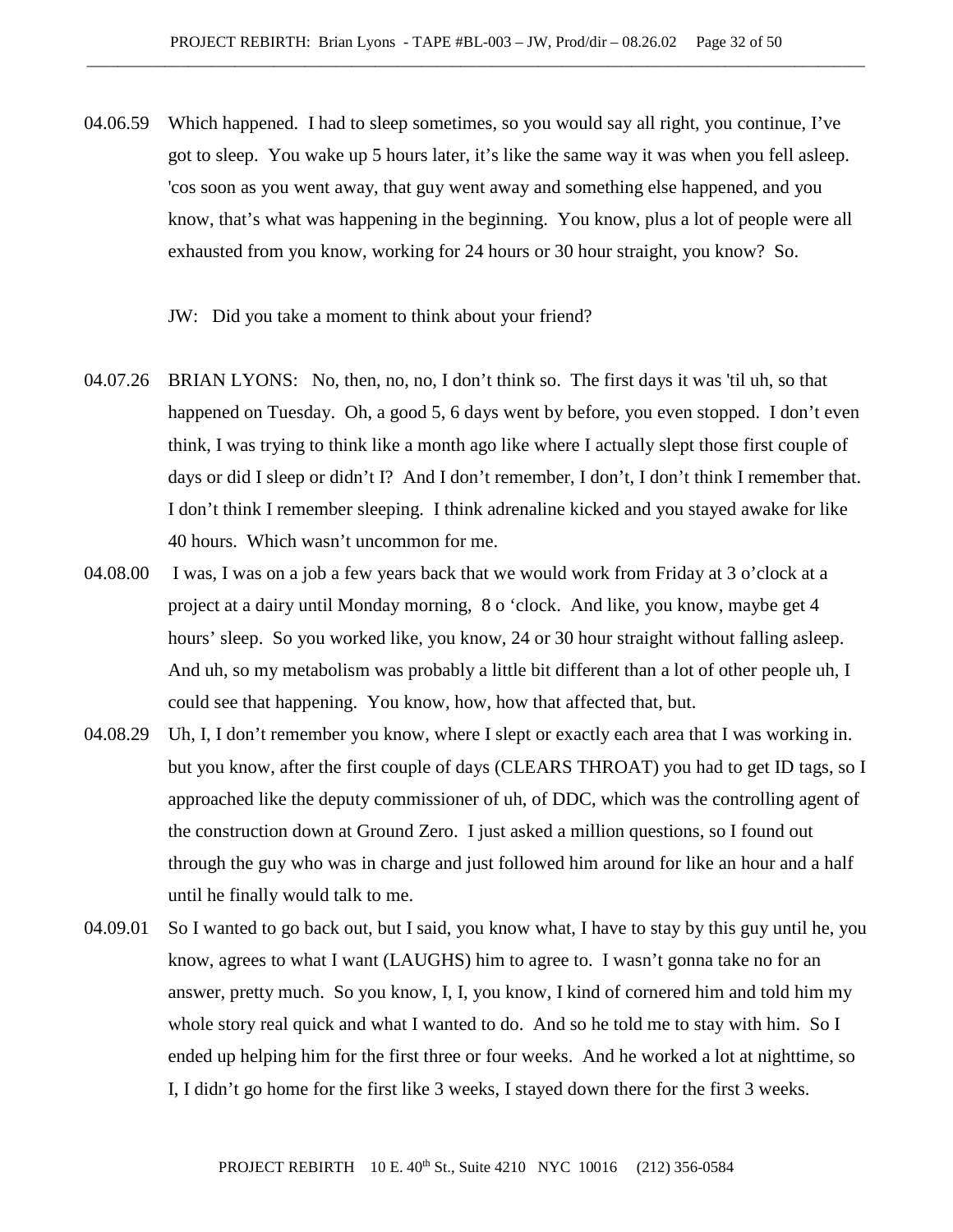- 04.09.30 I stayed with him, you know, and he, I would still go around to each site and help the chiefs, whatever they wanted, and then help whatever he needed. He was getting some of his guys, new guys in and set up in different quadrants, so I would set them up for him, you know what I mean? So then after about a month, you know, he asked me if I wanted to work with them full time, I could have got a job with the city at that time, but I didn't really want to do that. Economically it's, it's not good, you know?
- 04.10.00 Uh, you know, like I told you the story, the owner, Peter Tully, I did a lot of work up in the Tully section, so that was an area that I knew very, was very familiar with, all the players up there, and I wanted to stay down there. So you know, I resigned from the company I was with, and took a job on with Tully, the people I'm with now, to stay on to organize, you know, all the operations that were going on, you know, continuously there, plus I still worked with that deputy commissioner.
- 04.10.28 So you knew a lot of the players and the fire department chiefs at that time. And you know, and so on. So that's kind of like the evolution of the first day 'til like now of how you, I got involved with that company, you know?

JW: Right. Uh. Did you call your wife?

BRIAN LYONS: What's that?

JW: Did you call your wife?

- 04.10.50 BRIAN LYONS: Yeah, oh, yeah, yeah, yeah, I would call her (LAUGHS). I'd call her, I'm Ok, but I got to go, and basically that, that was it. She was going to my sister-in-law's house a lot to help with the kids, and you know, stay there plus see, the first and we believed like the first two weeks we, we believed in life to be (?) sustained down there, somewhere in a void or something. You know, because there was, it was still search and rescue. Until whatever day that was, I don't know the exact day that was, that I can't remember the exact day that it was switched to search and recover, but.
- 04.11.29 We were still calling search and rescue, so we were just, I was constantly calling up and giving reports. We don't find nothing, we haven't found anyone today. 'Cos they were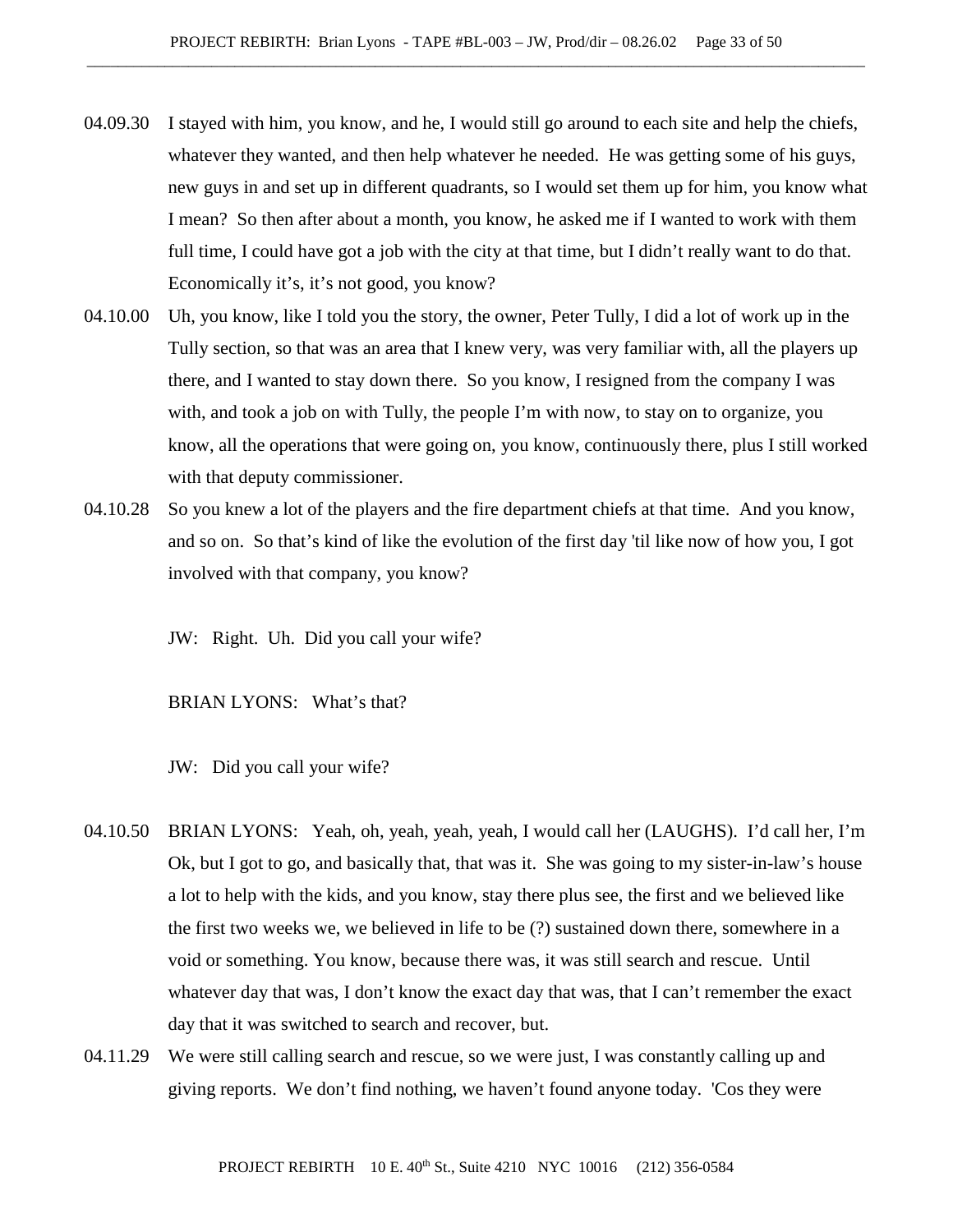getting media reports and then they would get a report from me (?) actually what happened, you know what I mean,? Plus it was, and I would get information from them, because if you're over on this part of the site it was hard to get to another part. Sometimes you would be there, almost a whole day would go by like that, something would happen over there. You know, they would say hey, they found someone in a van.

- 04.12.01 You know where that is? I'm like oh, I don't know uh, it's not by me. And then you would try to find out what had happened. 'Cos they would get a report maybe on uh, on the news that they found somebody. You know, but then it would be false, you know what I mean (LAUGHS). It's 'cos we really didn't find anybody. So uh, you know, I would call my wife and let her know, you know, what happened and this and that. And so it was basically when we knew no one was alive and you know, we kind of like mobilized into another mode, then I went home.
- 04.12.31 You know, when it was really into the recovery mode. No more search and rescue. And I was comfortable to believe that no one was alive. You know, so then we, I went home and, and the one of the purposes was to talk to Elaine, Michael's wife, and tell them you know, listen. If he is alive or was alive, he's not alive now. Because uh, so many days went by without water or food or uh, or whatever it might have been (CLEARS THROAT). You know, and that wasn't 48, 72 hours.
- 04.13.00 That was a substantial amount of time. Like two weeks or 24 days or whatever it was, you know.

JW: That must have been a hard conversation no, maybe?

BRIAN LYONS: Sure, sure it was. (~JW~)

JW: At what point did you, come I mean, I assumed you have to come to your own terms as well?

04.13.19 BRIAN LYONS: Yeah, well, I think (?) and I'm trying to remember that day. It was like we all were at a very good pace. That everyone was at that same pace, search and rescue, we were at that pace. And then whatever night I went to sleep at 3 AM, I woke up, took a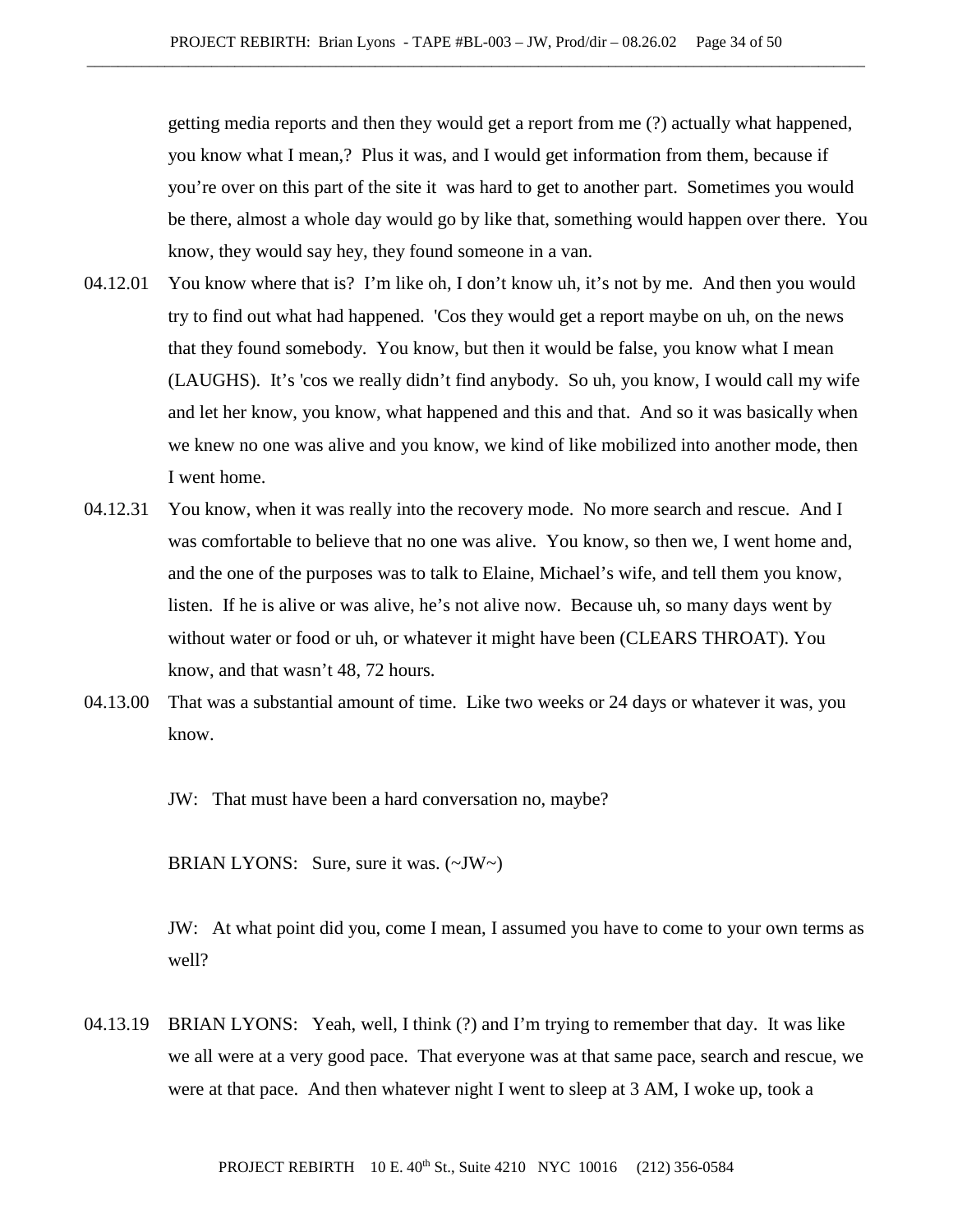shower and when I went back out (CLEARS THROAT) to the site, you know, I took a shower at the Red Cross thing or whatever. When I walked back out at the site, I just remember it was 8 o'clock and the sun was out, it was a nice, sunny day. And you could just tell the whole, the whole site was at a different pace. It was at one notch down, much slower.

- 04.13.57 Like everyone just knew there really isn't no one alive, now, you know, it's just we're, we're at a slower pace now. We're still working hard, but it wasn't the intensity, intense pace of working we're trying to save someone that's trapped under a piece of steel. It was really (CLEARS THROAT) it was just one step down. And then I just knew that that, that was the moment, I remember it was like I looked at my watch, it was like 8:01. On whatever day that was, it was just.
- 04.14.30 I knew that you know, we weren't gonna find him alive or anybody else alive at that time. You know, it was just (CLEARS THROAT) I think it was a general consensus of every, thousands of people that were there, you just knew that at that time.

JW: And uh, obviously Michael was, was driving obviously a lot. I mean, you're driven anyway, it's your nature. But it seems to me. I mean. (?) But uh, you stayed on, you more than stayed on, you've been there since.

BRIAN LYONS: Oh, right, right, yeah.

JW: Do you want to tell me about the kind of stages of your (?)

- 04.15.06 BRIAN LYONS: Yeah, I guess uh, well first of all, then you know they aren't alive. Then you have a, well, I felt I had a responsibility, number one, to bring his remains home. Some of my personal from, from my family point of view, and being my little brother, to his family. He's got a wife and children now, and you know, you know.
- 04.15.33 Someone would have to you know, look after to see if really we can find his remains and send it home. So you know, I felt an obligation uh, to do that. Secondly, I just because of my nature and the nature of the beast that was down there, of you know, some organized chaos if you will, that, you know, I really felt that they needed someone of my, of my stature to help organize some of these things.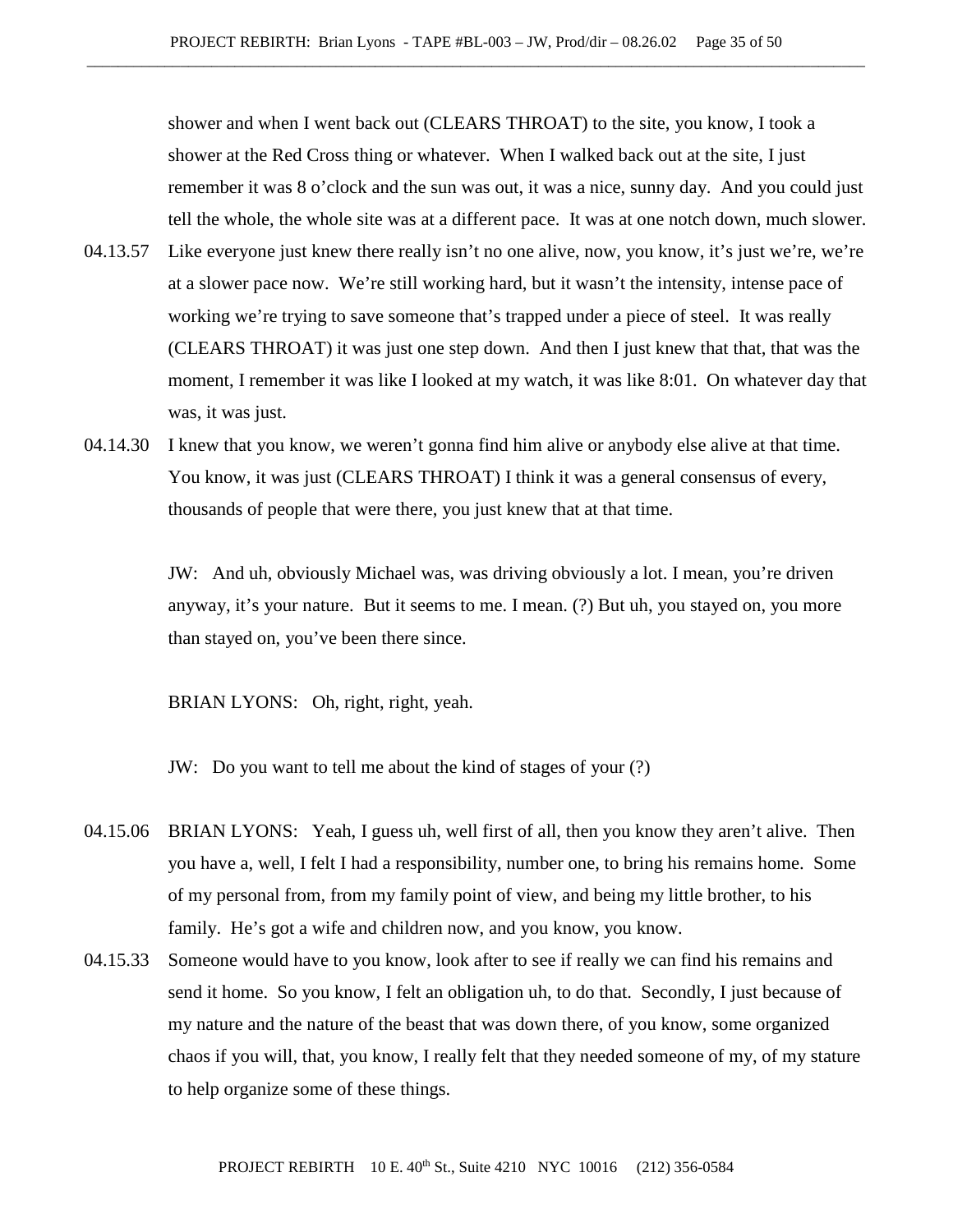- 04.16.03 It was like I couldn't leave and (?) and get a good night's sleep knowing that these people were organizing this thing and screwing it all up, because my brother's body's in there. I don't need you screwing things up you know what I mean? I mean, this is it's not gonna take forever, I know that. It's not gonna take 500 years. It's gonna take a certain amount of time, and you know, I'm gonna be here to do that, you know, just to uh, I don't care if I got to quit my job, what I got to do, I'm gonna be here to, to make that happen.
- 04.16.34 If we're gonna take every piece of steel, one at a time. We will, we will find everyone and hopefully find my brother's remains there. And that's, that was a, a total goal focus you know, from, from the day I was there. And then you could feel it, because what happened, what's happening is, this, this it's a huge process. It's a huge project and when you were away you were getting a, I was getting a withdraw from not being there.
- 04.17.00 Like uh, you had to be there. Because there's so many tasks happening. Like here's a task, like we got to remove all this steel and jack this up and get a crane in there and cut these things out and hold these things up. And that might take 3 weeks to do what I just said. So, you're away for a day and you're thinking, are they putting that up the right way? Because if they don't, we're gonna lose three days and, and so you're, felt an obligation to be there, to control or help situate those situations that type of thing, you know?
- 04.17.35 So it was really, you had a withdrawal of being away from there. I, I really did, you know? And you know, 'cos I didn't want people just to scoop stuff and throw things away that could be someone's remains. You just really, you know, uh, I didn't have that in me that to, to leave people with, that didn't have the dedication. Everyone was dedicated, but they weren't as focused as I was, I don't believe.
- 04.18.00 To, to make sure that (?) would happen. You know, that's why I, I wanted to stay there, I wanted to look for a job to stay there. You know, it actually worked out that I met some good people and we're you know, accepted by companies that you know, wanted your help and needed your help at that time, so everything kind of fell into place, you know, a little bit there, so.

JW: And uh, can you tell me about St. Patrick's Day?

BRIAN LYONS: Yeah, sure now. (CLEARS THROAT) Uh, (~JW~)

## PROJECT REBIRTH 10 E. 40th St., Suite 4210 NYC 10016 (212) 356-0584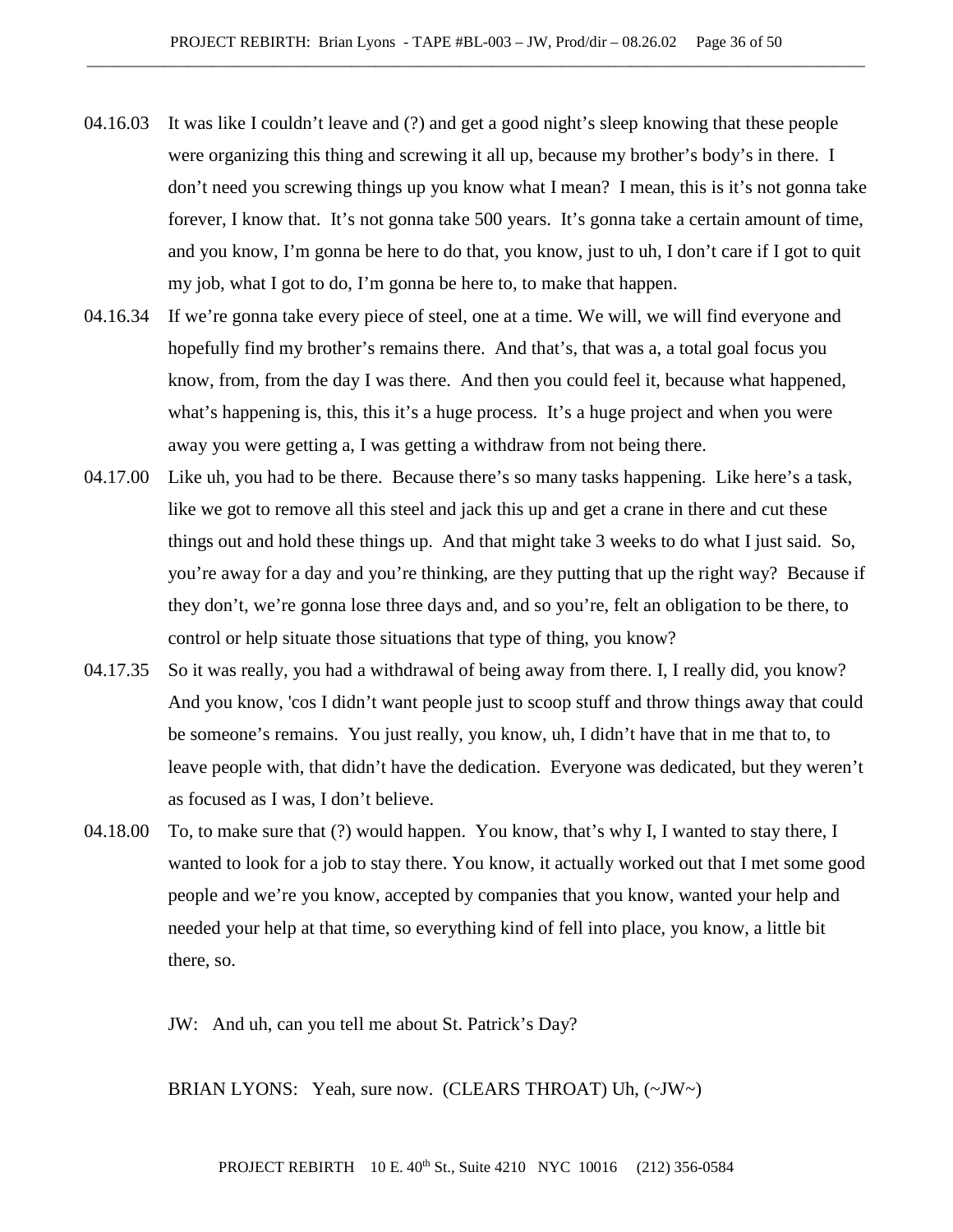JW: Actually I'm gonna, I want to actually if you could uh, just tell me uh, one, one story 'cos I know about it from Danielle on uh, which is sort of along the lines of fate and (?) thing having its place in the Universe. But uh, the first day you left Ground Zero uh, 3 weeks afterwards (?)

- 04.18.54 BRIAN LYONS: Yep, that's the day I went home. I went home and uh, you know, we went home to, to tell my brother's wife and so on. And then uh, I uh, what happened was when I left Ground Zero, I got on Number 4 train and I went uh, to Grand Central and took Metro North home. And then I think my wife might have picked me up I went home, all right, to stay with her. She was glad to see me and so on, and then I uh, got up early in the morning, like 4:30, to take the next train down in, into uh, back down here.
- 04.19.30 So I went to Brewster North, I'm standing on the train station, it's like I'm waiting on that early train, that 5 o'clock train, so it's like 10 to 5. it's a foggy morning type of thing. It's in October, I guess now, the beginning of October. (CLEARS THROAT) there's no one on the platform except this guy like he's like in his 50's or 60's, an older guy and me. So I, you know, I, we're like a little ways apart, so I kind of, we kind of (?) walked up there a little bit or we got closer together, how you doing, how you doing. So we, we start having some small talk. And he doesn't know who I am or where I came from or what I just been doing or nothing.
- 04.20.05 But in general, the whole world knows what happened like three, three weeks ago. So you know, some of our conversation is, doesn't approach that event, but you know, we're just like you know, it's kind of raining out, he's like yeah, yeah. Then he starts saying, you know, you know, don't worry, everything will, will come out all right and you know, things work out for the best. And I'm thinking to myself, (well, right away?) think?
- 04.20.30 Well, I didn't say nothing. I mean, what's he talking about, really? I said to myself. I didn't ask him specifically. I go, oh, yeah, because the generality of the whole events of, of the last month, I'm thinking, I'm like yeah, you know things have screwed up but you know, I guess you know, things will work out, you know, we shouldn't be worried about stuff and blahblahblah. (I mean?) I don't know exactly the conversation we had, but we didn't really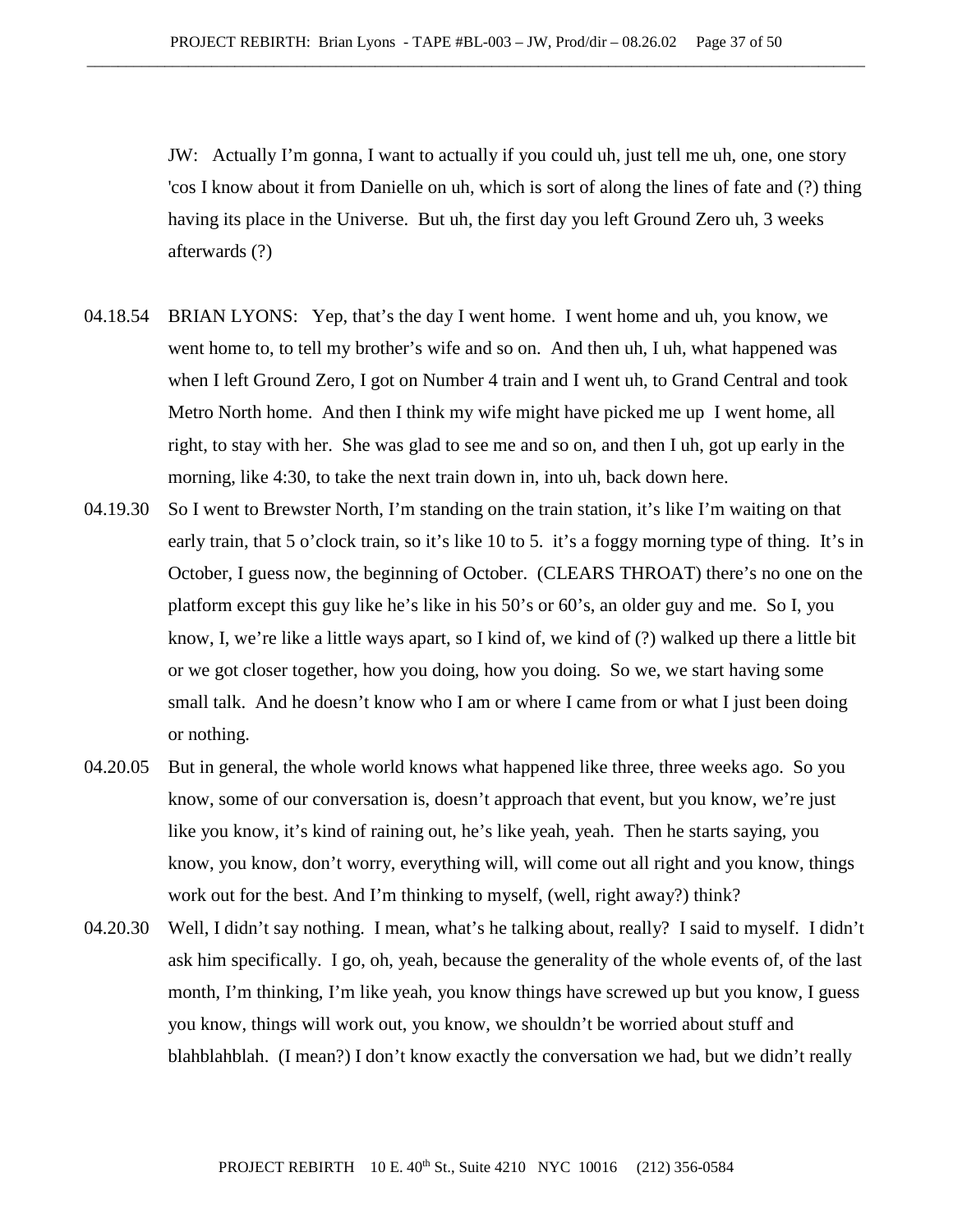mention Ground Zero and we didn't mention what I was you know, happened to me or my loss.

- 04.21.00 But in general, I'm thinking, this guy is pretty consoling. Nice guy, friendly, you don't meet so many people. I've been on this train (?) uh, station a lot and I don't meet too many people I have a nice conversation with. So then I look out and the train's coming. So then I say to him, well, it's nice talking to you. My name's Brian. I'm gonna get going. Oh, nice to meet you, my name's Michael Lyons. And I'm like holy mackerel. Same name's my brother. Soon as the train pulls up, the doors open, he gets in one car, I got in the other car.
- 04.21.30 I was like, oh, ok. So I just, I said that was like a moment and I was just like let me go to work. It didn't really dawn on me too much. I mean, when I got to work I said, man you wouldn't believe it. I met this guy (LAUGHS) he was Michael Lyons on the train tracks this morning. Unbelievable. So that was like the beginning of October. So then Thanksgiving morning, I was working late like 2 in the morning on Thanksgiving morning, and we were digging by Tower 2 and the machine dug up like all these ID cards.
- 04.22.02 All right? They just scattered all up in the air. So a laborer walks up and picks all these ID cards up and he comes over to me and he's like (?) what do we do with these things? And like one flipped out, right, so like I grabbed that one. And the one I grab, I keep it in my wallet now. The one I grabbed was uh, Michael Lyons.
- 04.22.30 It had a picture of this guy, I don't know who he is, but uh, the odds of that thing, it flipped up like that. I was like, I grabbed it, looked at it, it was like Michael Lyons. Now that turned out to be the same area. It was like, almost identically ten or 15 feet vertically above the area where we found the guys from Squad 41. 'Cos it was like over Tower 2 we had a roadway there we were building down it that actually went (?) into the pit.
- 04.23.00 Now that was early, that was at the end of November. So that was a road that we used to dig out the rest of the whole pit area, and then by the time we got to St. Patrick's Day we only had the area of Tower 2 footprint left. And we were gonna take that road out because we had built a mechanical bridge to go into the pit. That the truck traffic was now going in and out of. So now we were excavating the actual footprint of Tower 2. So it turned out it was like 10 feet, 15 feet lower we found the remains of Squad 41.
- 04.23.32 And what happened was, when we knew that we were, we were getting a lot of firemen in that area, so I would stay down there now, this is in March. Around St. Patrick's day. I was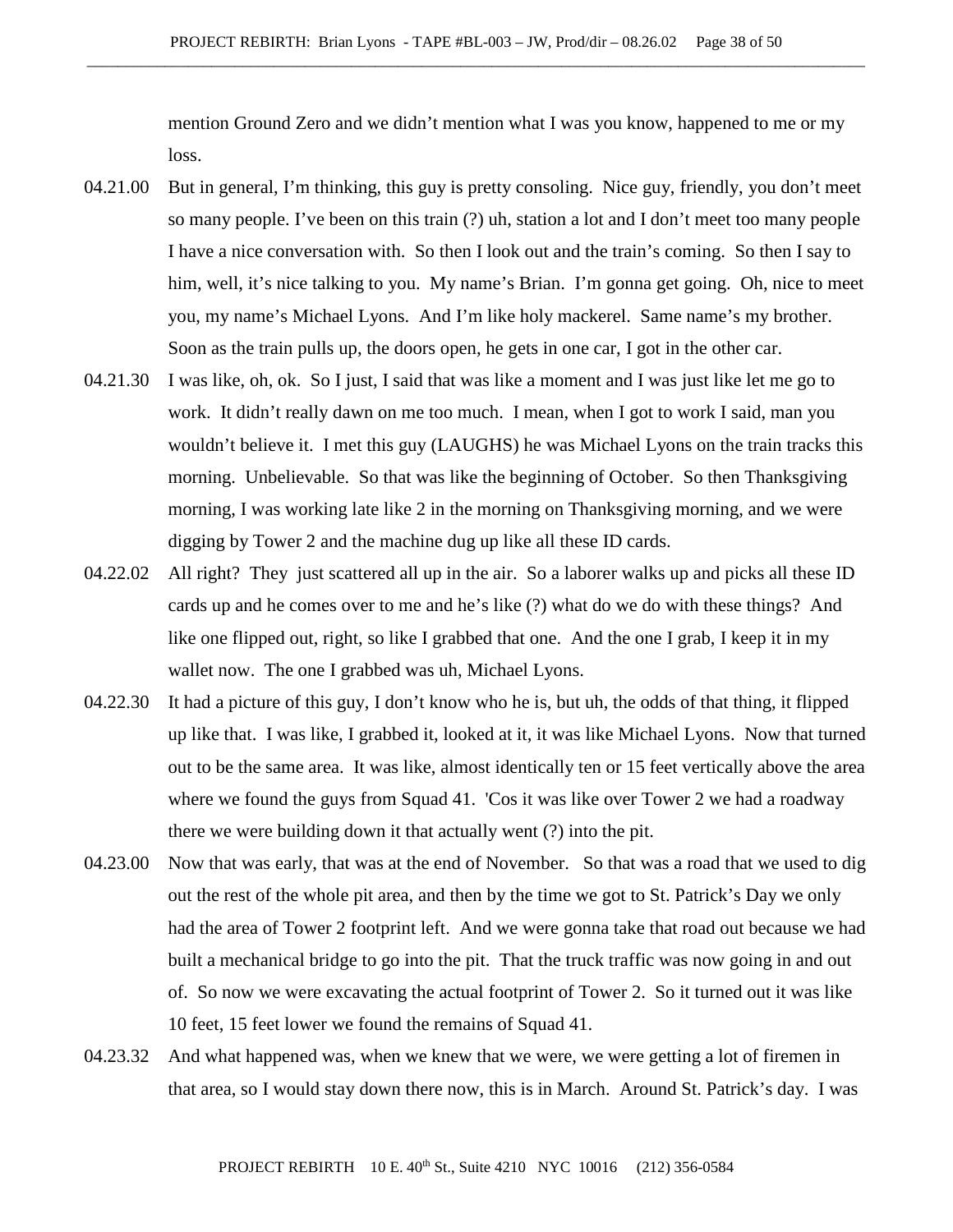sleeping at the church every night. Uh, if we found any firemen, people would uh, you know, you have connections now, your foreman, other fireman down there calling you on your cell phone. You know, saying, look we got, we got some tools over here, we got this guy over here. You know, and then you would go down and see you know, you know, if you found a guy from Ladder 4 you might find two guys from Ladder 4 there.

04.24.02 So (CLEARS THROAT) though then I went down, you know, I would take turn, help guys from my brother's firehouse. They would come down on a regular basis. They would call me, listen I'm coming down, where are you? And I would hang out with them just to have someone to talk to. And you know, we'd have kind of like a (?) trying to make a plan in a chaotic situation. But, you know, so someone was covering something, you know? (~JW~)

JW: You mean you were coordinating with his fellow firemen?

04.24.28 BRIAN LYONS: Yeah, a few of them from the firehouse would come down regularly. To, to on their own time to uh, you know, dig and look at different areas, 'cos all along we tried to coordinate where we found their rig at, where they might be at. Where we didn't find them yet, you know? There was areas that were cleaned up we didn't find them. (CLEARS THROAT) So basically this was almost like the last area that we would find any remains of anybody 'cos a lot of most of it was cleaned up already.

JW: So the site was pretty much (?)

- 04.25.00 BRIAN LYONS: Yeah, there was areas that weren't totally clean but we knew that probably there wasn't a lot of people there, like up against Building 6. And this was the footprint of Tower 2, we're figuring it was a lot of casualties lost in Tower 2 that we might find a lot of people there. So you know, at that time, you know, mid-march (CLEARS THROAT) I was staying down there pretty much every day. I would call my wife. Listen we, looks like we're finding a lot of people today. I think I'm gonna stay.
- 04.25.28 You know, and sure enough, I'm out there with them and the machine digs up (CLEARS THROAT) and here comes this Halligan out, that's a crow bar that the fireman use. Has Squad 41 written on it. And I knew my brother was carrying the, his Halligan that day. So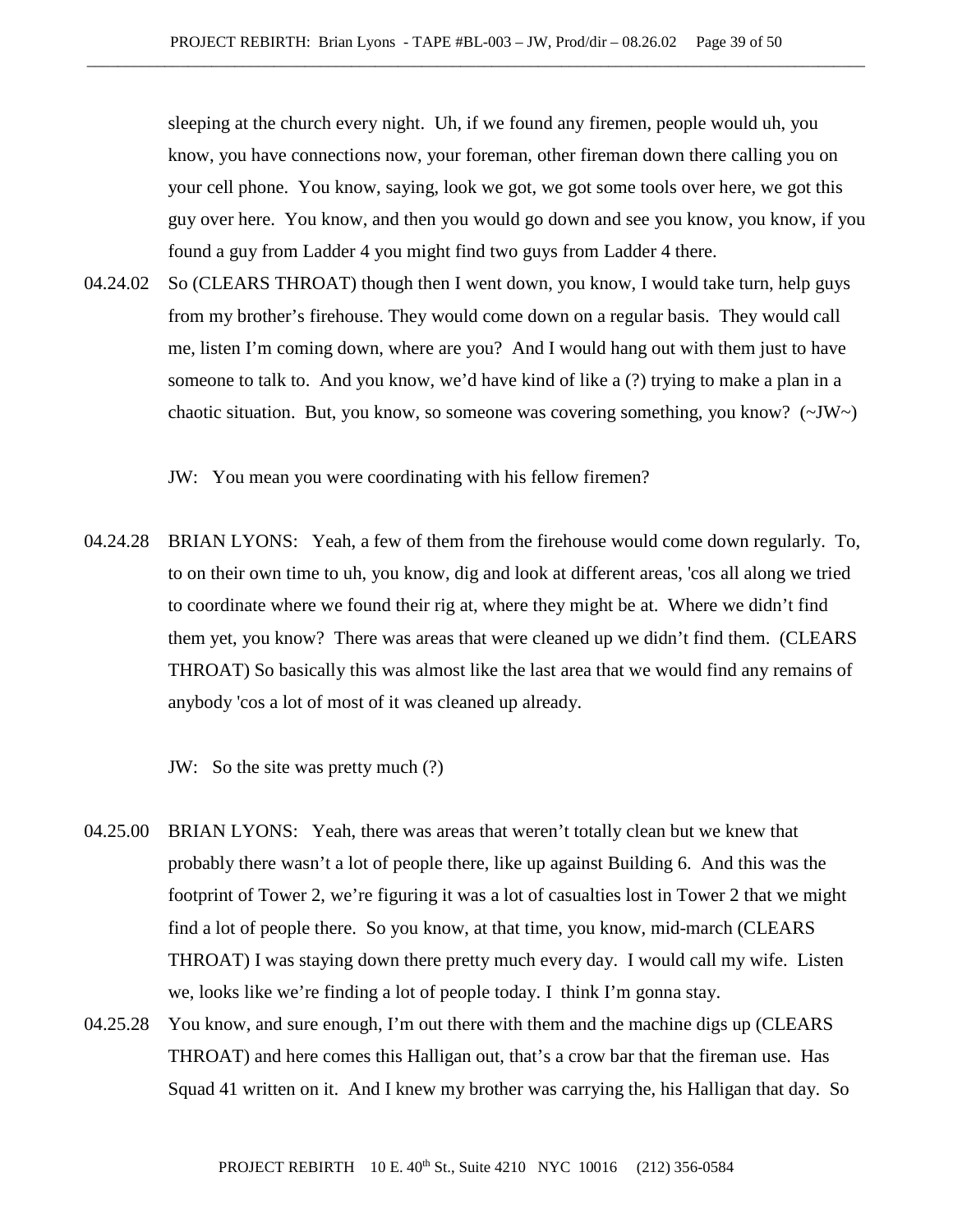that was the one he was carrying. So I took that and we dug, I dug with that thing for like 12 hours. That was around 5 o'clock. Four o'clock uh, St. Patrick's Day.

- 04.25.56 So uh, just before midnight, you know, we found a bunch of remains that had just metal devices (CLEARS THROAT) very hot area, stuff was all ashes and bones. So we found a special tool Michael had in his pocket. Uh, we found some you know, uh, a kind of a knife that one guy had. Some devices that we knew and tools from Squad 41, so we knew that we had some guys from Squad 41 there. Then later on that day about 10 feet away, we found another guy with his helmet, you know, his helmet was there.
- 04.26.30 So within 2 or 3 days we found pretty much all the remains and tools from the Squad 41 guys. You know, starting on St. Patrick's Day, so.

JW: How about that?

- 04.26.43 BRIAN LYONS: Yeah. And that (CLEARS THROAT) that was like a major closure for me. It didn't hit me for a while, but you know, we found just about all their stuff. The guys from the firehouse you know, and we kept all the tools. You put it in buckets and all this stuff. They brought everything back for the firehouse and laid everything out .
- 04.27.02 Just about every tool they had was, was there. Except for the head of one axe. So we pretty much were confident we had like everything we could get there, you know what I mean? So and that was huge closure. That was like, you know, I went down there the first day and on St Patrick's Day and right after we found the Halligan and Michael's stuff, it started snowing and stuff. It was a very uh, you know, very intense moment. You know? It was just like unbelievable.
- 04.27.30 It was freezing cold that day, it was raining. Then right when we found this stuff, the rain turned to snow. And it's snowing. There's a couple of us from Squad 41. We're sitting there on top of this pile, it was snowing and we're like yeah, you know, this is, this is the moment right here, man. Unbelievable.

(OFF CAMERA REMARKS)

### 04.27.50 END OF TAPE # BL-004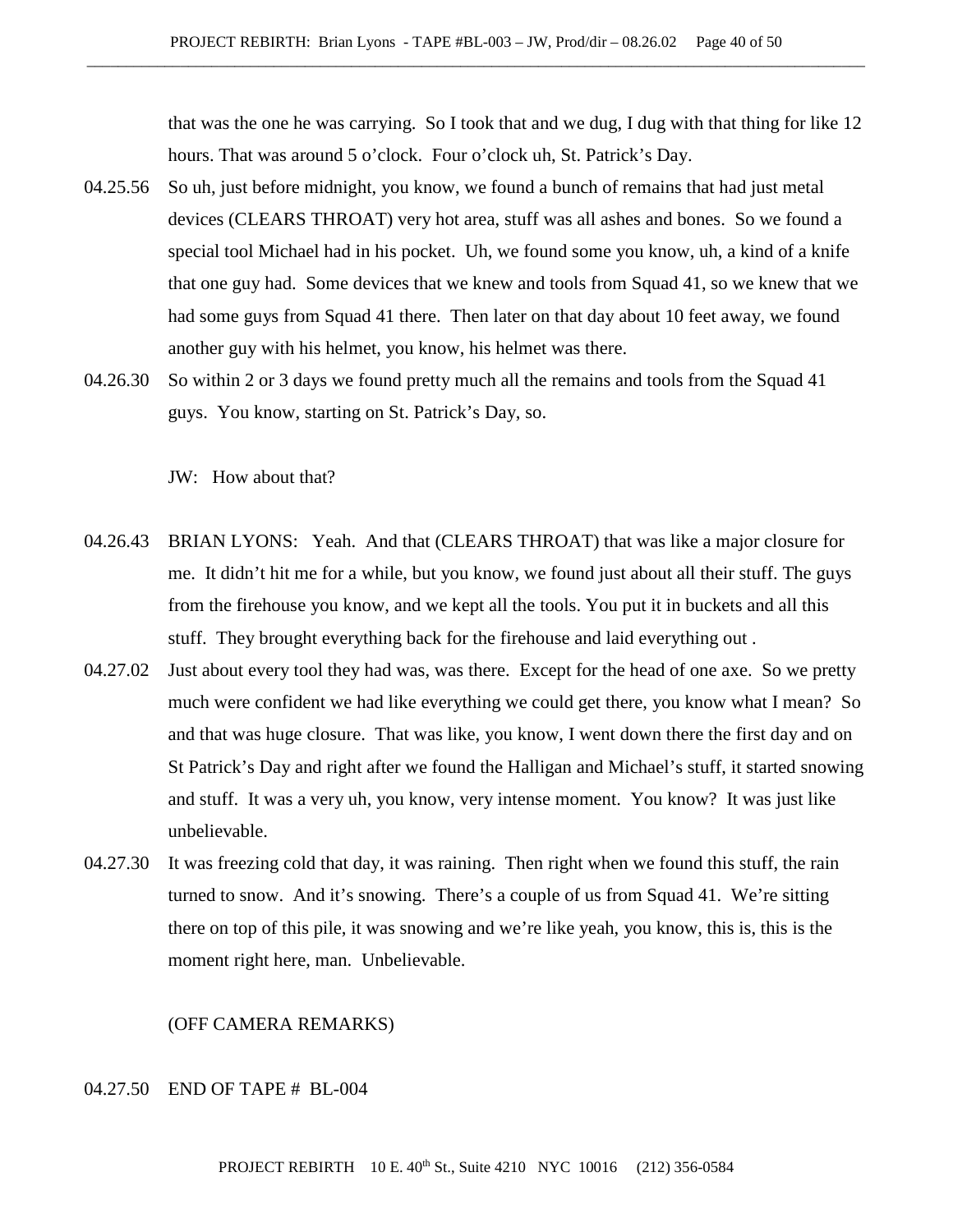# **TAPE # BK-005, 3 of 3 BRIAN LYONS 08.26.02 JIM WHITAKER, Producer/Director PROJECT REBIRTH**

#### 05.00.00 PICTURE UP

05.00.00 BRIAN LYONS: (MID-STATEMENT) I knew that, when I found that card, that was in November, I said, I know they're here, that'd be right here. That was a sign. (Guarantee you?) That was a sign right there.

JW: Had you believed that before?

BRIAN LYONS: Well, I believe that I would find stuff.

JW: No, but I mean the sign?

- 05.00.21 BRIAN LYONS: Yeah, I, I think so, a little bit. Not, not totally but, you know. I've always had premonitions of some type of something like that I don't know. Or you just have the will to make it work (LAUGHS) You know what I mean? You know, I don't know if it's that or, or what but. (CLEARS THROAT) You know, it wasn't like I believe in uh, you know, ESP or whatever, UFO's or anything like that, but. You know, you know, like my wife. I met her, it was love at first sight. You know, boom, that was it. We knew that it was gonna happen. She was just something universal that worked right away. Bink. It was from the first moment.
- 05.01.00 And uh, it was you know, it was, it's the same like that happened that day. Was just like when I found that ID card, I just knew that they were in that area. That's why we knew whenever we were gonna work over there. I, I (?) paid special attention to that area, 'cos I knew I found that card like 3, 4, 5 months prior to that, you know, so. I knew I was always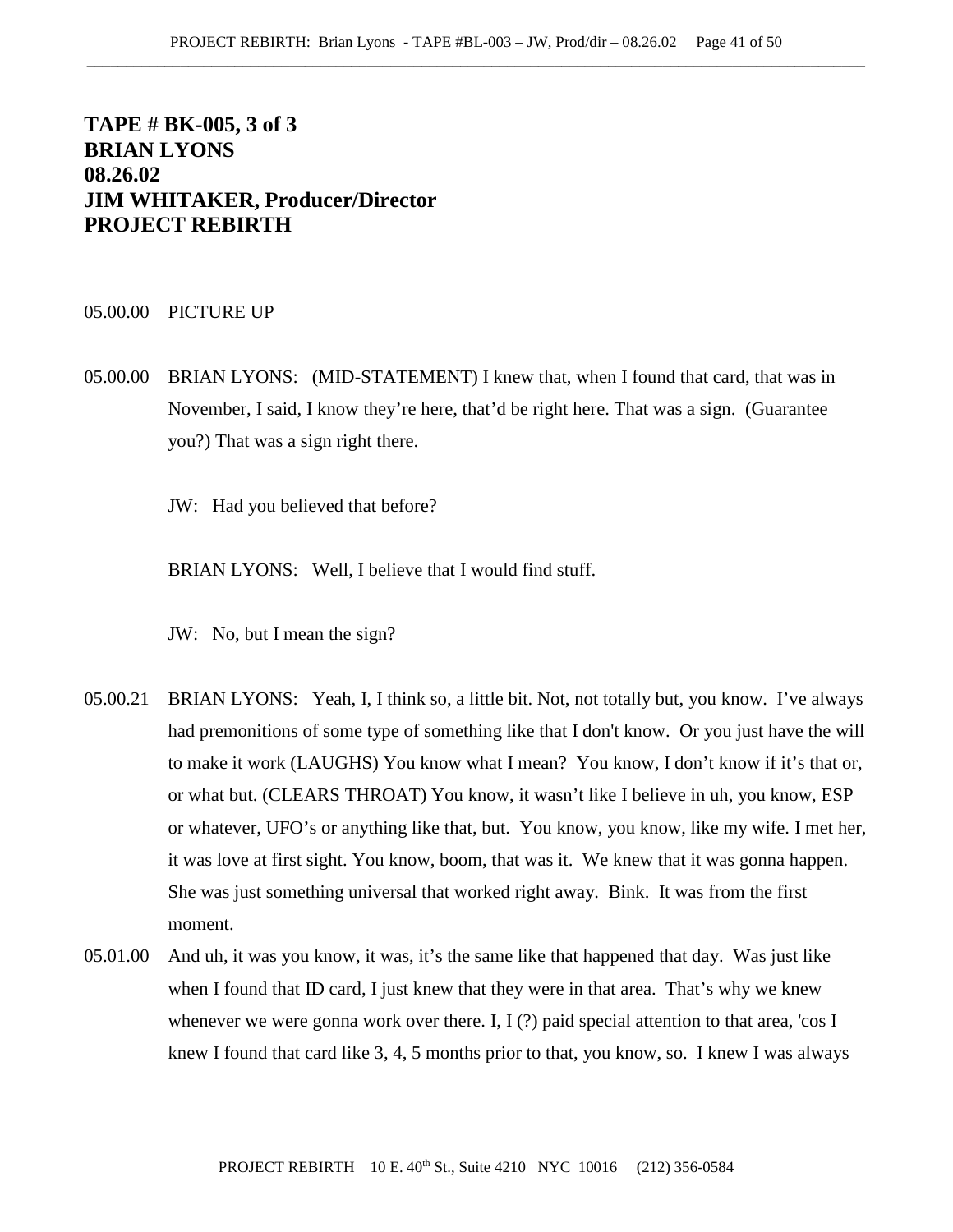watching that area, when we were gonna work over there and dig over there, took very you know, precautions in that area.

JW: But again, that wasn't Michael's card?

05.01.32 BRIAN LYONS: No, right, right, exactly. It wasn't (CLEARS THROAT). You know, so it was very, very you know, weird things that happened down there, you know?

> JW: Tell me about what you do now. I mean, tell me about post St. Patrick's Day. I would say if there's anything you want to tell me about then until the final load, or let's say last load, if you want to.

BRIAN LYONS: Yeah, right, well, you know, then after that we also uh, you know, I also stayed  $(\sim JW)$ 

JW: Well, let me ask you actually ask you a question. The next day, you remember the next day after St. Patrick's Day the next time you went to the site, did you walk the, was there a, a  $load(?)$ 

- 05.02.14 BRIAN LYONS: Yeah, yeah, yeah, it was definitely something. Definitely. You know what, well, first of all, I felt uh, and I (?) remember I was telling a couple of guys from the firehouse they were down there the next day, too, and uh, because we still were missing two other guys from Squad 41, so from St. Patrick's Day 'til the next three or four days, then we found the rest of the guys.
- 05.02.36 So I went home but and Gippy would call me, say listen, we think we found Bobby Hamilton. You know, and then he would call me back, yeah, we found him. We're gonna have honor guard. So I'd drive all the way down there to walk in the line to carry the, you know, to carry the stoker up the, up the, had the honor guard (?) walk up the bridge and everyone you know, all the uniform services would line the bridge and give a salute, and so on, and so.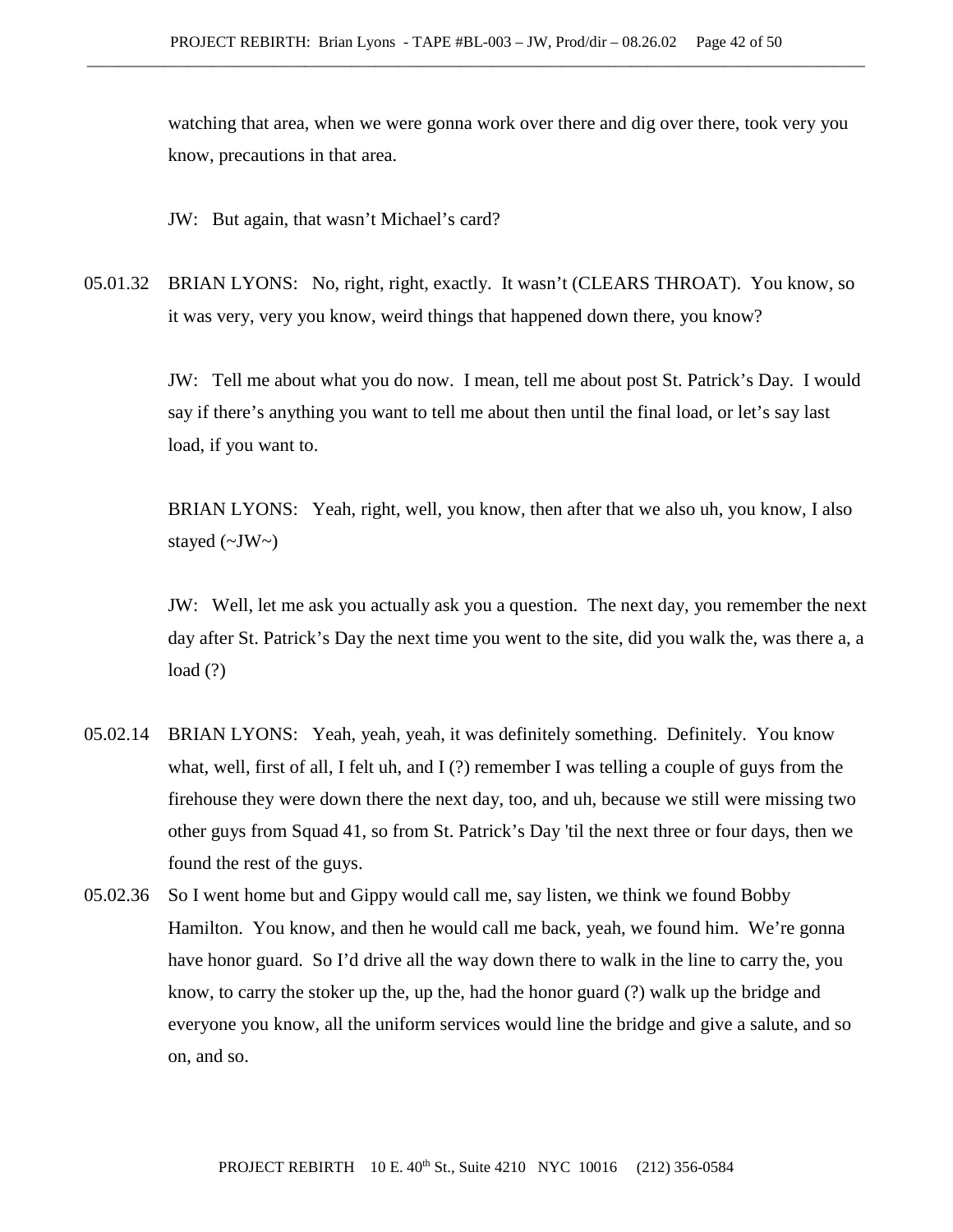- 05.03.02 You know, I would make sure I was available to come down there if I wasn't there to do the honor guard, so from, from that day the next few days we found like, so the next, that whole, it was like a, it was, it was a time frame of you know, three to five days, five days where we found the whole squad and you know, it was a lot of chaotic stuff going on, and type of thing. You know, then I, uh, the, the day after that same day I guess, that same day I went to Elaine's house with the tool that I found.
- 05.03.33 Of Michael's, you know. I told her, look, we found his Halligan, we found this special tool, this, Michael had this in his pocket and gave it to her . So like we, you know, the thing for me was I went down there and I found what I was looking for, you know, I found. Even though it wasn't a whole body or it wasn't even a lot of stuff that we might identify, but in the millions of tons of, of stuff, you know, we, it was like finding a needle in a haystack, you know, and that was a great accomplishment, I think. It was a huge thing, taken off my shoulders.
- 05.04.09 Like I have major closure for that, because of that. I just know, you know, that was all this stuff right there, and we found it. That was it. You know, we, we found it, we got it.

JW: And, and you obviously (?) the honor guard and (?)

BRIAN LYONS: Right, exactly, yeah. It was uh,  $(\sim JW \sim)$ 

JW: (Did you?) Had you had a uh, service for (?)

- 05.04.29 BRIAN LYONS: No, because what happens is we're waiting for DNA results to come back from that. We, we haven't got any DNA results from the uh, the three people's remains we believe we found that were very burnt. Just ashes and bones. The other three individuals from Squad 41, they were more intact per se. Than the last three. Well, they were really the first three we found, with tools. So we've only had three services for the people from Squad 41.
- 05.05.02 There's been memorial services, but you can't have a death certificate or anything issued 'til you get the DNA positive identification. Which that, those remains went into the pile of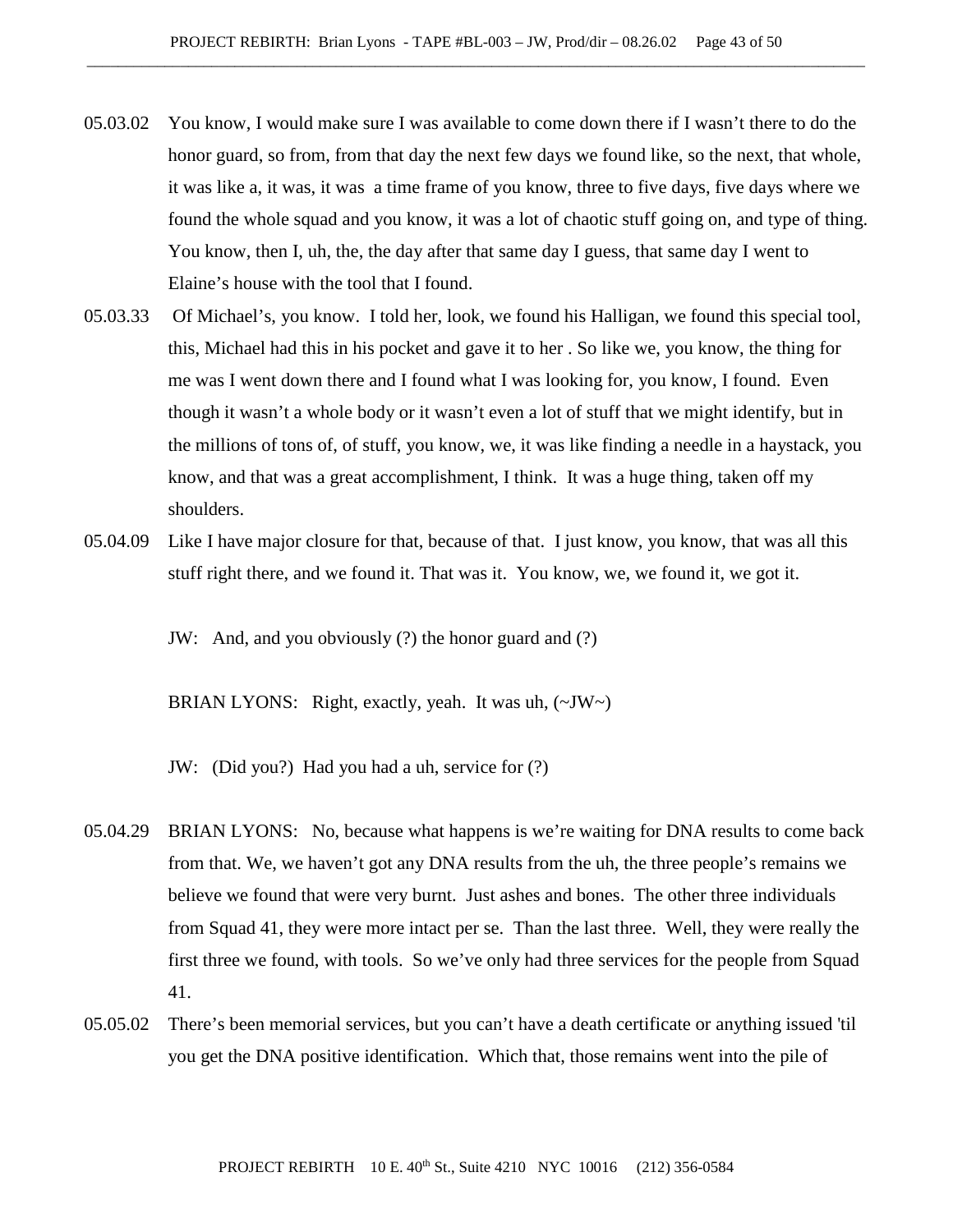20,000 remains that was existing. And that's an ongoing thing that's still another 8 months to go, doing that. Still. You know, so.

JW: Anything from St. Patrick's Day still (at last load?)

- 05.05.29 BRIAN LYONS: Oh, well, it's uh, you know, after that had happened, you know, then I was, still had an obligation to make sure that we got every single remain that was possibly there, you know, every corner. You know, there was a lot of trades and unions and people wanted to hurry up and get things cleaned up, and you were just like hold on, let's make sure we get this work with the chiefs and some of the fire department captains. Those some guys I met down there that knew my brother that were running the site down there, became good friends with them. You know, I would work with them to make sure we would clean up.
- 05.06.01 The goal now was to clean every, single inch of anything that would have any human remains so that we could give something back to a family. And we did that all the way 'til the last truckload was left. So I can say with a clear conscience that we got every single spic and span, crook and corner, there's not one single area that was untouched. So if there was any human remains anywhere within a mile square of that place, it was found and brought to the proper place to be, to look at.
- 05.06.34 Absolutely. So, uh, and that, and that I could you know, sleep the rest of my life away with that, you know, I feel good that that was done. You know?

JW: Uh, and then staying on, tell me about, I mean, obviously you met a lot of people and (?)

- 05.06.49 BRIAN LYONS: Yeah, and then you know, put it this way, there were a lot of people that would like to stay, but the job comes to an end, so it was nice that the company that I was with was a low bidder on one of the projects that's, that's an ongoing project there, part of the rebuilding.
- 05.07.05 And it was nice that I got to get onto that project. I could have easily been shipped off to Staten Island or to another project, you know, but just, the way the cards played out was what they needed for me to do down there as project manager for the PATH restoration project, I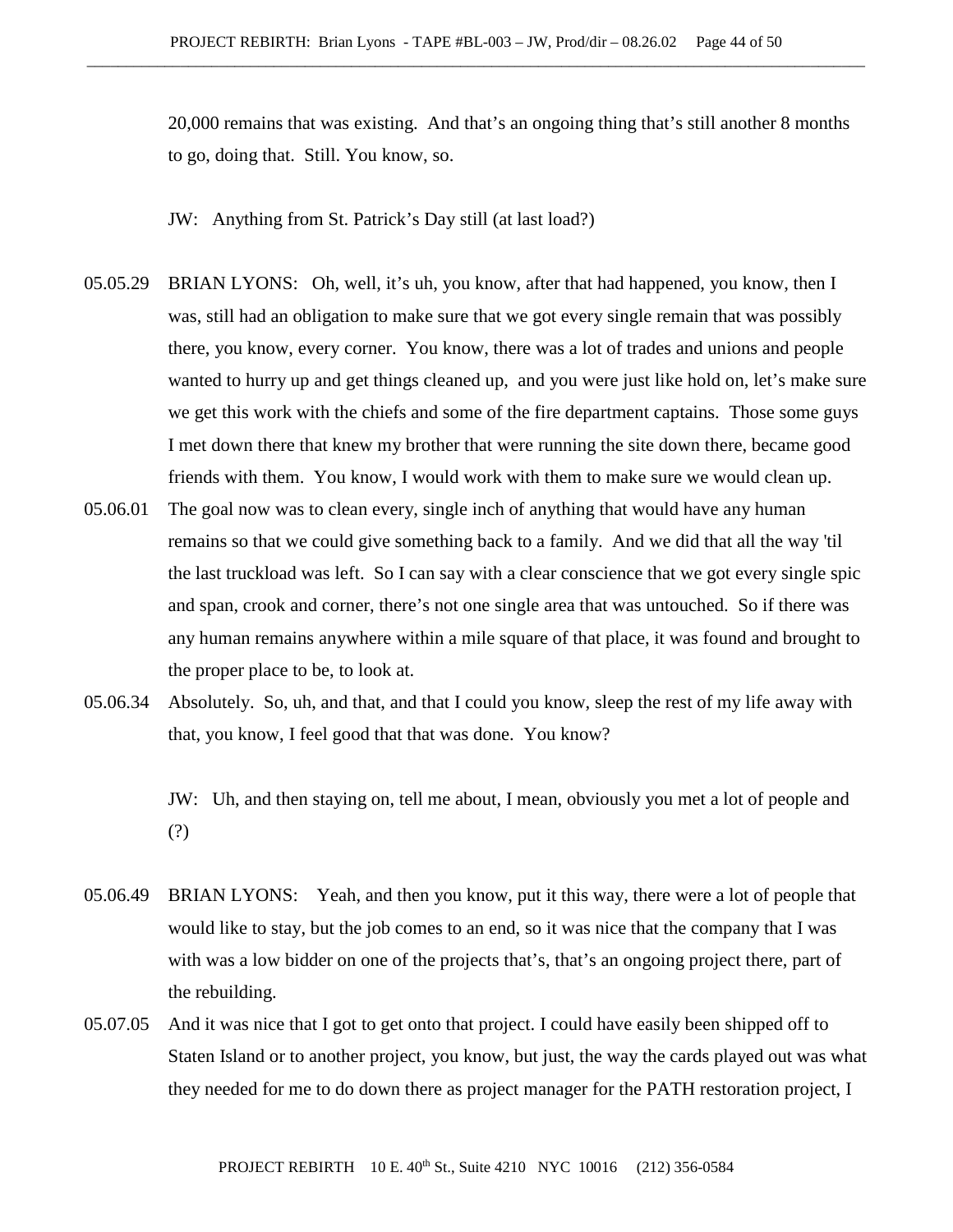fitted into that for them. They put me on that project. And now (CLEARS THROAT) I'm on a project that's the first part of rebuilding the Ground Zero situations and uh, uh, extremely happy with the project that I'm on.  $(\sim JW)$ 

JW: Why?

- 05.07.38 BRIAN LYONS: Well, one is it's uh, a good position for me to be at. It's, it's a nice project because it's (LAUGHS) a reimbursable project, let's put it that way. Economically it's easier to manage than a hard money job. Uh, (CLEARS THROAT) which means it's, it's paid for time and material-wise, so it's like you don't make as big a profit, your company, but uh, it's easier to manage because you don't, you're not trying to hit like the lowest number, and there's a lot of chaotic situations, you know.
- 05.08.10 So as long as you manage everything properly and the job gets done, you know, reasonably well, you know, things will, you know, fit their place to meet your schedule. So, it, it's a good project to be on because of that situation. And you know, then it's a high profile project, I guess.
- 05.08.32 It helps your career in some way. Uh, I'm not so worried about that, you know what I mean,? You know, I'll go and like scrub dishes if I got to, you know, to, to get you know, Patricia a new, you know, bicycle tire (LAUGHS). But you know, it's, you know, some people are very career-orientated, and they, they look at it like, you know, they you know, they want to be on this project because you know, they get a better job somewhere. I'm not really looking at like that way. It's, it's a nice project to build from the ground up. You're like, you know, it's something like building the blocks, building your house up, you're starting from scratch.
- 05.09.02 You're gonna you know, demo something and build it 'til it works again. Get that train working and one day I'll be riding it around that big circle, you know? It'll be done and I'll go on to something else. So, it's a, it's a project that has building blocks and it's kind of something as you know like I've been speaking to you, what you did your whole life. It's you're building it from the beginning, you're making something work, you're making something new. You know, it's, it's uh, and it's a nice, you know, it's pretty much of a, it's a bigger project, where, you know, it's not gonna be uh, something that takes like a month or two.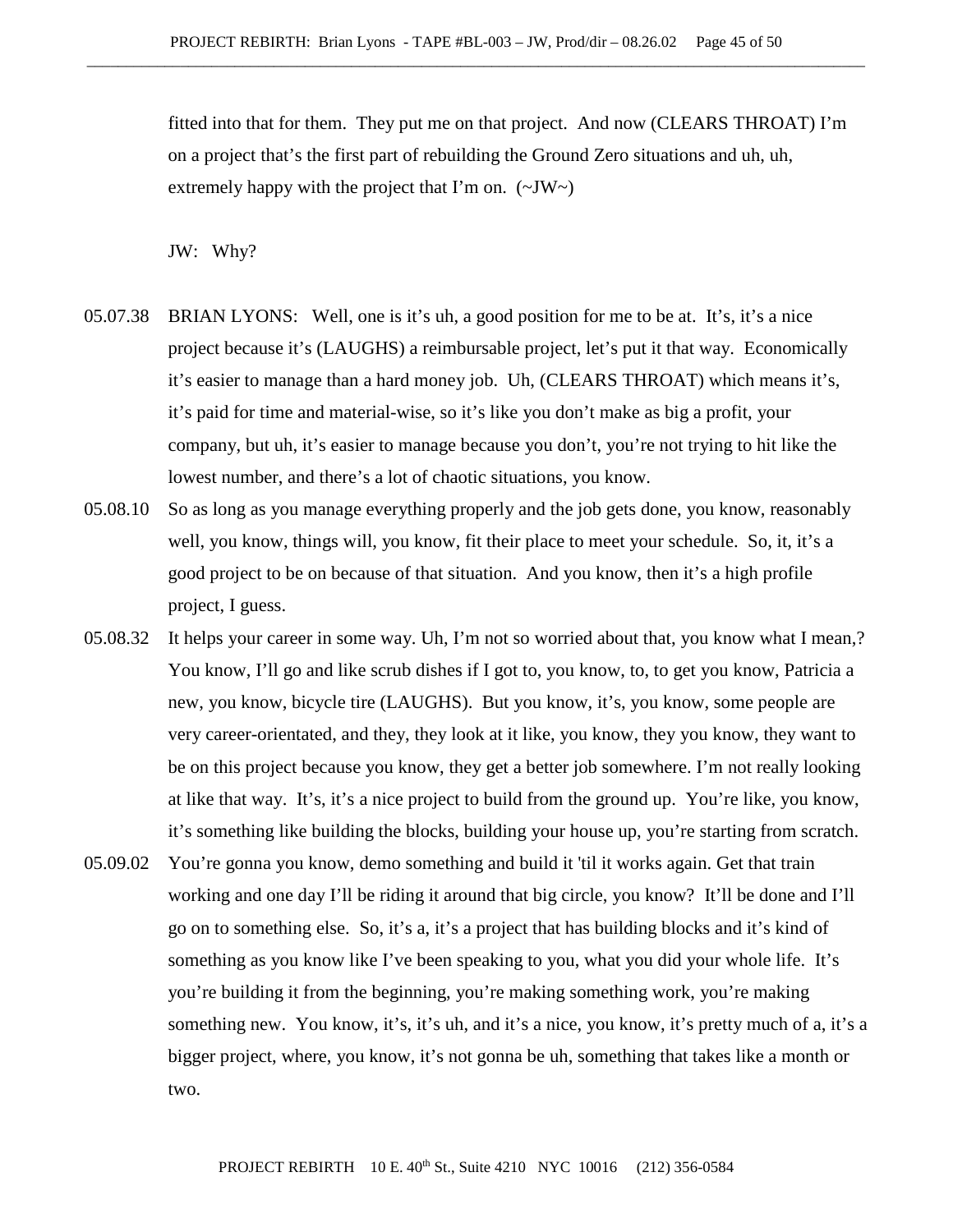05.09.36 Over a year, and two years' time you're building this massive thing that comes into a working, you know, transit system uh, when you're finished. So.

> JW: Uh, is it, is uh, do you think, I mean, obviously I'm sure you think of Michael a lot. Is it some way a tribute to that, or do you feel that the cards played out the way they did for fate or do you, I don't know, what are your feelings about your.

- 05.09.59 BRIAN LYONS: Yeah, I think, I think uh, you know, I, I got to believe that Michael had a hand in this thing. I just, I don't know, it's just like fate brought me here, but it's like I know that this was something that probably me and Michael would have like talked about, be a great position, uh, in a great job to be rebuilding this type of thing, you know, what I mean? It's like you know, he was guided you right through there, to like to, the job you're at right now. Bonk. You know what I mean,? It was just uh.
- 05.10.30 You know, the whole way through, the whole process of uh, you know, sometimes I would say to myself, I'm walking like 4 months into it in the freezing cold in muck and mud and I'm saying like, Jesus Christ, Lyons, look what you got me into, man. It's like (LAUGHS) what are doing to me? (LAUGHS) I'm like freezing, I'm starving, nothing's working today. Oh, my, oh, I would just say that to myself as a joke. It was like yeah, what the hell are you doing to me? I'm down here looking for you, dope. (LAUGHS) You would think that sometimes.
- 05.11.04 Oh, god, you know, I mean, look what you got me into. 'Cos it was hard, man, very, it was really hard. Uh, I've got to admit it was hard, very hard. Harder than building my house (LAUGHS).
	- JW: How long did you think (you'll be working?)
- 05.11.22 BRIAN LYONS: Well, this is a two year like project, you know, and like, you know, and so we'll be here 'til, 'til it's finished, I guess, and get the train going. You know, and then you have whatever else is gonna happen down here. Like I told Danielle, she said, where will you be in 7 years? I said, I'll be the guy putting the light bulb on top of that antenna on whatever big building they put here. (LAUGHS) (CLEARS THROAT)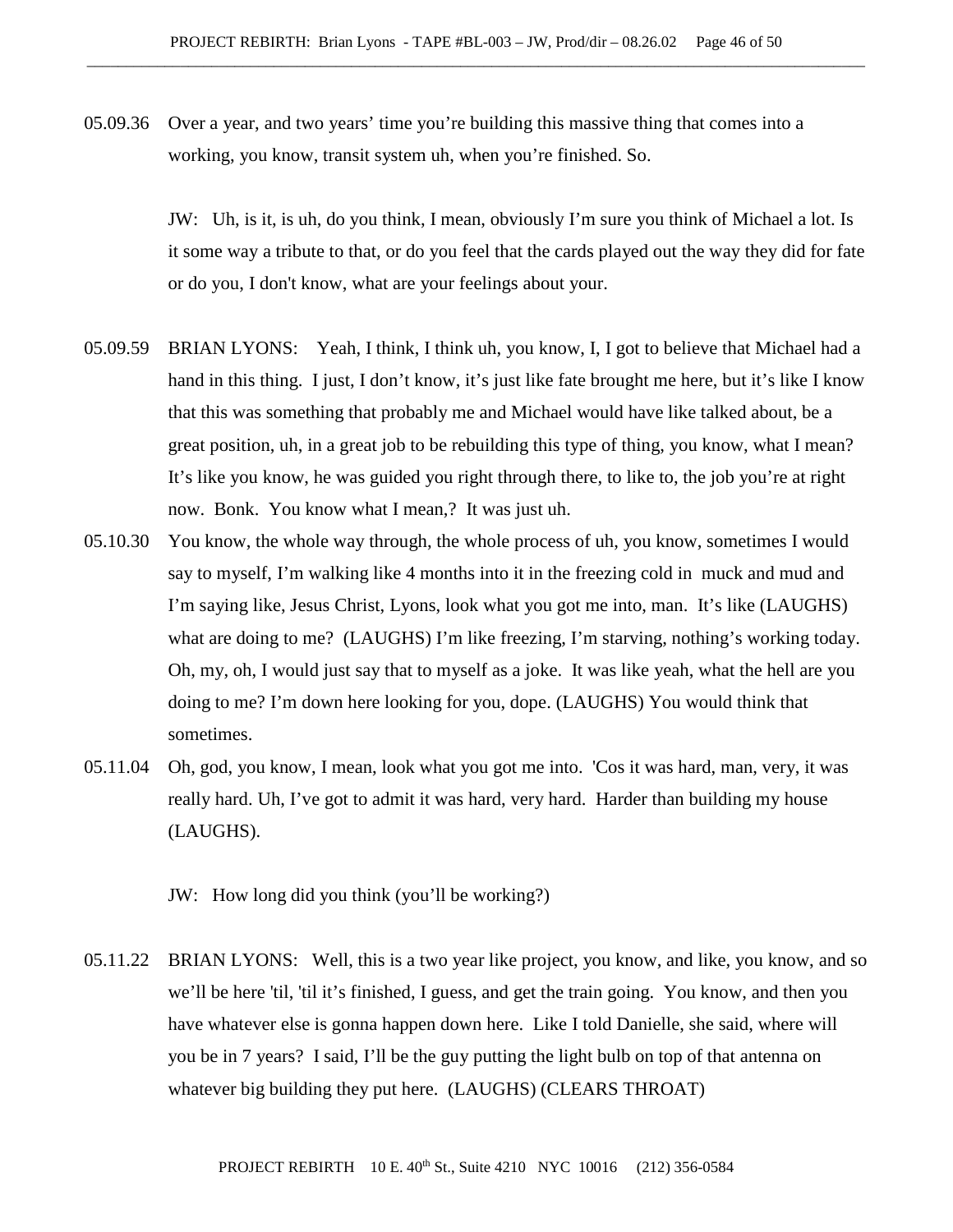JW: Do you have any just general thoughts about uh, your future? You know, this is a project that goes for several years, as we've discussed (?) I'm just curious.

- 05.11.57 BRIAN LYONS: No, no, I don't know I would like to be uh, one of the people that's in charge of building the memorial type of thing. You know, make sure, you know, I would be a family member that would be involved. So I know that I would make sure that you know, things were done appropriately, you know, on the construction end of it. There's lots of people uh, you know, venting their, you know, thoughts by trying to get involved in the planning of these memorials and stuff like that. You know, I have my thoughts on it, but I'm not uh, I'm not an activist ofyou know, making sure that you know, it's done this way and that way.
- 05.12.33 Uh, I don't really have any way. The way I feel about it is, you know what? We're New Yorkers, and whatever memorial is built down there, will most likely be done the right way, 'cos we do things the right way here. There's a, a few screw ups here or there, you know, like the Long Island Railroad don't meet, you know, the Metro North. But, but in general (CLEARS THROAT) whatever you know, I've been to a lot of memorial things, I think, in my life.
- 05.13.00 I've been to the Arizona, I've been to different places. There's memorials in Battery Park. And I mean, I've been to it and you look at it, I'm not like, and then you read a name or two on the memorial and you know, you move on. It's not like I was looking at, why did they pick granite instead of blue stone for that, you know, memorial? And there's a lot of people (LAUGHS) here that are, that now are like looking at, you know, what, you know, they're gonna do for memorial. And you know, someone would want a granite wall, someone wants no wall, you know?
- 05.13.34 I don't know. I mean, 'cos this isn't the place I'm gonna come to you know, pray uh, for my brother and stuff like that. Uh, I just don't see myself coming here to do that. So as far as a memorial would be concerned, I would just say, you know whatever people decide to build or how they want to do it, I'm sure it'll be done appropriately.
- 05.14.00 And you know, everyone will be you know, have their little place there and everyone that died there will be remembered somehow. And uh, you know, (CLEARS THROAT) like I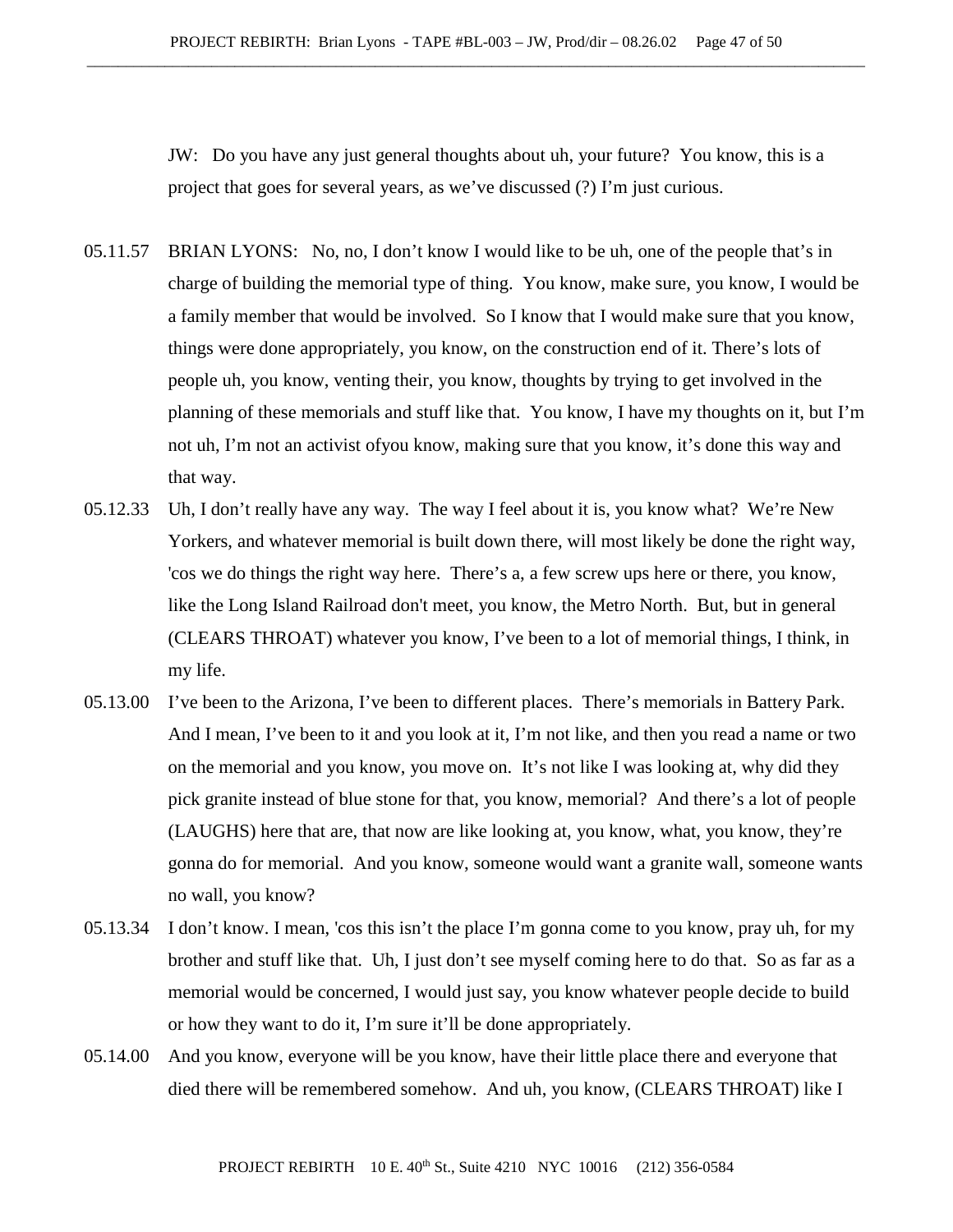said, I wouldn't mind being the one, you know, to help build it all, so looks like that's probably what I'm gonna doing. I'm getting older in my life. I don't want to switch careers too much, you know, so. That's, that's about the feeling I have about for that.

## (OFF CAMERA REMARKS)

05.15.10 BRIAN LYONS: I got two boats on the lake and I haven't been in once this year. This year was all screwed up, though. You know, well, what happened was I took Patricia, Elizabeth and Patricia every year they have a fishing tournament. This was one of the things, they wanted to have on a Saturday.

- 05.15.28 BRIAN LYONS: And uh, when Elizabeth, Patricia wasn't born and Elizabeth was born first, so I took her. She was 3. So we went to the 3-5 years old, and I won first place for the biggest fish and Elizabeth won first place for the biggest fish. And everyone says, oh, you cheat. But honestly, I wouldn't want to cheat, because I wouldn't want to take them away from. I made her pull the fish in. You know, I might, I think that time I might have threw it out, but then you give it to them and if that uh, catch on I make her bring it at least all the way in, you know, so I can say she really won the fish. So, she won when she was 3, the biggest fish.
- 05.16.01 And then a couple of years went by and I, so I guess I couldn't, we couldn't make them 'because I had to work on Saturdays. So this year I think I even had to work on a Saturday but I took off 'cos I wanted to take them down to the uh, tournament. So we went down there, and now, and Elizabeth had Irish dancing class that day. And she, at  $7<sup>th</sup>$ , she didn't even want to fish. The worms stunk. And but Patricia was into it. And she, as soon as she, I tossed it out and handed the pole, bam, she caught like the (?) she caught the biggest fish. I didn't win anything, but you know, when the, and then she was playing in the thing.
- 05.16.33 I'm like listen I think you, I think they're gonna call your name. You're gonna win. So she stood there and she's like, and they said first place, Patricia Lyons. She was like yeah. She like took the trophy, she was holding it up like that and everything. It was unbelievable.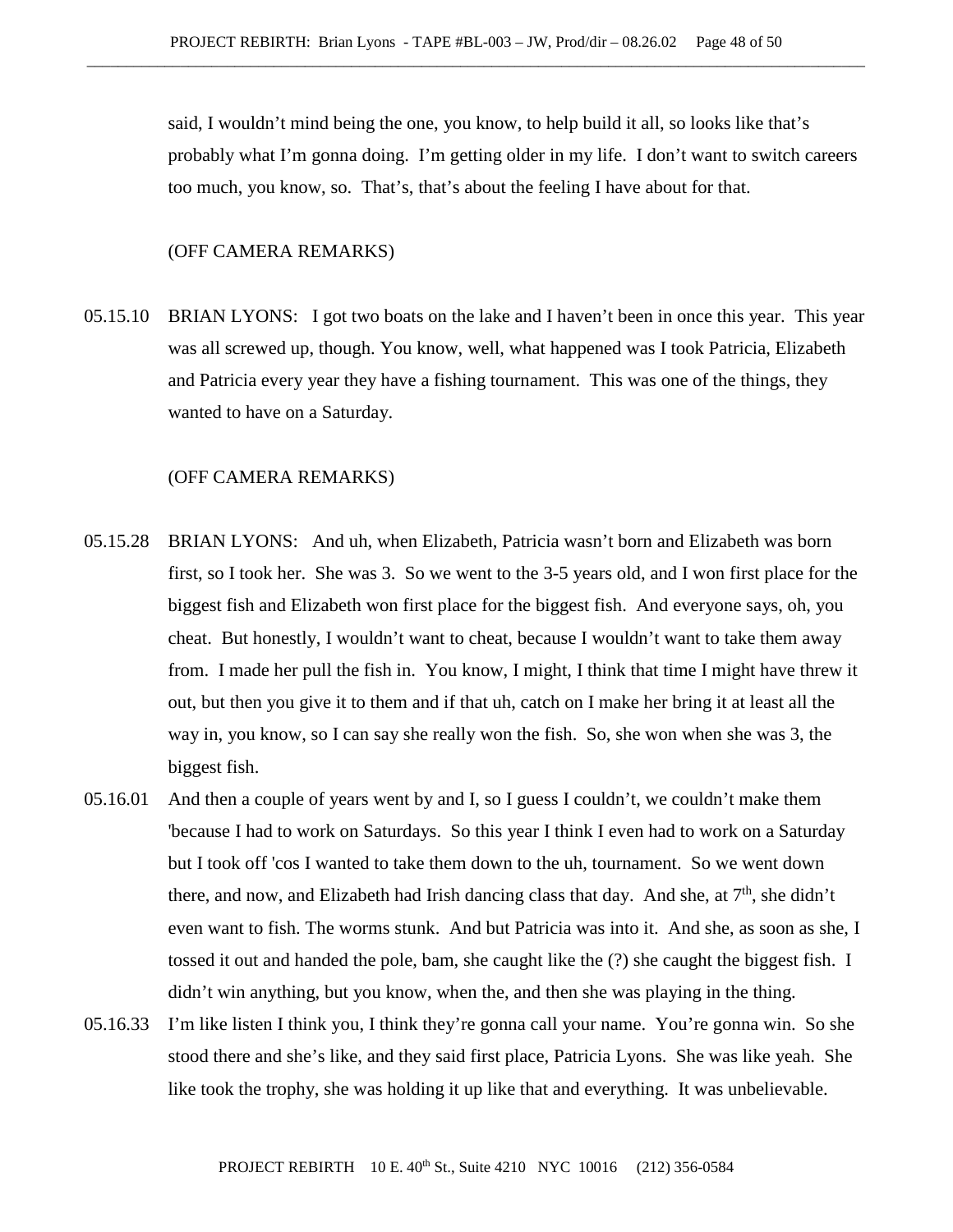And then, and then they called her back 'cos they had like these other prizes. A big fishing pole they gave her. So she was all psyched. She still is psyched. And she, and she took the trophy and knocked on all the neighbors' doors to show them. (?) I'm gonna go show Joe.

05.17.00 Let's go, we got to show them. She won the first place down there. So it was really good, you know. And we, you know, we fished there a lot of times. And uh, you know, I try to go out here for the sound sometimes to fish. You know what I mean?

#### (OFF CAMERA REMARKS)

- 05.17.34 BRIAN LYONS: My brother's wife doesn't want to come the 11<sup>th</sup>. They have  $(\sim JW)$ Michael's wife. They have a, a separate ceremony at the firehouse. Some of the wives, they don't want to come here anyway, 'cos it's too crowded. They have a quiet ceremony like they had for the last truck at the firehouse. So I don't know exactly what time that's gonna be at the firehouse, but I'll probably come here for the  $11<sup>th</sup>$ . During the day and then go back to the firehouse. And then at 7:30 at night, at Michael's volunteer firehouse, because he was a member of a volunteer fire department up there, they gave him a memorial stone and stuff with a plaque on Memorial Day.
- 05.18.33 They're gonna have a 7:30 nighttime vigil which we'll go to with Elaine, Michael's wife, with that. So it's gonna be a (?) packed full day of September 11 stuff (LAUGHS). You know? From the morning 'til night.

## (OFF CAMERA REMARKS)

05.20.30 BRIAN LYONS: Like, like today a whole bunch of steel arrived. It's the first like major steel stuff there. It's by Church and Liberty. There, they're erecting, it's the grillage for the sidewalk, but it looks like they're building a new building, 'cos people are like all over there, the crane is there unloading the steel (LAUGHS) and stuff like that, you know what I mean?